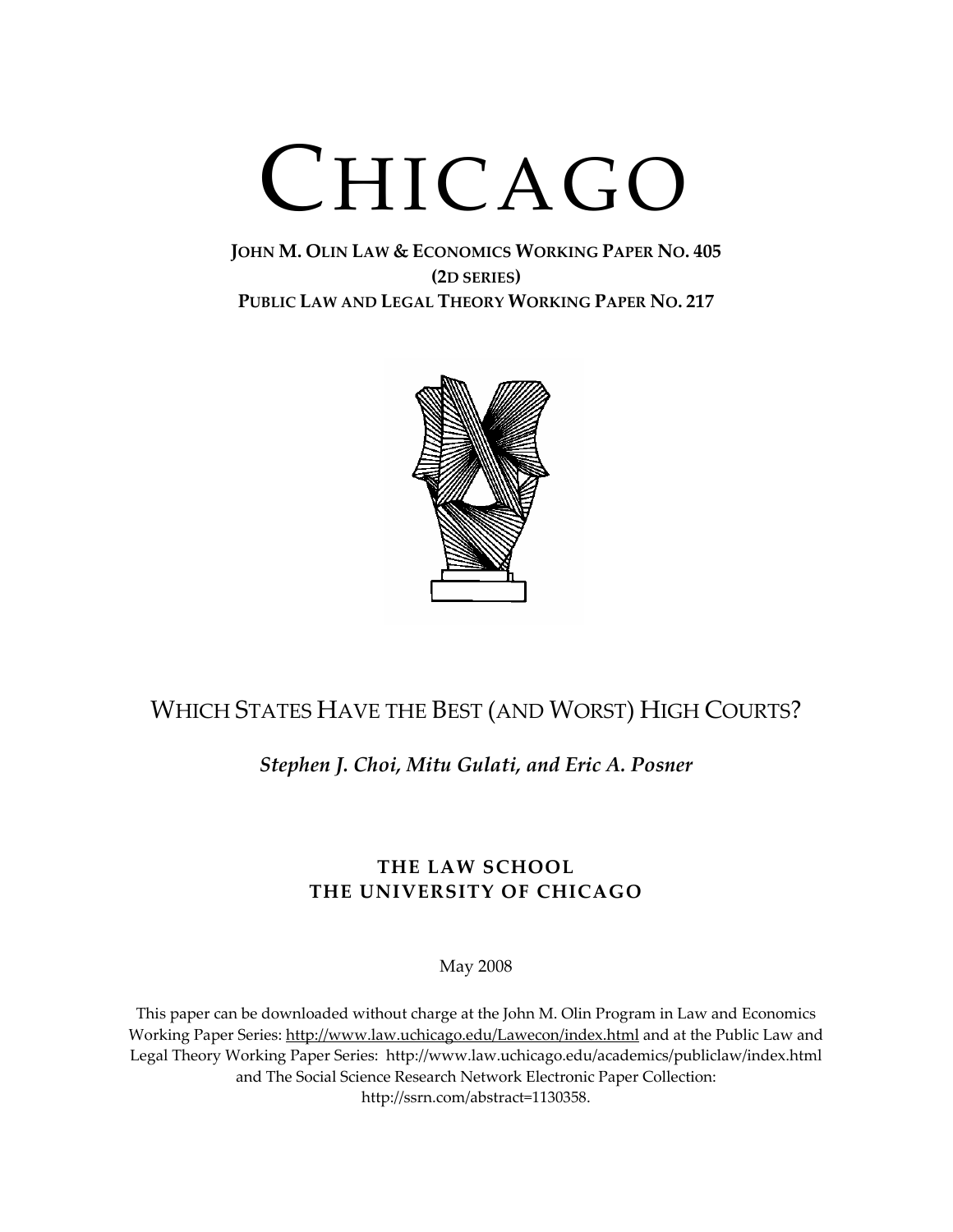# Which States Have the Best (and Worst) High Courts?

Stephen J. Choi, Mitu Gulati, and Eric A. Posner<sup>\*</sup>

In April 2008, Wisconsin Supreme Court Justice Louis Butler lost an election to a challenger, Michael Gableman, in a race marked by record-breaking campaign spending and charges of ideological bias.<sup>1</sup> Conservatives accused Justice Butler of liberal activism, while Justice Butler's allies argued that Gableman would, if elected, be a tool of conservative ideologues and business interests. A Wall Street Journal columnist, citing a recent study by Jake Dear and Edward Jessen that found that the Wisconsin Supreme Court was the eighth most cited by other state courts, argued that the defeat has "national implications" and "sends a signal that a judge who dramatically oversteps traditional boundaries can be brought to account."<sup>2</sup> The columnist did not pause to consider whether Wisconsin's high court enjoyed its high standing because of Justice Butler and colleagues like him, or despite them.

The study in which Wisconsin placed eighth ranked states according to how often decisions by their high courts were "followed" by out-of-state courts, as defined by the Shepherd's citation system.<sup>3</sup> Other academic studies that rank states have used similar methodologies—in general, focusing on the extent to which a state's high court is cited by outof-state high courts.<sup>4</sup> The Dear & Jessen study received some attention in the media.<sup>5</sup> But by far that most influential ranking of state courts—focusing on the entire legal systems, not just the high courts—has been produced by the U.S. Chamber of Commerce, which conducts annual surveys of lawyers that ask them for their evaluations of state courts.<sup>6</sup>

 The U.S. Chamber of Commerce surveys ask senior lawyers at corporations that earn more than \$100 million per year in revenues to grade state court systems, from A to F, and aggregate their responses. The overall ranking of Wisconsin in the 2008 survey was 24th, well

1

<sup>\*</sup> NYU Law School, Duke Law School, and the University of Chicago Law School. Thanks to Un Kyung Park and the participants at a workshop at Duke Law School for their comments, and to Jake Dear and Edward Jessen for sharing their data.

<sup>&</sup>lt;sup>1</sup> Scott Bauer, Report Shows Special Interests Dominated Wis. Supreme Court Race, The Journal Times, April 9, 2008; The Wisconsin "Tragedy," The Wall Street Journal, April 3, 2008, at p. A14.

 $2$  John Fund, Wisconsin's Judicial Revolution, The Wall Street Journal, April 5, 2008, at p. A5. We discuss this study, infra.

<sup>&</sup>lt;sup>3</sup> Jake Dear & Edward Jessen, "Followed" Cases and Leading State Cases, 1940-2005, 41 U.C. Davis L. Rev. 683  $(2007)$ .

See Part I, infra.

<sup>&</sup>lt;sup>5</sup> See Adam Liptak, Around the Country, High Courts Follow California's Lead, New York Times, March 11, 2008 at A12; Pamela A. MacLean, Calif. Up, N.Y. Down in Study Gauging Influence: Washington, Arizona, New Jersey Courts Show Surprising Weight, The National Law Journal, March 3, 2008..

<sup>&</sup>lt;sup>6</sup> Related are the reports of so-called "judicial hellholes" put out by organizations like the American Tort Reform Association (that are applauded by the U.S. Chamber of Commerce). See

http://www.uschamber.com/press/releases/2004/december/04-163.htm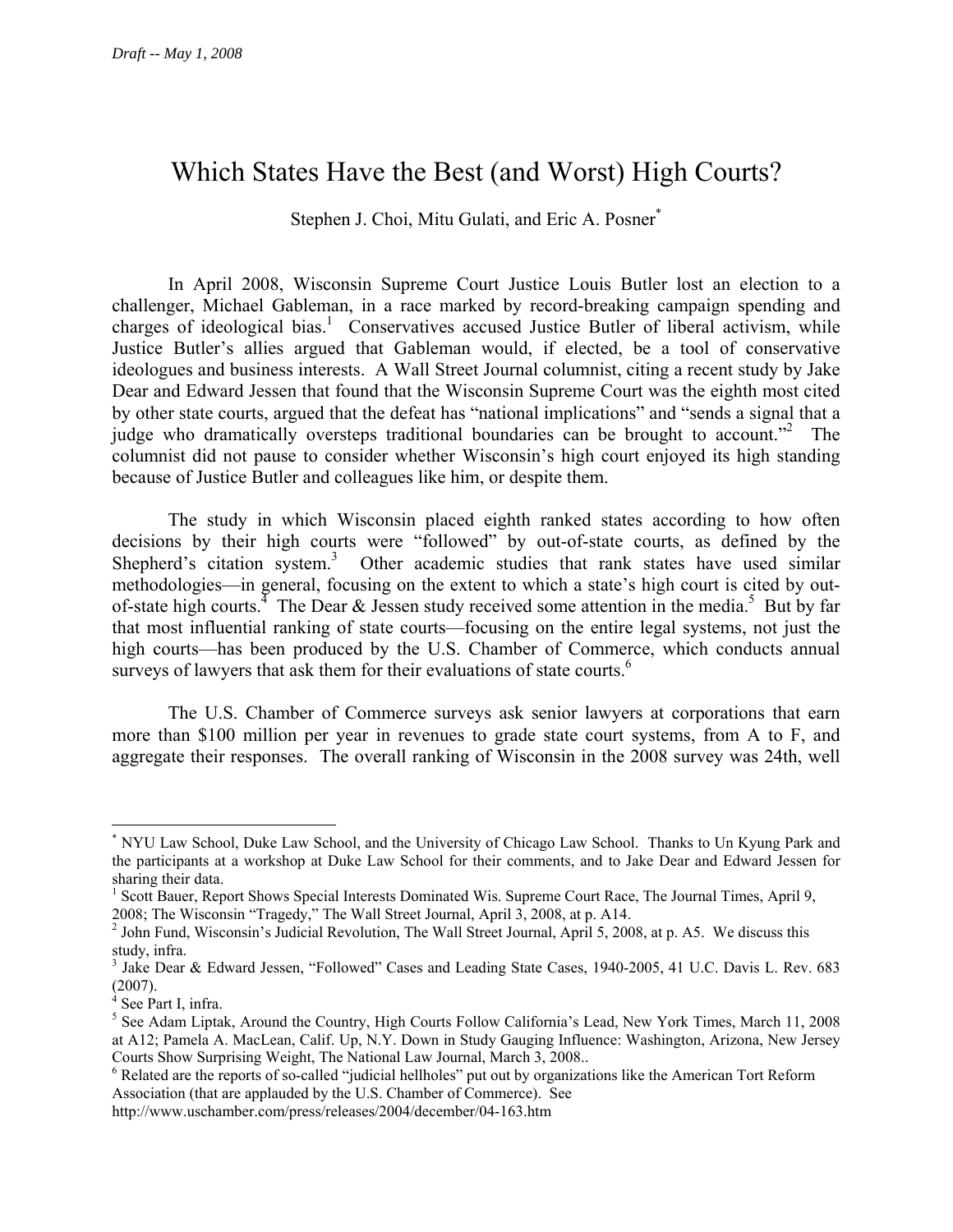below its ranking in the Dear & Jessen study.<sup>7</sup> Wisconsin judges' impartiality was rated 23rd, competence was rated 17th, predictability was rated 20th, and fairness was rated 22nd.<sup>8</sup> Whereas California ranks first in the Dear & Jessen study, it ranks near the bottom  $(44<sup>th</sup>$  out of 50) in the 2008 U.S. Chamber of Commerce study.<sup>9</sup>

 What accounts for these differences? First, Dear and Jessen focus on state supreme courts, while the Chamber of Commerce evaluates the entire judicial system. It is possible that good state supreme courts preside over mediocre trial and lower appellate courts. Second, Dear and Jessen focus on out-of-state influence, while the Chamber of Commerce focuses on in-state performance. Out-of-state influence might be a good proxy for the quality of supreme court opinions, but it also might not be; it is possible that a supreme court that writes influential opinions is not fair or predictable, though it is hard to believe that it is not competent. Third, and most important, Dear and Jessen, in effect, survey out-of-state judges, while the Chamber of Commerce surveys business lawyers. We might expect business lawyers to have different attitudes toward judicial decisionmaking. Business lawyers probably give high marks to courts that decide cases in a manner that businesses like—rejecting punitive damages, for example while out-of-state judges need not share these views.

 We will have more to say about the methodological assumptions of the Chamber of Commerce study.<sup>10</sup> It is sufficient to point out that U.S. Chamber of Commerce rankings have been more influential than Dear and Jessen's ranking, and much more so than those by academics. They have been cited by state legislators to criticize their judiciaries and ask for reform, by a judicial pay compensation commission as a justification for a salary increase, and by two governors to advertise the attractiveness of their states for big business.<sup>11</sup> The U.S. Chamber of Commerce has used its annual survey of state court systems as a means to pressure state legislatures to improve their court systems.<sup>12</sup> Academics have also used the rankings in

 $\overline{a}$ 

http://governor.delaware.gov/news/2004/03march/030804%20-%20u.s.%20chamber%20ranking.shtml (quoting Justice Norm Veasey as saying: "The Judicial Branch of Delaware government is extremely pleased and gratified that our Courts rank number one in the nation in the quality of our litigation system."); see also

http://www.governor.virginia.gov/MediaRelations/newsReleases/viewRelease.cfm?id=213 (website of the Governor of Virginia, talking about Virginia's high ranking on the Chamber of Commerce survey). For discussions of the rankings and the need for reforms to improve rankings, see.e.g.,

 $^{7}2008$  U.S. Chamber of Commerce State Liability Systems Ranking Study, available at: http://www.instituteforlegalreform.com/states/lawsuitclimate2008/pdf/FullHarrisSurvey.pdf, p. 15.  $8$  Id. at 33-36.

<sup>&</sup>lt;sup>9</sup> Id. at 15.

 $10$  See Part V.

 $11$  For the advertisement on the Delaware Governor's website, see

http://www.kansaschamber.org/forms/advo3/V3Num14.htm (noting Kansas' drop from 4 to 16th). On the use of rankings to argue for salary increases, see Iowa Judicial Compensation Task Force, available at

http://www.iowabar.org/miscdocuments.nsf/2b85a4ea12f4bfac8625669d006e27ab/f0fb92e322a9987d86256ff20049 a0bb/\$FILE/Judicial%20compensation.pdf.<br><sup>12</sup> See U.S. Chamber of Commerce remarks, at

http://www.uschamber.com/press/speeches/2006/060327 ilr\_rankings\_remarks.htm:

But there's still quite a ways to go before we can rid our courts of lawsuit abuse and correct the deep flaws in our legal system. One of the key weapons in our arsenal is the annual State Liability Systems Ranking Study.

Since the inception of the study, it has become the benchmark against which businesses, elected officials, the media and other opinion leaders measure their state's legal climate.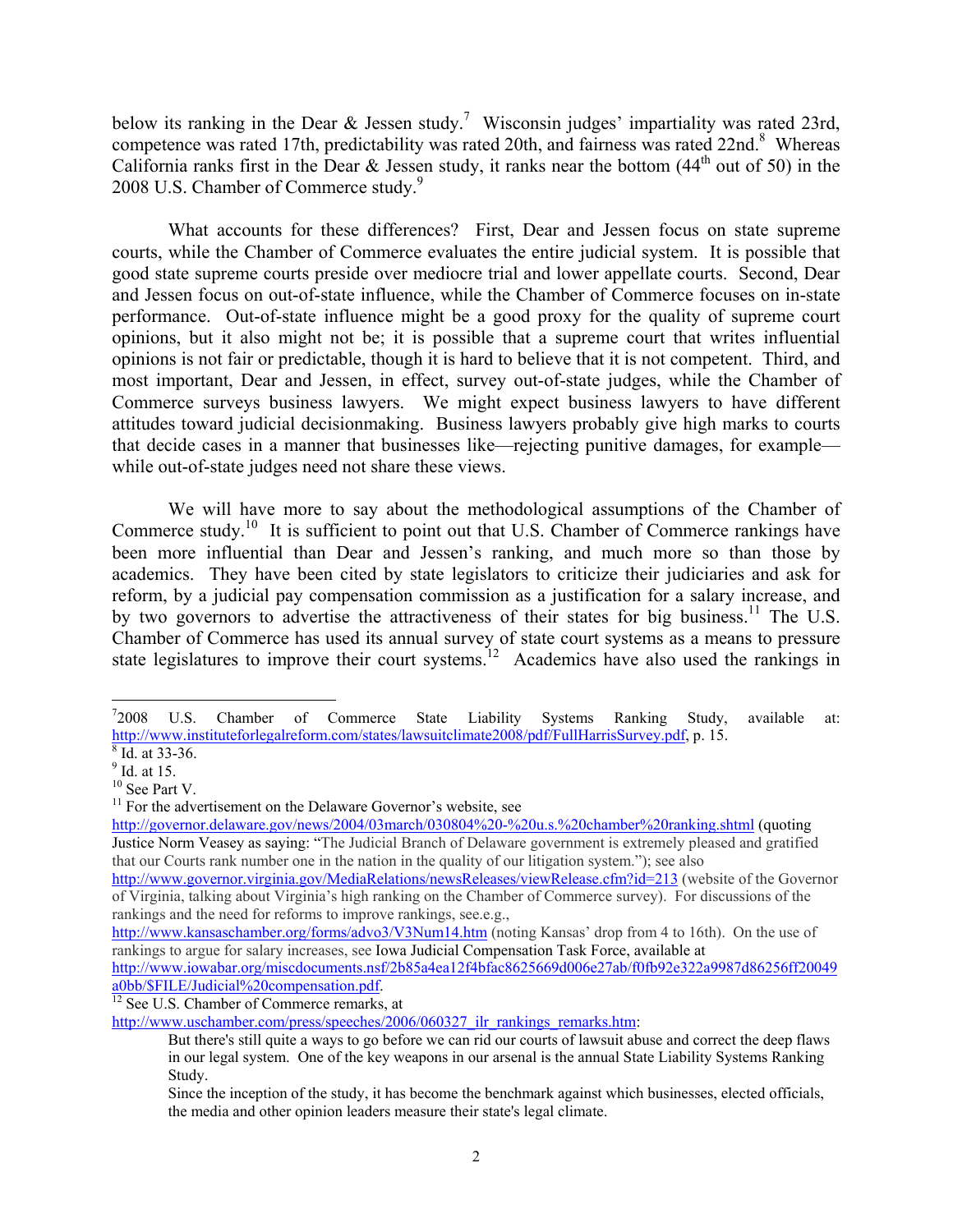empirical studies of the relationship between judicial quality and institutional design.<sup>13</sup> Groups like the Ralph Nader led organization, Public Citizen, have complained that these rankings are biased toward the interests of big business.<sup>14</sup> But, in the absence of meaningful competitive rankings, this is the equivalent of law schools urging students to ignore the U.S. News rankings. It doesn't work. Rather than urge people to ignore imperfect rankings, we should develop better rankings.

Why rank state courts? As we saw, the Wall Street Journal columnist believed that the Wisconsin judicial race was significant because the Wisconsin Supreme Court is a highly ranked court. People whose lives are influenced by out-of-state supreme courts (through, for example, the influence of the out-of-state court's opinions on the decisionmaking of courts in their own states) benefit by knowing which of those courts have the most influence. At a minimum, they might want to get involved when judges on that court are being selected, and to contribute amicus briefs and other assistance when litigation with out-of-state implications is being conducted. Accurate rankings of state courts can also help legal research. If the best judicial opinions are the product of courts rather than individual judges, then judges, lawyers, and scholars who are searching for well-reasoned cases will benefit by knowing which courts are most likely to produce those cases.

 Finally, ranking states courts might contribute to reform. State courts vary greatly along various institutional dimensions—how judges are selected, how much they are paid, and so forth. It is reasonable to think that the best courts have the best institutional design. Perhaps, appointed judges are better than elected judges, or highly-paid judges are better than less well-paid judges. A state unhappy with its judicial system might try to imitate the systems of states that have wellregarded judiciaries; or judges on low-ranked courts might try to imitate the case-management system of judges on higher-ranked courts. There has been controversy about these issues in recent years. Critics ranging from former Justice Sandra Day O'Connor to novelist John Grisham, have attacked judicial election systems, pointing to recent campaigns involving undignified rhetoric, ideologically tinged campaign promises that are at odds with the judicial role, and the influence of moneyed interests.15

They want to see how they stack up against other states, and also how well – or poorly – the system is

serving employers, workers and consumers.<br><sup>13</sup> E.g., Daniel Berkowitz & Karen Clay, Initial Conditions, Institutional Dynamics and Economic Performance: Evidence from the American States, March 2004 draft (available at

http://papers.ssrn.com/sol3/papers.cfm?abstract\_id=485003#PaperDownload) (using the 2002 Chamber of Commerce rankings as a measure of court quality in the different states); Russell S. Sobel & Joshua C. Hall, The Effect of Judicial Selection Processes on Judicial Quality: The Role of Partisan Politics, 27 Cato J. 69 (2007); Russell S. Sobel, Matt E. Ryan, & Joshua C. Hall, Electoral Pressures and the Legal System: Friends or Foes? in Law Without Romance: Public Choice and Legal Institutions (E. Lopez ed. forthcoming).(available at http://joshua.c.hall.googlepages.com/electoralpressures.pdf). Neither of the latter two studies mention that the Chamber and Commerce data reflect the views of only lawyers at corporations with annual revenues of at least \$100 million.

<sup>&</sup>lt;sup>14</sup> See Public Citizen Complaints at  $\frac{http://www.commondreams.org/news2005/0309-10.htm}{http://www.citizen.org/documents/OutlierReport.pdf}$  (complaint regarding the Judicial Hellholes reports). 15 See Sandra Day O'Connor, Justice For Sale, Wall Street Journal, November 15, 2007 (available at http://www.opinionjournal.com/editorial/feature.html?id=110010864); John Grisham, The Appeal (2007).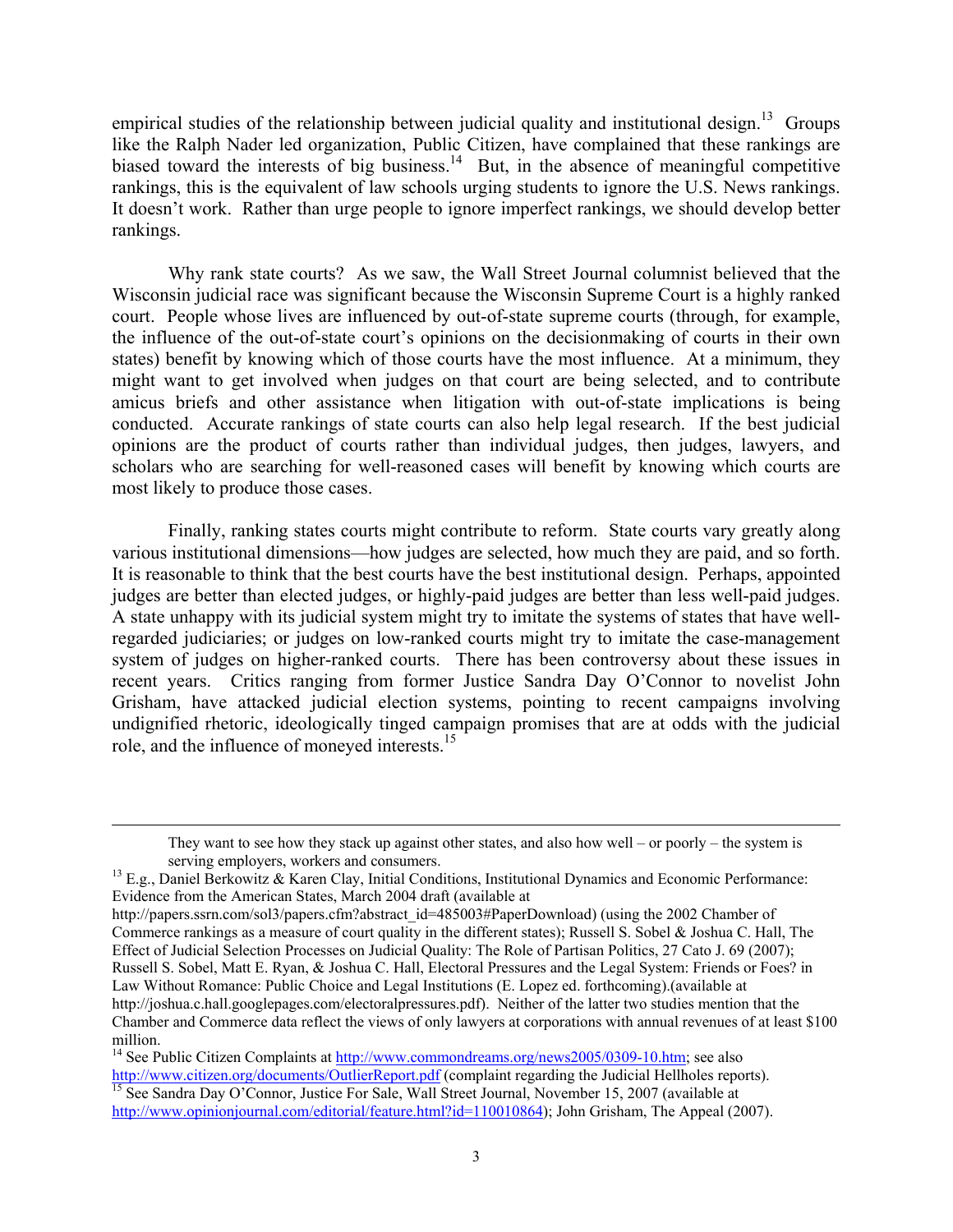On the salary front, federal and state judges have been complaining about low pay for years, arguing that low pay is forcing many high quality judges to leave the bench to move to the private sector.<sup>16</sup> Chief Judge Judith Kaye, of the New York Court of Appeals, has filed a lawsuit against the governor and legislative leaders of New York State for failing to fund cost-of-living increases over a nine year period, during which judicial salaries eroded by 25 percent in real terms.17 Judge Kaye argues that the failure to raise pay has undermined the effectiveness of the judiciary and hence judicial independence.

In earlier work, we showed that the relationship between institutional design and judicial quality is complex, and does not lend much support to the conventional wisdom. Appointed judges write more frequently-cited opinions than elected judges do, but elected judges are more productive, while there seems to be no difference between their levels of independence.<sup>18</sup> Judicial pay has little effect on judicial quality, except among elected judges, who are more productive when paid more.<sup>19</sup> It is not the purpose of this Article to review or reproduce these findings. Our goal instead is to generate a ranking of the state high courts on the basis of the data that we collected for the earlier studies. We will argue that our ranking overcomes many of the defects of the U.S. Chamber of Commerce study, as well as those of earlier academic work.

Rankings make people uneasy. They seem to trivialize activities that are of public importance, and they may stimulate the ranked agents or institutions to engage in destructive competition or demoralize those that have no ability to escape from the bottom. The most serious objection to rankings is that they unavoidably rely on measures that neglect hard-toobserve but important aspects of performance. If nonetheless those who achieve a high ranking are rewarded with resources or public esteem, institutions will distort their missions so as to do well on whatever measures are used.<sup>20</sup>

We address this objection by making our rankings as transparent and flexible as possible. Readers might disagree about how to weight the different measures that we use, and we show how such disagreements may lead to different rankings of the state courts. The alternative to rankings is, as a practical matter, virtually no information, and public institutions that are not carefully monitored and evaluated will rarely have strong incentives to perform well. Rankings, however imperfect, serve an important *information-forcing* function.<sup>21</sup> Institutions that do poorly on rankings should have the burden of coming forth with an explanation for their performance; but if the explanation is plausible, then the ranking should be discounted. Better still, if the stakes are high enough – and the amounts of money spent by institutions like the U.S.

 $\overline{a}$ 

<sup>&</sup>lt;sup>16</sup> See Doug Sherwin, Top Justices Decry Professions' Lagging Salaries, The Daily Transcript, Jan 10, 2007.

<sup>&</sup>lt;sup>17</sup> See Joel Stashenko & Daniel Wise, Kaye Sues State Over Judicial Salaries, N.Y. L. J. April 11, 2008 (available at http://www.law.com/jsp/nylj/judicial\_pay\_impasse.jsp)

<sup>&</sup>lt;sup>18</sup> Stephen Choi, Mitu Gulati, & Eric Posner, Professionals or Politicians: The Uncertain Empirical Case for an Elected Rather than Appointed Judiciary (unpub. m.s. 2008) (available at http://papers.ssrn.com/sol3/papers.cfm?abstract\_id=1008989).

<sup>&</sup>lt;sup>19</sup> Stephen Choi, Mitu Gulati,  $\&$  Eric Posner, Are Judges Overpaid?: A Skeptical Response to the Judicial Salary Debate (forthcoming, Journal Legal Analysis, 2008) (available at

http://papers.ssrn.com/sol3/papers.cfm?abstract\_id=1077295).<br><sup>20</sup> See Steve Kerr, On the Folly of Rewarding A While Hoping for B, 18 Acad. Mgt. Rev. 769 (1975).

<sup>&</sup>lt;sup>21</sup> For more on information forcing see Scott Baker, Stephen J. Choi, Mitu Gulati, The Rat Race as an Information-Forcing Device, 81 Ind. L.J. 53 (2006).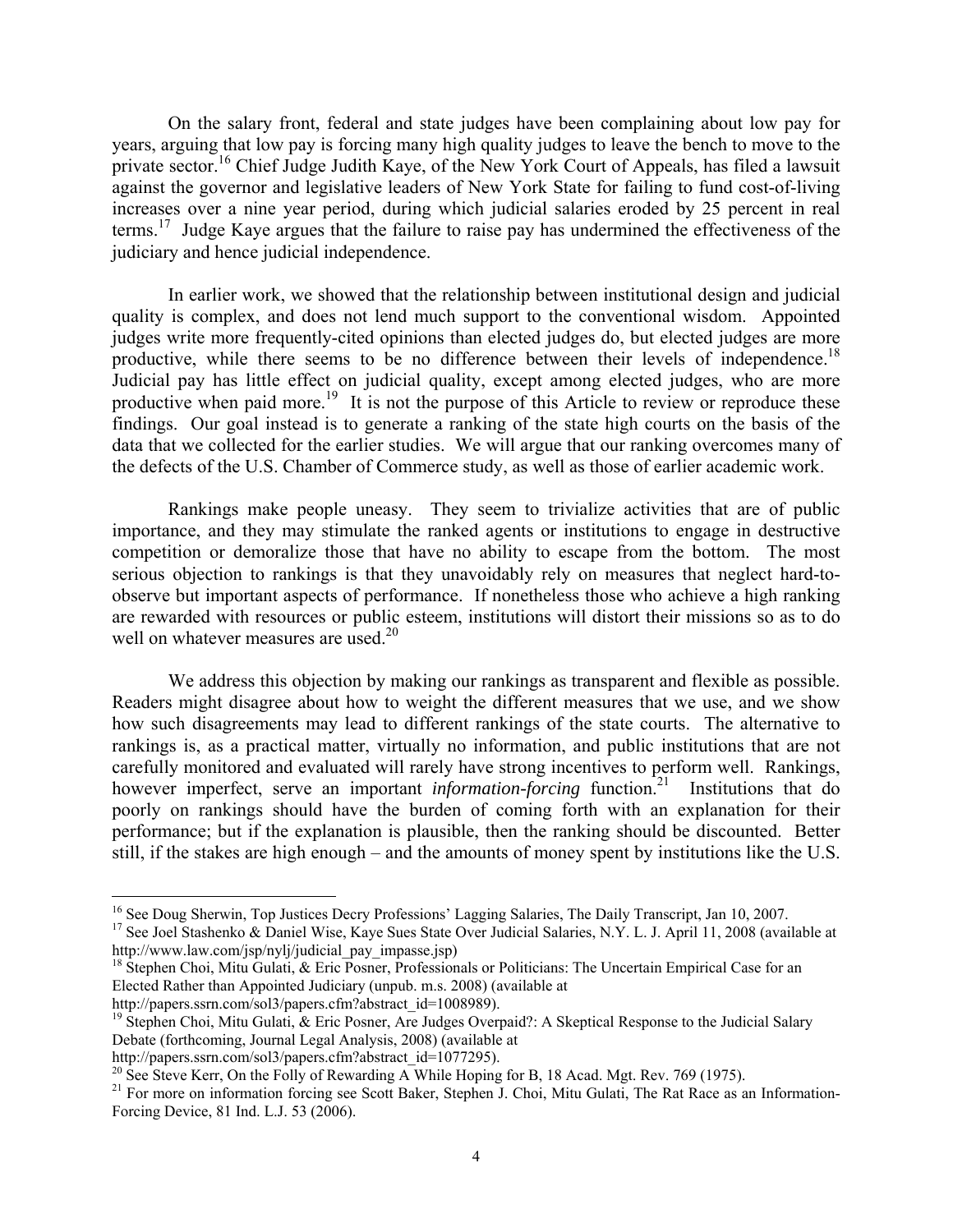Chamber of Commerce on commissioning rankings suggest there  $are^{22}$  – competitor rankings should emerge that improve upon the prior ones.

We begin with a survey of the state court ranking literature in Part I. Part II describes our ranking method. Parts III provides our rankings of courts; Part IV discusses some problems with our rankings and possible solutions; and Part V tackles the Chamber of Commerce Survey.

## **I. Prior Literature**

 $\overline{a}$ 

We are aware of five academic articles that rank the state high courts. In addition, since 2002, the U.S. Chamber of Commerce has issued annual rankings based on surveys of senior lawyers employed by large businesses.

Lawrence Friedman, Robert Kagan, Bliss Cartwright and Stanton Wheeler examined a data set consisting of approximately 6000 cases from the state high courts for discrete intervals of time in the 1870-1970 period.<sup>23</sup> Focusing on sixteen state high courts, the study uses the evolution in patterns of opinion writing style and citations over a century to draw inferences about court behavior. The study does not provide a detailed ranking of all the state high courts in terms of citations, but does give a rough sense of which states dominated over the different periods during that century. In the quarter century, 1870-95, the stars were New York, Massachusetts and California. New York stood out during the early portion of that period, but its influence had begun to wane at the end. By 1925, the courts in Illinois, Michigan, Wisconsin and Pennsylvania had begun to emerge as influential. Finally, in 1945-1970, California had emerged as a star. New Jersey, Texas and Illinois also showed themselves as among the more influential in terms of citations. Overall, for 1870-1970, the four top states were New York, California, Massachusetts and Illinois.

Rodney Mott's 1936 study covered a more limited period, roughly from 1900 to 1930.<sup>24</sup> Mott used multiple measures of court prestige that included: (1) a survey of law professors who were asked about the esteem with which they held the various courts; (2) the extent to which cases from the different courts found their way into casebooks; (3) citations from other state high courts; (4) citations from the U.S. Supreme Court. The top and bottom ten states in Mott's composite ranking are reported in Table 1. Consistent with the numbers from Friedman et al., Mott reports New York, Massachusetts, California and Illinois as among the top performers. The steep drop in numbers from the top two states, New York and Massachusetts and the others – on all of Mott's measures – is worth noting. This superstar effect, where a couple of the players dramatically outdo the others, is relevant for making comparison across time because it suggests the strong possibility that modifications of the measures – for example, adjusting for the number of judges on the court – would still leave the superstar states at the top. At the bottom

 $22$  Although we do not have data on the amounts spent by the Chamber of Commerce on its rankings, we suspect they are not cheap. As background, in 2007, the U.S. Chamber of Commerce spent \$52,750,000 in lobbying money. The Institute for Legal Reform (which does the survey) spent \$21,910,000 of that money. (http://www.opensecrets.org/lobbyists/clientsum.asp?year=2007&txtname=US+Chamber+of+Commerce).<br><sup>23</sup> Lawrence Friedman et al., State Supreme Courts: A Century of Style and Citation, 33 Stan. L. Rev. 733 (1981).

 $^{24}$  Rodney L. Mott, Judicial Influence, 30 Amer. Pol. Sci. Rev. 295 (1936).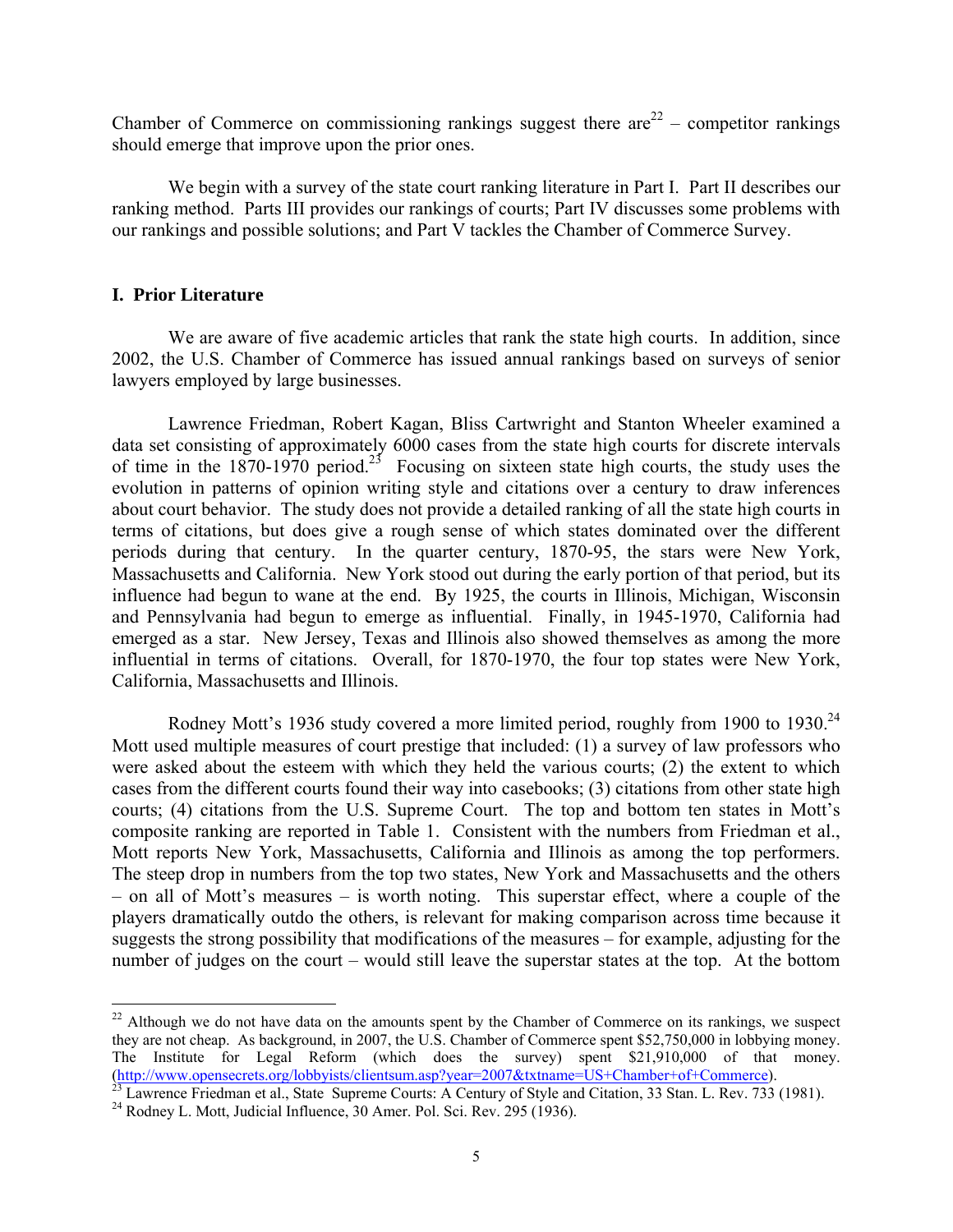end in Mott's composite rankings are Florida and the western states of Nevada, Arizona, New Mexico and Wyoming. Many of the western states were still relatively young, and their low ranks may have been due to their less developed bodies of case law.

Roughly fifty years later, building on Mott's work, but focusing exclusively on citation measures, Gregory Caldeira re-ranked the state high courts.<sup>25</sup> Caldeira looked at a single year, 1975, and his method of calculation differed from Mott's; Caldeira adjusted the citation numbers to discount for the propensity of some states to make outside citations for reasons other than the quality of the state high courts. For example, Alaska might have cited to more outside state courts than did other states because it didn't have much of its own case law. Caldeira also looked only at a single measure, citations from the high courts to each other. Table 1 reports the top and bottom performers in Caldeira's rankings. Despite the half-century gap between his study and Mott's, the states in the top ten are similar. The only difference between 1930 and 1975 in the top ten states is that Washington replaces Minnesota. The suggestions of a superstar effect present in Mott's results – with the top two states significantly outdoing the others – remains, except that the two superstar states are now California and New York as opposed to New York and Massachusetts. At the bottom, there are a number of new states, the three holdovers at the bottom being Nevada, South Dakota and Wyoming.

In 2002, Scott Comparato updated Caldiera's study with data from 2000 using similar measurement methods.26 While Caldeira's study looked at every case cited in 1975, Comparato uses random samples of thirty cases from each state court. Despite the twenty-five year gap, the identities of the top performing states remain remarkably stable. California and New York take the top two superstar spots and remain a good way ahead of the others. New entrants into the top ranks include Minnesota and Colorado. At the bottom, there is more turnover, with Texas, Vermont, Louisiana, and Tennessee showing up.

Most recently, Jake Dear and Edward Jessen have offered a ranking based on a novel measure of influence.<sup>27</sup> Contending that the standard measure of outside court citations was too crude, Dear and Jessen counted, for the period from 1940 to 2005, the number of times the Shepherd's citation service designated a decision as "followed or used as persuasive authority."28 California again dominates, with Washington coming in second. Massachusetts and New York remain in the top ten, and there are states such as Oregon and Kansas that show up for the first time. At the bottom, there are some new entrants, including Virginia and Delaware. In Table 1, we report their rankings only for cases decided from 1998-2000, rather than from 1940-2005; this permits a closer comparison to our ranking, which uses  $1998-2000$  data.<sup>29</sup>

The final ranking comes from a non-academic study. This is a ranking of the various state courts put out by the U.S. Chamber of Commerce (for purposes of our discussion, we focus

 $\overline{a}$ 

<sup>&</sup>lt;sup>25</sup> Gregory A. Caldeira, On the Reputation of State Supreme Courts, 5 Pol. Behav. 83 (1983).

<sup>&</sup>lt;sup>26</sup> Scott A. Comparato, On the Reputation of State Supreme Courts Revisited (unpublished draft dated April 2002; on file with authors).

<sup>&</sup>lt;sup>27</sup> Dear & Jessen, supra, at 690-93.

 $^{28}$  Id.

<sup>&</sup>lt;sup>29</sup> For 1940-2005, the top ten states are, in order: California, Washington, Colorado, Iowa, Minnesota, Kansas, Massachusetts, Wisconsin, Oregon, New York.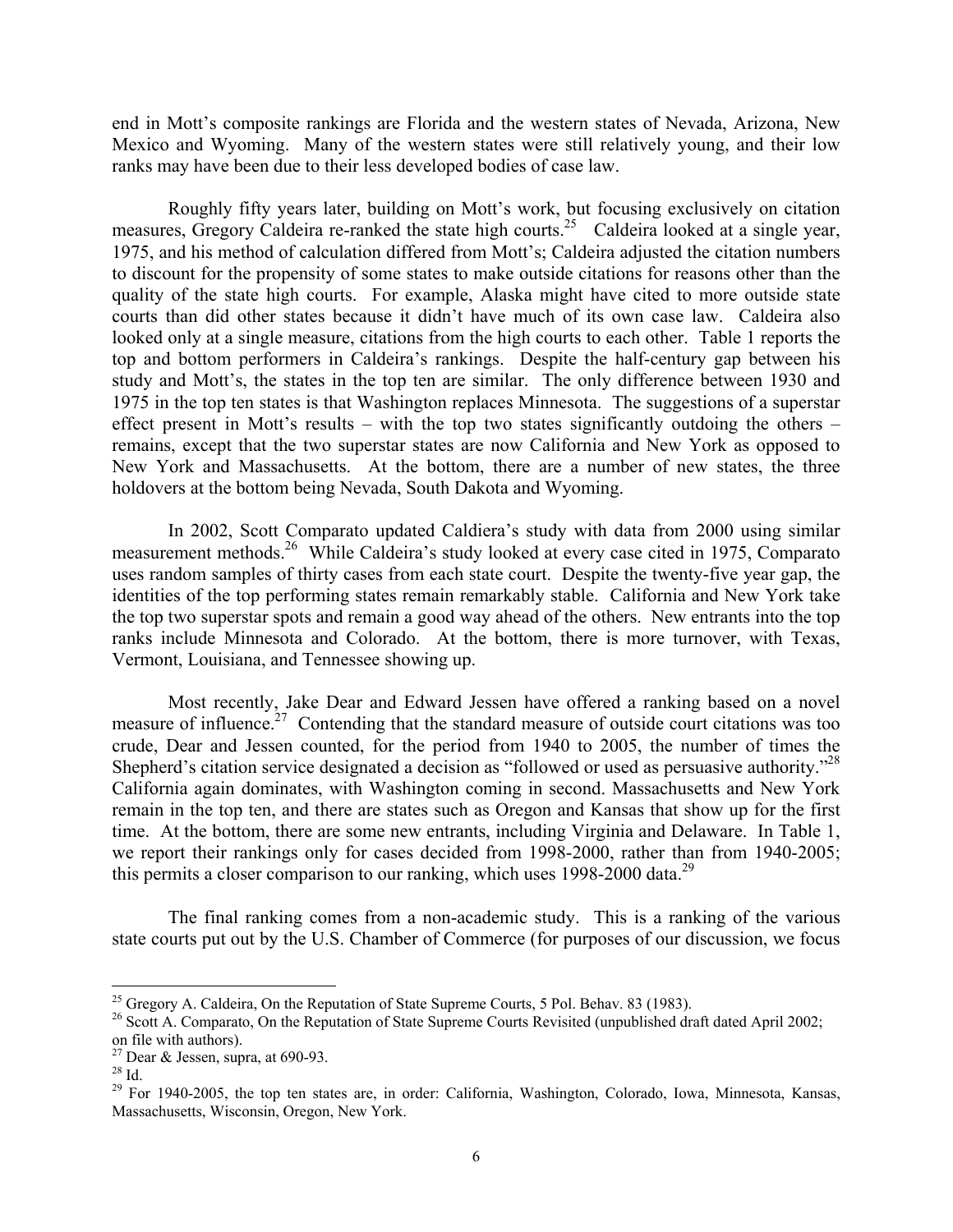on the 2002 rankings).<sup>30</sup> In this study, close to 1,500 senior lawyers working at firms with revenues of at least \$100 million annually were surveyed annually since 2001 for their evaluations of the different state legal systems. As we will discuss in Part V, there is good reason to doubt that these particular lawyers would provide an objective evaluation of state legal systems, as opposed to an evaluation that reflects the perspective of a lawyer who works for a large corporation. That said, two of the survey questions ask for evaluations of judicial performance and presumably the performance of the high courts is correlated with that of the lower courts in the state. These rankings are very much at odds with the prior rankings. The states showing up at the top in 2002, for example, include Delaware, Virginia, and Nebraska, states that have not shown up at the top on any of the citation based rankings (actually, Delaware and Virginia have shown up closer to the bottom on some of the citation counts). At the other end, the Chamber of Commerce surveys have the perennial superstar performer on the citation measures, California, near the bottom (ranked  $34<sup>th</sup>$  for judicial impartiality,  $28<sup>th</sup>$  for judicial competence, and 45<sup>th</sup> under the "overall" ranking), along with another perennial front runner in the citation studies, Illinois (ranked  $38<sup>th</sup>$  for judicial impartiality,  $39<sup>th</sup>$  for judicial competence, and  $34<sup>th</sup>$  under the "overall" ranking).<sup>31</sup>

## **Table 1: Prior Studies**

 $\overline{a}$ 

| 1945-1970<br>Kagan et al.,<br>citation<br>ranking | 1900-30 Mott<br>composite<br>ranking | 1975 Caldeira<br>citation ranking | <b>2000</b><br>Comparato<br>citation<br>ranking | 1998-2000<br>Dear & Jessen<br>"followed"<br>citations | 2002<br>Chamber of<br>Commerce<br>$Survev -$<br>Judges'<br>Impartiality | 2002<br>Chamber of<br>Commerce<br>$Survev -$<br>Judges'<br>Competence |
|---------------------------------------------------|--------------------------------------|-----------------------------------|-------------------------------------------------|-------------------------------------------------------|-------------------------------------------------------------------------|-----------------------------------------------------------------------|
| California                                        | New York                             | California                        | California                                      | California                                            | Delaware                                                                | Delaware                                                              |
| New Jersey                                        | Massachusetts                        | New York                          | New York                                        | Washington                                            | Colorado                                                                | Washington                                                            |
| Texas                                             | <b>Illinois</b>                      | New Jersey                        | Minnesota                                       | Nebraska                                              | Washington                                                              | Virginia                                                              |
| Illinois                                          | New Jersey                           | Pennsylvania                      | Pennsylvania                                    | Kansas                                                | Iowa                                                                    | Iowa                                                                  |
|                                                   | California                           | <b>Massachusetts</b>              | Colorado                                        | Massachusetts                                         | Wisconsin                                                               | Minnesota                                                             |
|                                                   | Pennsylvania                         | Wisconsin                         | Michigan                                        | Connecticut                                           | Connecticut                                                             | Colorado                                                              |
|                                                   | Michigan                             | <b>Illinois</b>                   | Washington                                      | Montana                                               | Nebraska                                                                | Arizona                                                               |
|                                                   | Minnesota                            | Washington                        | <b>Illinois</b>                                 | Iowa                                                  | Oregon                                                                  | Connecticut                                                           |
|                                                   | Wisconsin                            | Iowa                              | New Jersey                                      | Maryland                                              | Virginia                                                                | New York                                                              |
|                                                   | Iowa                                 | Michigan                          | Wisconsin                                       | Texas-Civil                                           | Minnesota                                                               | Wisconsin                                                             |

#### **Panel A: Top Ten Performing States by Study**

#### **Panel B: Bottom Ten Performing States by Study**

<sup>&</sup>lt;sup>30</sup> 2005 U.S. Chamber of Commerce State Liability Systems Ranking Study, Final Report Dates March 8, 2005. <sup>31</sup> Less directly on point are a handful of other studies that could also be read to contain rankings of the states but that we do not discuss because they are tangential to our inquiry. For example, a 1981 study by Bradley and Canon compared the states in terms of their innovativeness in terms of being willing to adopt a set of 23 plaintiff-friendly tort law doctrines. Bradley C. Canon & Lawrence Baum, Patterns of Adoption of Tort Law Innovations, 75 Amer. Pol. Sci. Rev. 975 (1981). There are also a number of other studies that examine the citation patterns of individual state courts. Merryman, for example, in two studies twenty years apart, looked at the citation practices of the California Supreme Court, which could be read to be California's ranking of the rest of the state high courts. John Henry Merryman, The Authority of Authority: What the California Supreme Court Cited in 1950, 6 Stan. L. Rev. 613 (1954); John Henry Merryman, Toward a Theory of Citations: An Empirical Study of the Citation Patterns of the California Supreme Court in 1950, 1960 and 1970, 50 S. Cal. L. Rev. 381 (1977).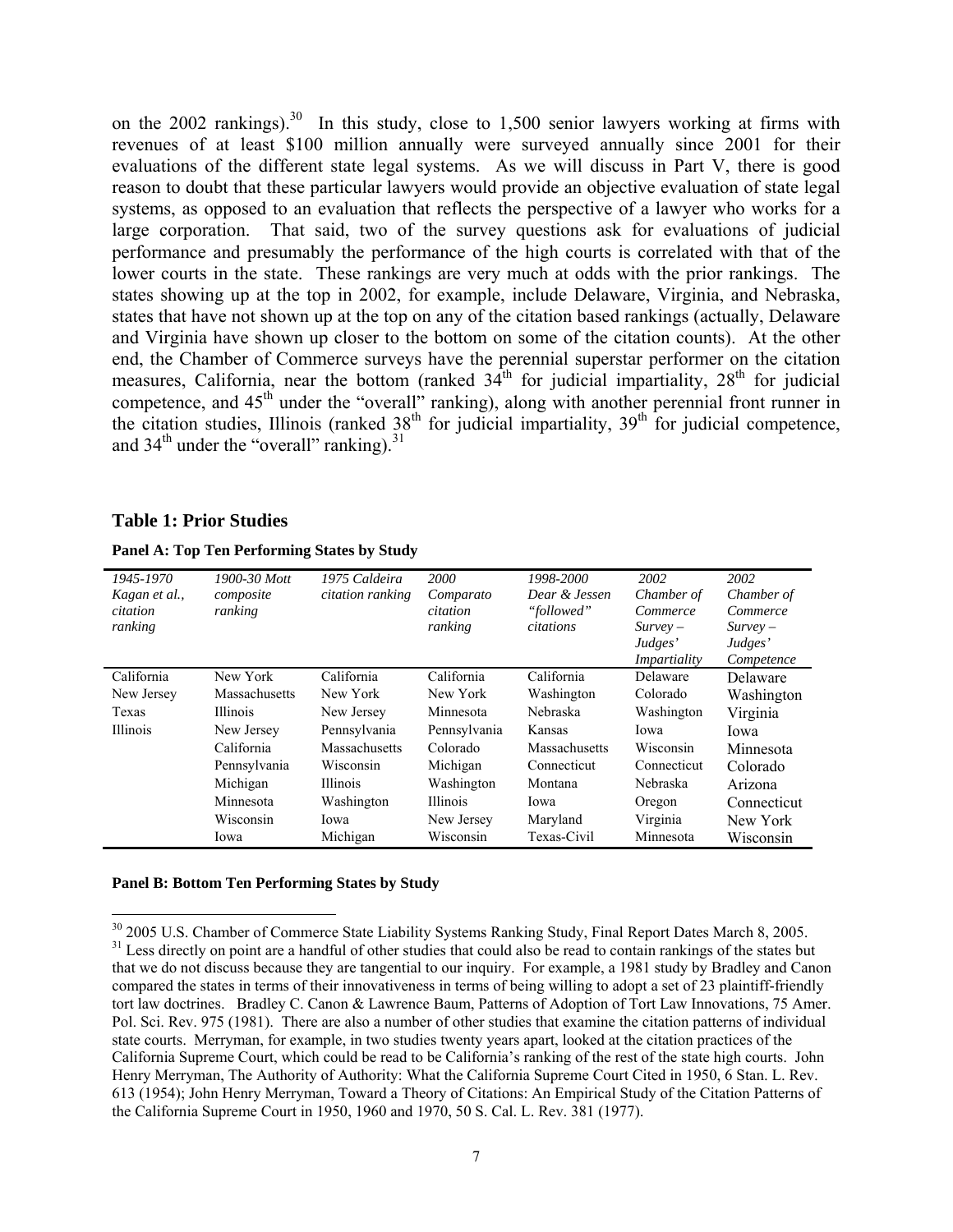| 1870-1895     | 1900-30 Mott | 1975         | <b>2000</b>      | 1998-2000     | 2002         | 2002        |
|---------------|--------------|--------------|------------------|---------------|--------------|-------------|
| Kagan et al., | composite    | Caldeira     | Comparato        | Dear &        | Chamber of   | Chamber of  |
| ranking       | ranking      | citation     | citation ranking | <b>Jessen</b> | Commerce     | Commerce    |
|               |              | ranking      |                  | "followed"    | $Survev -$   | $Survev -$  |
|               |              |              |                  | citation      | Judges'      | Judges'     |
|               |              |              |                  |               | Impartiality | Competence  |
| N/A           | Montana      | Maine        | Texas            | Idaho         | Arkansas     | S. Carolina |
|               | Arkansas     | S. Carolina  | Louisiana        | Arizona       | S. Carolina  | Kentucky    |
|               | Utah         | W. Virginia  | West Virginia    | Utah          | Hawaii       | Hawaii      |
|               | South Dakota | Nevada       | Rhode Island     | Delaware      | New Mexico   | Arkansas    |
|               | Idaho        | North Dakota | North Dakota     | Louisiana     | Montana      | Texas       |
|               | Wyoming      | Rhode Island | Tennessee        | Oregon        | Texas        | Montana     |
|               | Florida      | Vermont      | Nevada           | Kentucky      | Alabama      | W. Virginia |
|               | Nevada       | Hawaii       | Alaska           | Hawaii        | W. Virginia  | Louisiana   |
|               | Arizona      | South Dakota | Maine            | New Mexico    | Louisiana    | Alabama     |
|               | New Mexico   | Wyoming      | Vermont          | Missouri      | Mississippi  | Mississippi |

Our study differs from these prior studies in several ways. First, we use three measures rather than one measure of judicial quality—productivity and independence as well as opinionquality. Second, for opinion quality we use citations (unlike Dear and Jessen) but we do not adjust them for state size (unlike Caldeira and Comparato). Third, we do not survey lawyers. The differences between our approach and the earlier studies are driven partly by a different focus—the quality of the courts rather than (only) their influence—and partly by our different judgments about how to measure influence. We return to these differences when we compare our results to those of the earlier studies.

## **II. Ranking Criteria**

 $\overline{a}$ 

 Everyone agrees that some courts are better than other courts, and that, at least in principle, one can rank courts according to their quality. But some might be troubled by the idea that courts can be ranked objectively—that is, by using publicly verifiable information about their decisions. Too much of what a courts does cannot be observed or measured objectively, and so objective measures are more likely to mislead than to enlighten.<sup>32</sup>

 This skepticism might reflect some part of the truth but it sweeps too broadly. One can say the same thing about virtually any institution—and a court, of course, is just a particular type of institution. Consider the problem of evaluating employees. Employers need to measure the performance of employees so that they can set compensation, fire and promote, and in other ways provide incentives to work productively. Almost all types of work involve a mixture of activities that can be observed and measured, and activities that cannot be observed and measured. For example, a law firm might evaluate its lawyers on the basis of hours billed, briefs written, cases argued and won, and so forth, but the firm will also be conscious that how the lawyer handles clients, how efficiently the lawyer spends her hours, how well she gets along with colleagues—all are components of her productivity. If the firm rewards her entirely on the basis of her measurable activities, then she will have an incentive to shirk with respect to the unmeasurable activities. In practice, law firms and other employers base compensation decisions

 $32$  E.g., Steven Goldberg, Federal Judges and the Heisman Trophy, 32 Fla. St. L. Rev. 1237 (2004); William P. Marshall, Be Careful What You Wish For, 78 S. Cal. L. Rev. 119 (2004).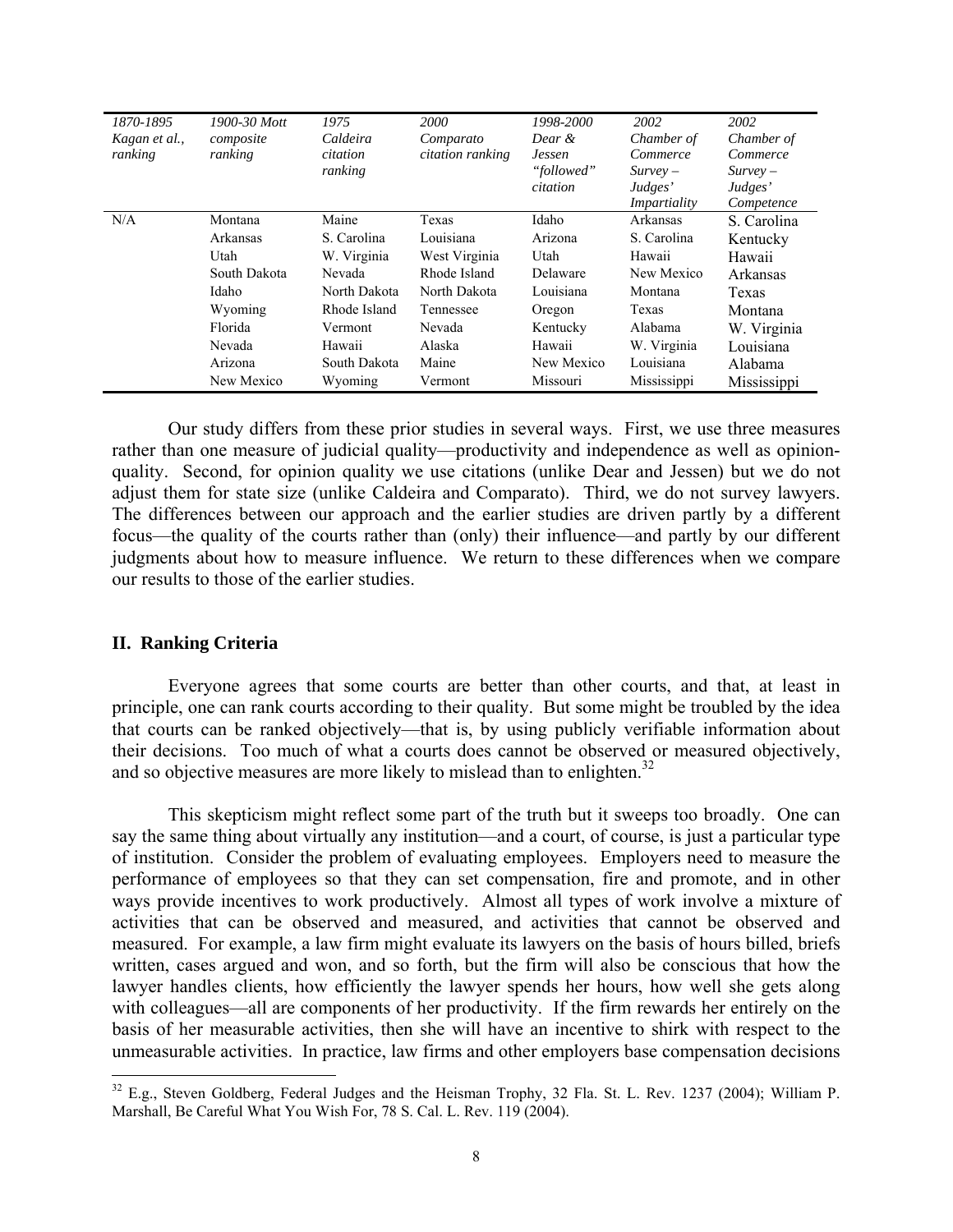on both types of activities, using measurable criteria as a broad gauge, but also relying on the judgments of supervisors and colleagues regarding the unmeasurable activities.

 These same considerations apply to judges and, a fortiori, to courts. The objective measures that we use capture some aspects of judicial quality but not all of it. It would be a mistake to believe that small differences in measured outcomes reflect significant differences in quality. But where the differences are large, it is likely that the lower-ranked judges or courts are inferior, at least unless a good reason can be given to explain the difference.<sup>33</sup>

 We use three measures of quality: productivity, influence, and independence. We apply these measures to a data set consisting of the decisions of all the judges of the highest court of every state for the three years from 1998 to 2000. We exclude the District of Columbia, and we treat the separate civil and criminal high courts in Texas and Oklahoma as, in effect, separate states. We thus have 52 "states."

 We use these years so that we can compile enough out-of-state citations to provide for meaningful comparison (up through 2006). Unfortunately, many judges on the bench in the period have retired, and many judges on the benches today are new. Nonetheless, our ranking is relatively comprehensive.

 There are 408 judges in our data set, about 8 per court. The average judge was in office 2.65 years of the 3 years that we examine, and wrote about 67 opinions per year. We examine the productivity, citations, and average independence of all of the judges on the bench during the period. We thus produce productivity, citations, and independence measures for the *courts*, and rank them accordingly.

## A. Productivity

 $\overline{a}$ 

*Productivity* refers to the number of opinions a judge publishes in a year. All else equal, a judge who publishes more opinions is better than a judge who publishes fewer opinions. There are two reasons for this. First, if all opinions are published, then a judge who publishes more opinions, decides more cases, thus resolving more disputes between people. Dispute resolution is the judge's core function, and the more disputes a judge resolves, the greater is the service that she is providing. Note that in some states judges decide cases without issuing opinions. In these states, we cannot assume that judges who publish more opinions also decide more cases. States also vary in terms of whether there are intermediate appellate courts that screen cases before they get to the high court and in terms of the degree to which the high court's jurisdiction is discretionary. Although we do not do it here, we can, to a limited extent, control for those institutional differences by using information about publication and jurisdictional rules and practices.34 Further, the scholarship from judges and court-watchers tells us that published opinions are more likely to involve effort from the judges, whereas unpublished dispositions and short orders are more likely to be the work of secondary personnel. Publication rates, therefore,

 $33$  For further discussion of methodological issues involved in ranking judges, see Stephen J. Choi, & G. Mitu

Gulati, Choosing the Next Supreme Court Justice: An Empirical Ranking of Judge Performance*,* 78 S. Cal. L. Rev. 23 (2004).

 $34$  See Choi, Gulati, & Posner, Professionals or Politicians, supra.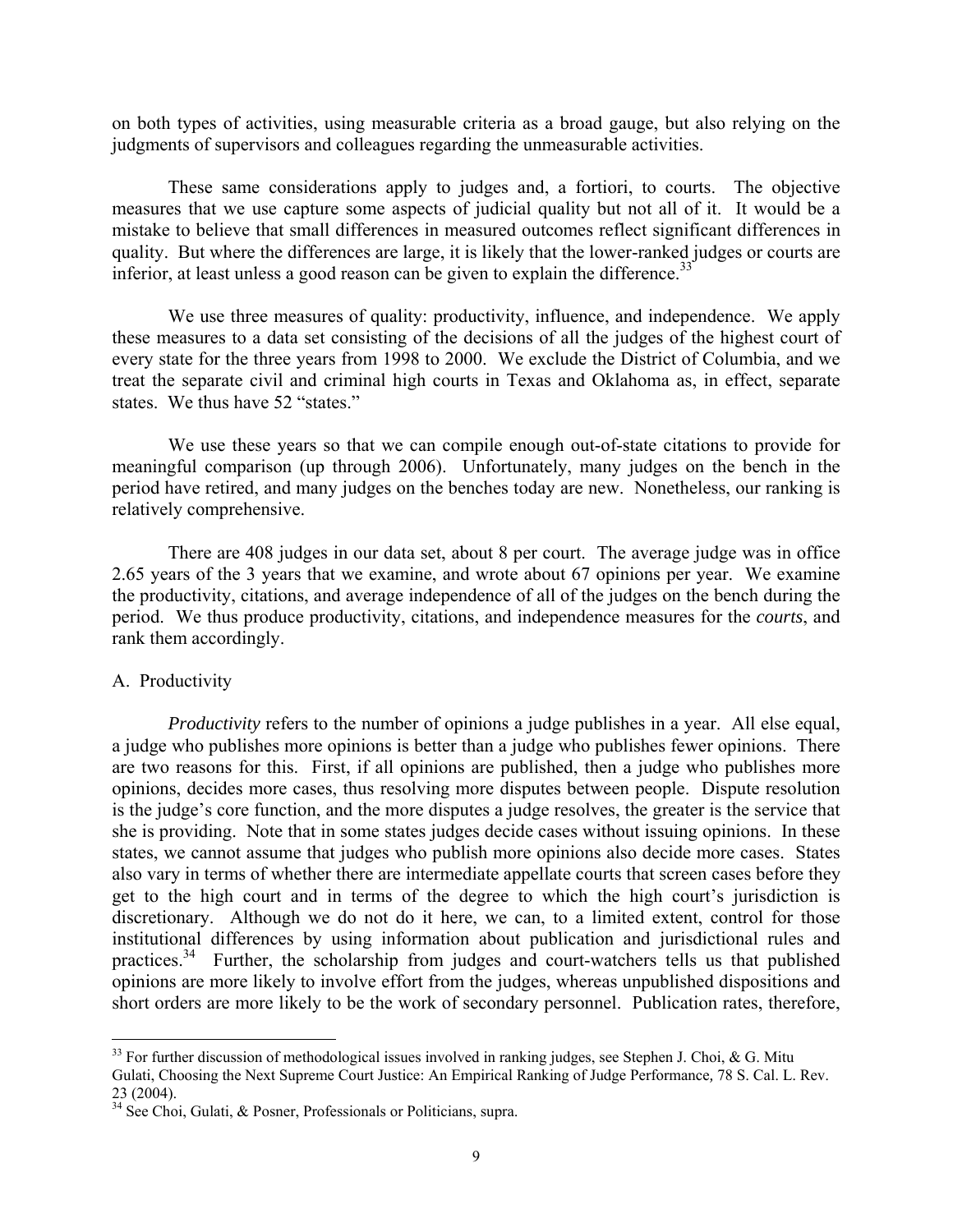can provide a better measure of individual judge effort than overall case decision rates. Second, a judge who publishes an opinion shares her reasoning with the parties and with other judges who seek to understand the resolution of the dispute. High publication rates in this way benefit the system, and suggest a high-quality judge.

 A judge who publishes frequently might write lower-quality opinions than a judge who writes and publishes less frequently. So productivity is only a partial measure of a judge's merits. We address quality in Section B.

 The most productive court in our 1998 to 2000 dataset was Georgia's (58.33 opinions per judge year); the least productive was New Mexico's (10.07 opinions per judge year); the median state was Kansas (23.0 opinions per judge per year).

## B. Influence or Opinion-Quality

*Opinion-quality* refers to the quality of the reasoning in an opinion. We measure opinion quality by using a proxy: the number of out-of-state citations by state high courts defined to equal the sum of all citations to majority opinions published by the state high court in question from other state courts, federal courts (other than the home federal circuit), and the U.S. Supreme Court. (In other work, we use other proxies for quality as well, such as law review citations; these measures are highly correlated with out-of-state citations by state high courts.<sup>35</sup>) We assume that a high-quality opinion is more likely to be useful for out-of-state courts, and therefore is more likely to be cited.<sup>36</sup>

 The citations measure can be given two different interpretations. We use it as a proxy for the intrinsic quality of the reasoning in the opinion. A high-quality opinion benefits the litigants themselves, but also everyone in the state whose activities might bring them under the law in question. But out-of-state citations are also a (more) direct measure of out-of-state influence. It is not entirely clear whether a state's residents would prefer to have judges who are influential out of state or not; these judges might be better than are necessary to get the job done, and they benefit outsiders rather than residents. Still, we think that out-of-state citations are a useful measure of quality.

 California was the most-cited court for the 1998 to 2000 period, with 33.76 outside citations per judge year (majority opinions only). Oklahoma's criminal high court was the leastcited, with 3.69 outside citations per judge year. The median state was South Dakota (13.07 outside citations per judge year).

## C. Independence

*Independence* refers to the judge's ability to withstand partisan pressures, or disinclination to indulge partisan preferences, when deciding cases. Our measure of independence gives a judge a high score if he is more likely to vote with opposite-party judges

 $\overline{a}$  $35$  Id.

<sup>36</sup> See, e.g., William M. Landes, Lawrence Lessig & Michael E. Solimine, Judicial Influence: A Citation Analysis of Federal Courts of Appeal Judges, 27 J. Legal Stud. 271 (1998).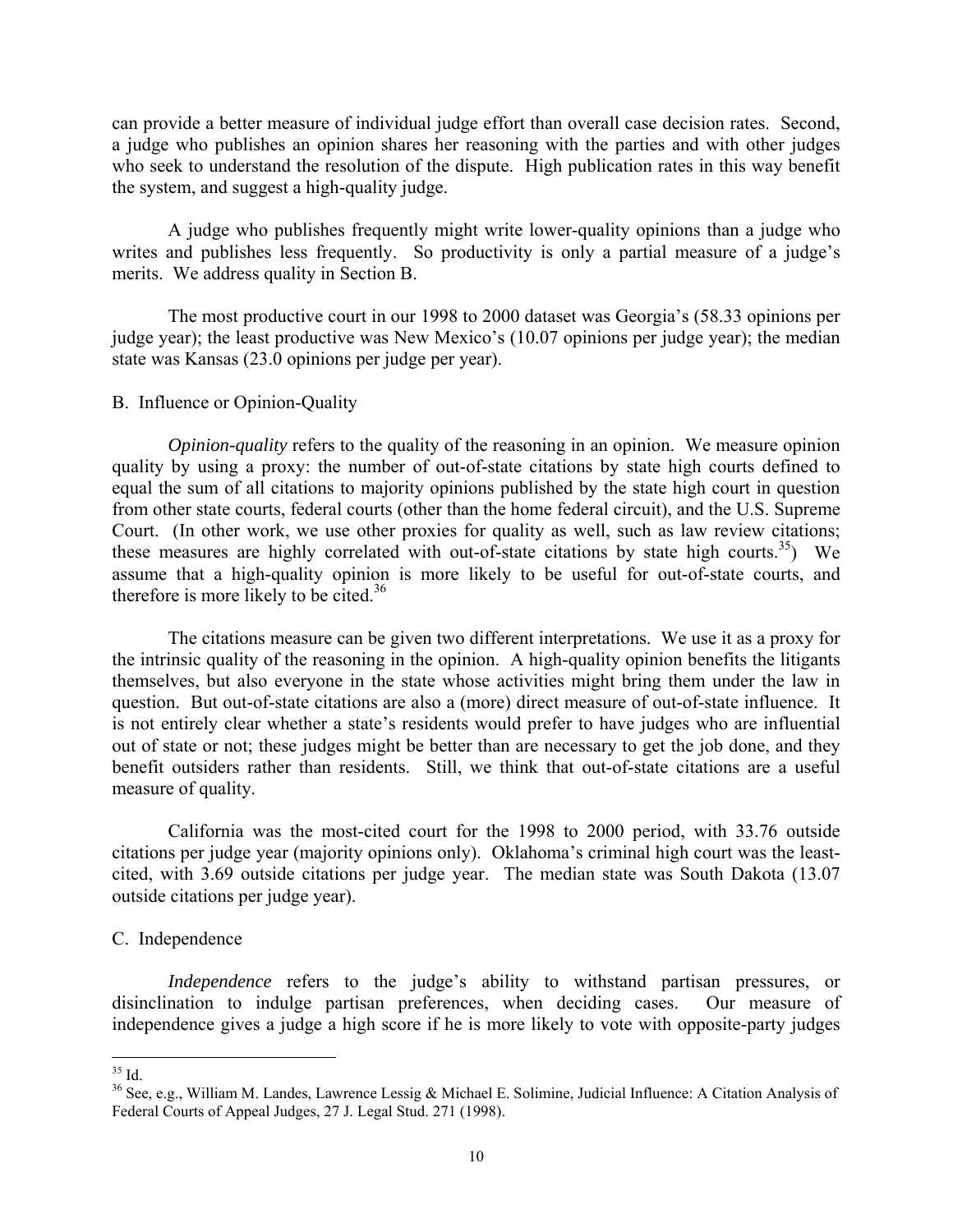and a low score if he is more likely to vote with same-party judges. We focus on votes by judges in situations where the judge faces an opposing opinion, defined as either a majority opinion when the judge writes a dissent, or a dissent when the judge joins the majority. We assume that a judge exhibits independence when she writes an opposing opinion against a co-partisan.

 For each judge, we obtained information on the political affiliation of the judge. In a few states, all the high court judges belong to the same party in our data set, and so we cannot assign those judges an independence score.<sup>37</sup> In our sample, 220 judges were classified as a Democrat and 170 as a Republican (with 16 no data or Independent party judges).

We define Opposite Party as the number of opposing opinions written, by the judge of interest, against a judge of the opposite party divided by the number of opposing opinions written against a judge of either party from 1998 to 2000. This variable measures propensity to side with co-partisans. Not all opposing opinions are driven by the ideology of the opposing judges. A judge who dissents at random would dissent 70% of the time against an opposite party judge if the background pool of majority opinions consisted of 70% opposite party authored opinions. To take into account the background pool of opinions, we define Opposite Pool as the total number of majority opinions authored by an opposite party judge divided by the total number of majority opinions authored by either an opposite or same party judge (not including the judge in question) from 1998 to 2000.

We define Independence as Opposite Pool minus Opposite Party. A more negative Independence score corresponds to a judge who writes opposing opinions against opposite party judges more frequently than the background pool of majority opinions authored by opposite party judges. Conversely, a more positive Independence score corresponds to an authoring judge who writes opposing opinions less frequently against opposite party judges compared with the background pool of opinions (and thus more frequently against co-partisans). We treat a more positive Independence score as indicative of a more independent judge.

 Our independence measure does not capture all the meanings of judicial independence. Judges who take bribes or favor wealthy or powerful litigants are not independent, but our independence measure does not capture such activity. One can also imagine cases where a judge's policy preferences influence their decisions, which is improper, but these policy preferences are idiosyncratic and do not track partisan divisions. Our independence measure misses these cases as well.

 The independence score ranges from -1 (least independent) to 1 (most independent). The court with the highest mean independence score among judges for the 1998 to 2000 period was Rhode Island's, with a mean independence score of 0.19; the least independent court was that of Mississippi, which had a mean independence score of -0.31. The median was -0.02.

 $37$  For a detailed description of our independence measure, see Choi, Gulati, & Posner, Professionals or Politicians, supra. In another paper, Choi and Gulati treat a 0 independence score as highest on the theory that zero independence means that party affiliation makes no difference to case outcomes. See Choi & Gulati, Choosing, supra. However, we think that, in the present setting, a judge who votes against partisan affiliation is most likely to be more independent, as it shows that he or she feels strongly about the outcome. It's possible that the judge switched ideologies while sitting, but prior scholarship indicates that this is highly unusual. See Jeffrey A. Segal & Harold J. Spaeth, The Supreme Court and the Attitudinal Model Revisited 314 (2002).

<u>.</u>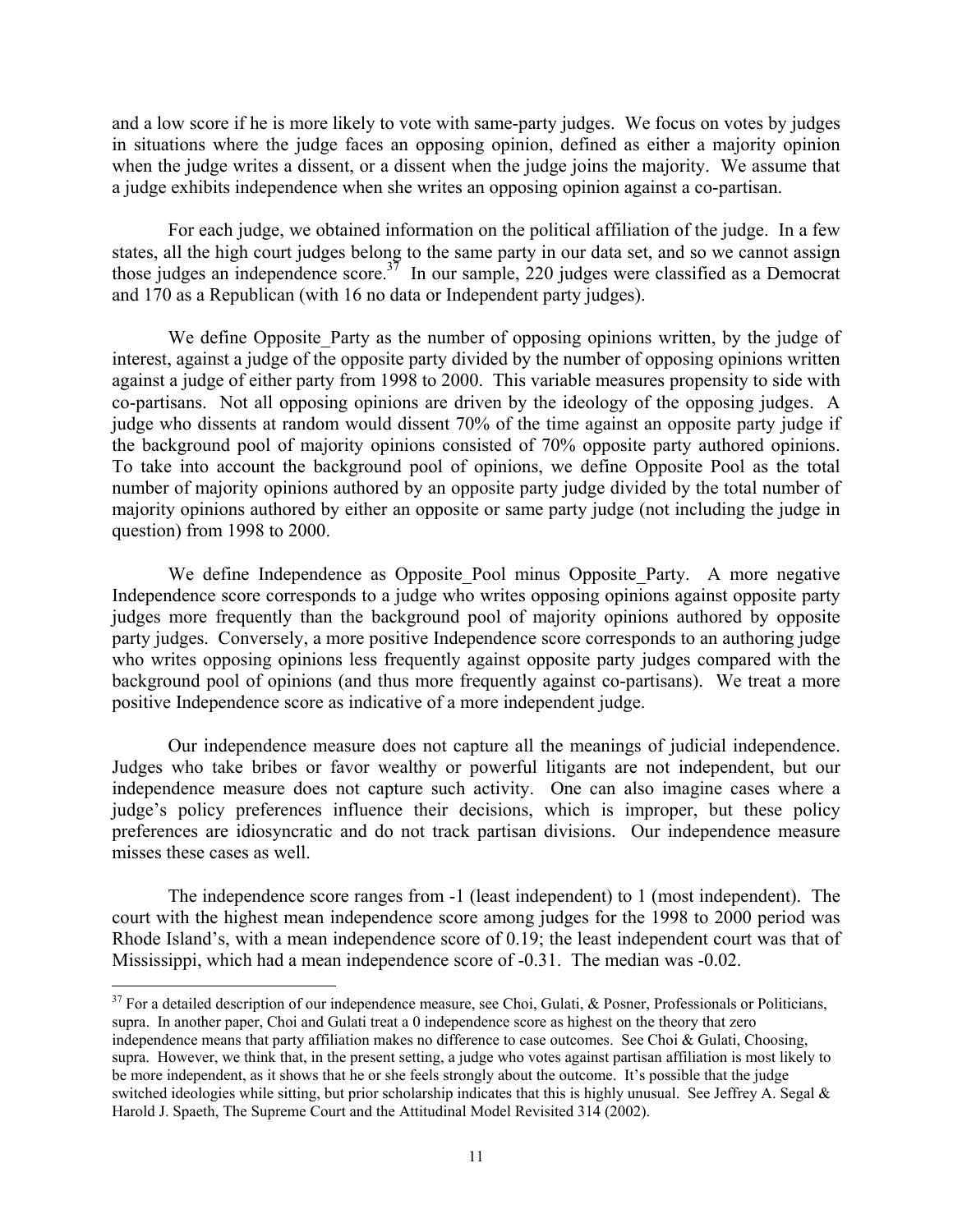## D. Composite Measures

 Suppose that a court ranks highly on one measure but not so well on the other two measures, whereas another court does worse on the first measure but better on the other two. Which court is better? Ideally, we would have a theory that tells us how much each measure should be weighted; but we have no such theory. One might think that independence is much more important than productivity and quality, or one might think not. Equal weight for each measure is no less arbitrary than counting only one measure and ignoring the other two.

 The problem is not necessarily serious, however. Suppose it is the case that courts that do well on one measure also tend to do well on other measures. If the rankings along each measure are largely consistent, then overall rankings can easily be obtained. As the rankings become less consistent, noise is introduced into the rankings, but it doesn't necessarily defeat the exercise. Finally, readers can decide for themselves how much they weight the different measures, and interpret our results accordingly.

 Hence, we use an approach that allows for various weightings. Under this composite approach, we construct rankings under several possible weightings, and we display them in a manner that allows the reader to focus on whatever measures she believes are most important.

## **III. Ranking the Courts**

## A. The Court Systems

 All states have a hierarchical system, with trial courts at the bottom and a supreme or highest court at the top. Most but not all states have intermediate appellate courts. Two states— Texas and Oklahoma—have two high courts, one for criminal appeals and the other for civil appeals. Many high courts have mandatory jurisdiction: they must hear appeals. Others have discretionary jurisdiction. Most have a combination of mandatory jurisdiction for some types of cases (such as death penalty cases) and discretionary jurisdiction for other types of cases. Courts have different rules and norms for a range of practices, such as whether opinions must or need not be published. No doubt courts have different internal cultures reflecting different attitudes toward dissenting, writing quickly or slowly, writing comprehensively or briefly, citing generously or minimally, and so forth. Some high courts might benefit from the high quality work of lower courts, or suffer from their low quality work.

 Two features of high courts have lately received a great deal of public and scholarly attention: their selection system and judicial pay. The selection system refers to the method by which judges are selected and retained. There are, roughly, three systems. In appointments systems, the governor (sometimes the state legislature) appoints judges, sometimes with the advice of a commission. In merit systems, a nonpartisan or bipartisan body selects judges; at the end of the judge's term, a retention election (up or down vote) determines whether the judge has another term. In electoral systems, judges are elected; these can be further divided into partisan and nonpartisan systems—in partisan systems, the judge's party is put on the ballot. Table 2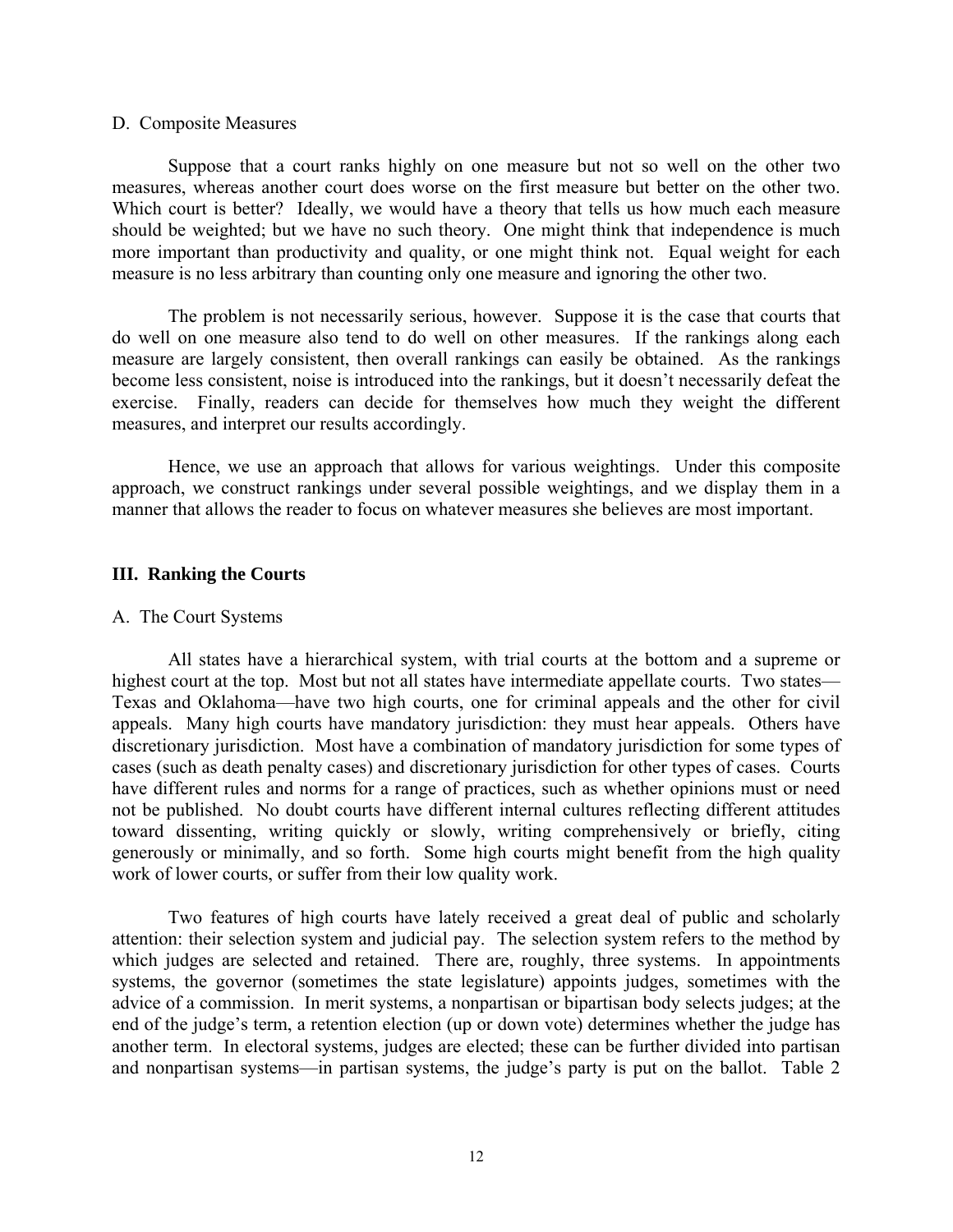identifies the selection systems of all of the states as of 1998-2000, the period from which we take our data.

| <b>Appointed</b>   | <b>Merit Selection</b> | <b>Non-Partisan Election</b> | <b>Partisan Election</b> |
|--------------------|------------------------|------------------------------|--------------------------|
| (A)<br>Connecticut | (M)                    | (NE)                         | (PE)                     |
|                    | Alaska                 | Georgia                      | Alabama                  |
| Delaware           | Arizona                | Idaho                        | Arkansas                 |
| Hawaii             | Colorado               | Kentucky                     | Illinois                 |
| Massachusetts      | Iowa                   | Louisiana                    | Mississippi              |
| Maine              | Indiana                | Michigan                     | North Carolina           |
| New Hampshire      | Kansas                 | Minnesota                    | New Mexico               |
| New Jersey         | Maryland               | Montana                      | Pennsylvania             |
| New York           | Missouri               | North Dakota                 | Texas                    |
| Rhode Island       | Nebraska               | Nevada                       | West Virginia            |
| Vermont            | Oklahoma               | Ohio                         |                          |
| South Carolina     | South Dakota           | Oregon                       |                          |
| Virginia           | Utah                   | Washington                   |                          |
|                    | Wyoming                | Wisconsin                    |                          |
|                    | California             |                              |                          |
|                    | Florida                |                              |                          |
|                    | Tennessee              |                              |                          |

**Table 2: Selection Systems** 

A further point is that judicial terms vary, from as little as 4 years to as much as 14 years, with lifetime tenure in three states. Roughly speaking, appointed judges enjoy the longest tenure, merit selection judges the next longest, and elected judges the shortest tenure. One might think of the four systems reflecting the degree to which the public directly affects the identify of judges: they have the least effect in appointment systems, the most effect in electoral system, with the merit system in between.

 Judicial compensation also varies. In 2007, the median income of high court judges was \$149,200, and ranged from \$106,185 to \$209,521.<sup>38</sup> The employment conditions of judges differ in other ways as well. Judges enjoy different levels of secretarial and clerical support. Roughly speaking, elected judges are paid less than appointed judges; they are also more likely to have graduated from a local law school.

 Finally, we should mention the obvious fact that the mix of cases that reach high courts differs from state to state. Some states are highly urban, others are not; some have certain types of industries that other lack; some have higher crime rates than others; and so on. For this reason, comparison between the different high courts, and the judges who sit on them, is hazardous and complex.

 $\overline{a}$ 

<sup>&</sup>lt;sup>38</sup> National Center for State Courts, Survey of Judicial Salaries, http://www.ncsconline.org/WC/Publications/KIS\_JudComJudSal070107Pub.pdf.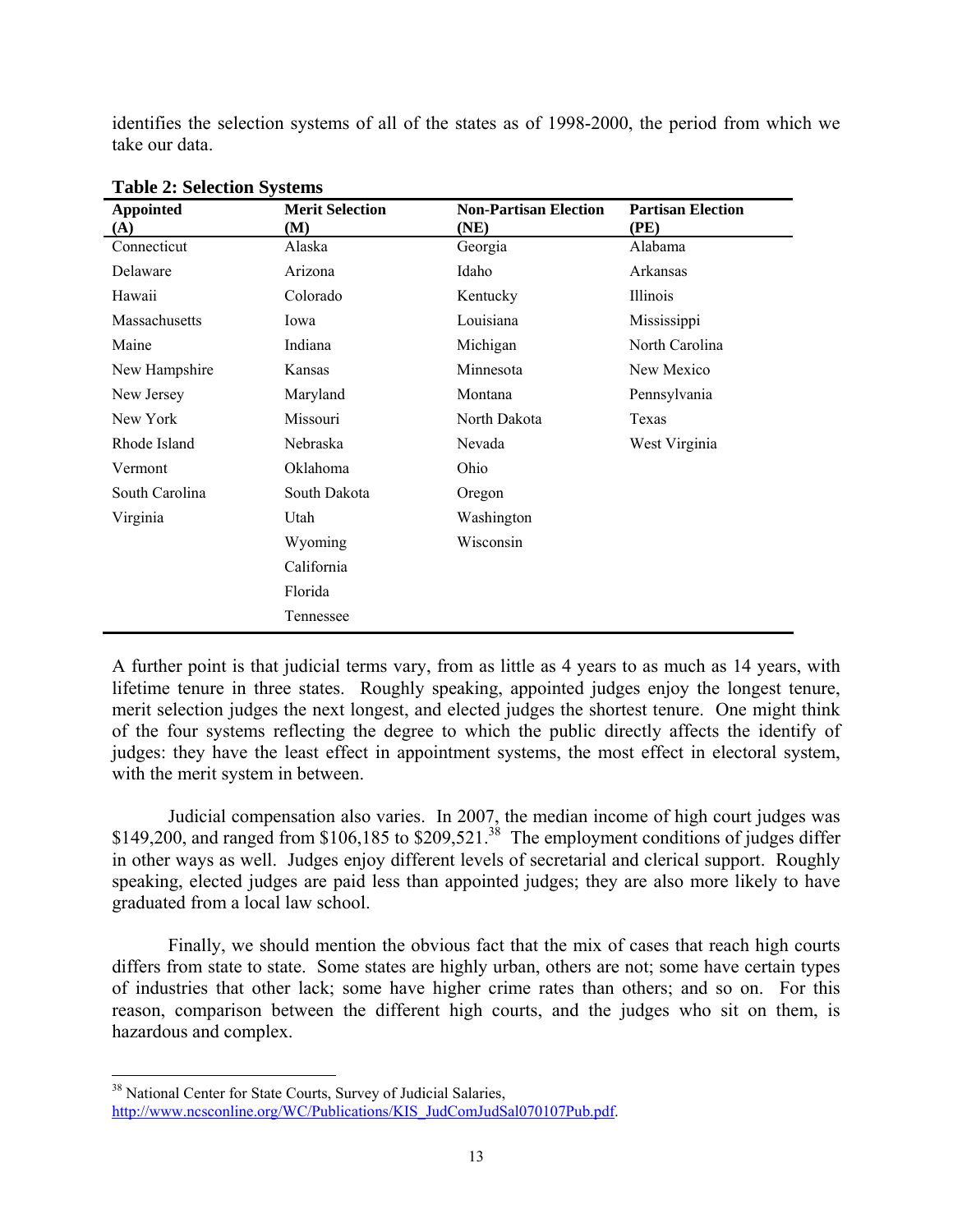# B. Productivity

 We begin with productivity. Table 3 provides our results, ranked by opinion per year. The fourth column provides aggregate productivity (the total number of opinions); the last column provides a measure of efficiency—opinions per judge-year. The two measures are highly correlated (correlation coefficient =  $0.92$ ; significant at the <1% level).

| Rank                     | <b>State</b> | Sel.                  | <i>Opinions</i> | Judge  | Opinions/Year |
|--------------------------|--------------|-----------------------|-----------------|--------|---------------|
|                          |              | System                |                 | Years  |               |
| $\,1$                    | GA           | NE                    | 1225            | 21     | 58.33         |
| $\frac{2}{3}$            | MS           | PE                    | 1437            | 29     | 49.55         |
|                          | AR           | $\rm PE$              | 1038            | 21     | 49.43         |
| $\overline{\mathcal{L}}$ | AL           | PE                    | 1417            | 30     | 47.23         |
| 5                        | OH           | NE                    | 989             | 21     | 47.10         |
| 6                        | MT           | NE                    | 968             | 21     | 46.10         |
| $\sqrt{ }$               | PA           | PE                    | 941             | 21     | 44.81         |
| 8                        | ND           | <b>NE</b>             | 703             | 16     | 43.94         |
| 9                        | ${\rm IN}$   | $\mathbf M$           | 573             | 15     | 38.20         |
| 10                       | WY           | M                     | 548             | 15     | 36.53         |
| 11                       | FL           | M                     | 709             | 21     | 33.76         |
| 12                       | <b>CT</b>    | $\mathbf A$           | 707             | 23     | 30.74         |
| 13                       | NE           | $\mathbf M$           | 699             | 23     | 30.39         |
| 14                       | ID           | NE                    | 477             | 16     | 29.81         |
| 15                       | $\rm IL$     | PE                    | 642             | 22     | 29.18         |
| 16                       | CA           | M                     | 605             | 21     | 28.81         |
| 17                       | ME           | A                     | 718             | 26     | 27.62         |
| 18                       | MA           | A                     | 608             | 23     | 26.43         |
| 19                       | IA           | M                     | 715             | 28     | 25.54         |
| 20                       | AK           | M                     | 446             | 18     | 24.78         |
| 21                       | UT           | ${\bf M}$             | 420             | 17     | 24.71         |
| 22                       | <b>SD</b>    | M                     | 366             | 15     | 24.40         |
| 23                       | <b>SC</b>    | A                     | 387             | 16     | 24.19         |
| 24                       | MD           | $\mathbf M$           | 523             | 22     | 23.77         |
| 25                       | TN           | $\mathbf M$           | 373             | 16     | 23.31         |
| 26                       | WV           | PE                    | 346             | 15     | 23.07         |
| 27                       | <b>KS</b>    | $\mathbf M$           | 483             | 21     | 23.00         |
| 28                       | TX CRIM      | PE                    | 583             | 26     | 22.42         |
| 29                       | LA           | NE                    | 525             | 24     | 21.88         |
| 30                       | NH           | $\mathbf{A}$          | 366             | 17     | 21.53         |
| 31                       | WA           | NE                    | 578             | $28\,$ | 20.64         |
| 32                       | VA           | A                     | 413             | 21     | 19.67         |
| 33                       | MN           | NE                    | 452             | 24     | 18.83         |
| 34                       | KY           | NE                    | 411             | 22     | 18.68         |
| 35                       | WI           | NE                    | 386             | 21     | 18.38         |
| 36                       | <b>VT</b>    | $\boldsymbol{\rm{A}}$ | 274             | 15     | 18.27         |
| 37                       | RI           | A                     | 273             | 15     | 18.20         |
| 38                       | NY           | A                     | 380             | 22     | 17.27         |
| 39                       | CO           | М                     | 386             | 23     | 16.78         |
| 40                       | MI           | NE                    | 389             | 24     | 16.21         |
| 41                       | OK CIV       | М                     | 435             | 28     | 15.54         |
| 42                       | NV           | NE                    | 259             | 18     | 14.39         |
| 43                       | OK_CRIM      | M                     | 230             | 16     | 14.38         |
| 44                       | NJ           | A                     | 376             | 27     | 13.93         |

**Table 3: Number of Opinions**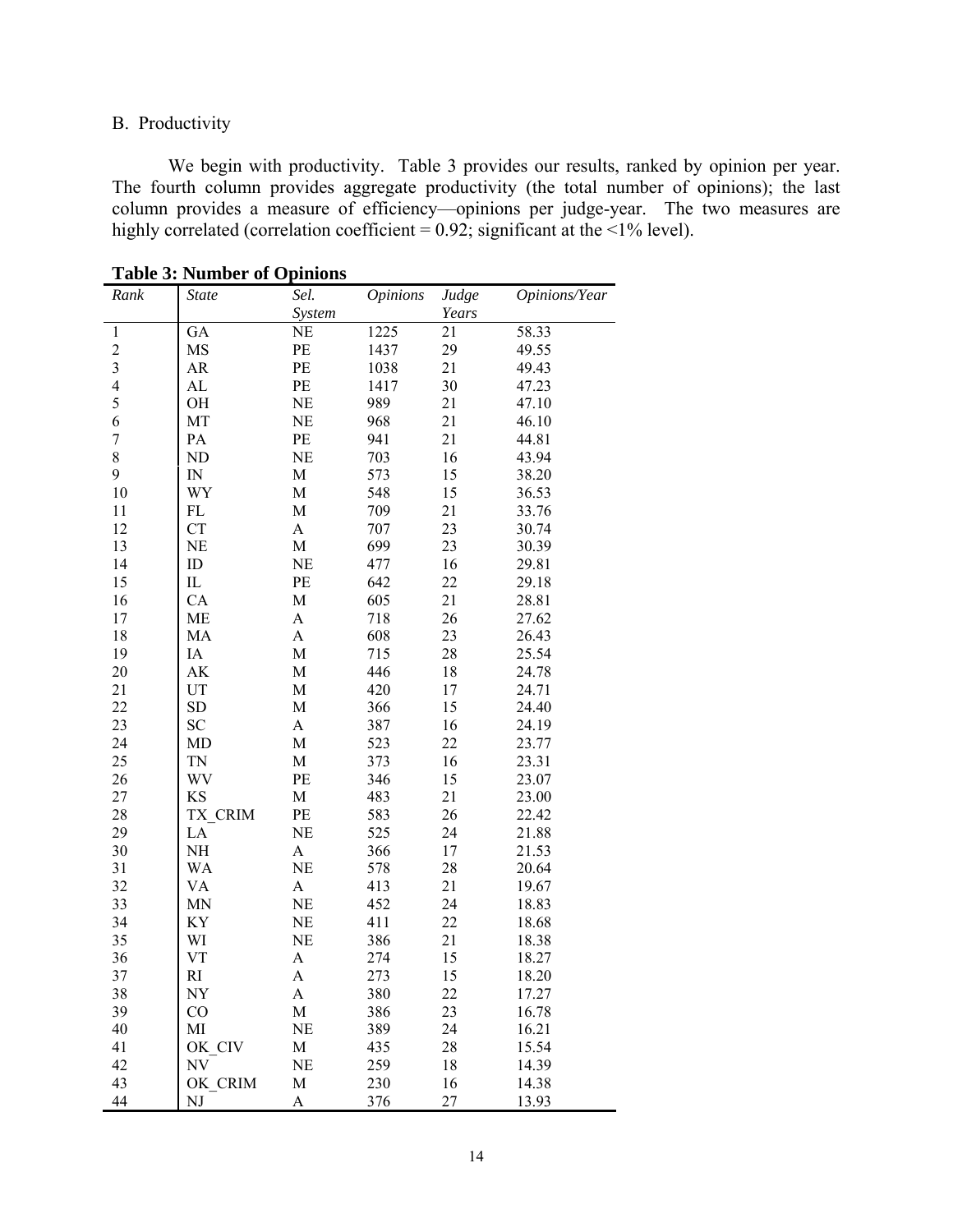| 45                                      | TX CIV         | PE | 347 | 27 | 12.85 |
|-----------------------------------------|----------------|----|-----|----|-------|
| 46                                      | ΗΙ             |    | 225 | 18 | 12.50 |
| 47                                      | <b>OR</b>      | NE | 245 | 21 | 11.67 |
| 48                                      | AZ             | М  | 172 | 15 | 11.47 |
| 49                                      | M <sub>O</sub> | М  | 252 | 22 | 11.45 |
| $\begin{array}{c} 50 \\ 51 \end{array}$ | NC             | PE | 262 | 23 | 11.39 |
|                                         | DE             | А  | 163 | 15 | 10.87 |
| 52                                      | NΜ             | PE | 151 |    | 10.07 |

The striking result is that our top four—Georgia, Mississippi, Arkansas, Alabama—show up at the top of none of the earlier ranking studies using citations. Mississippi, Arkansas, and Alabama do show up in the top ten of the Chamber of Commerce survey, suggesting that the senior lawyers who were surveyed might recognize that the courts of those states work hard. These traditionally overlooked states may deserve more credit.<sup>39</sup>

## C. Citations

 $\overline{a}$ 

 Table 4 provides out-of-state citations to majority opinions produced by a court. The fourth column (Citations) provides a measure of the overall influence of the court; the last column (Citations/Year) provides a measure of efficiency, focusing on number of outside citations per judge-year. The two measures are highly correlated (correlation coefficient = 0.89; significant at the  $\leq$ 1% level).

 At the top, California is far ahead of the other states in both total number of citations and citations per judge-year. After California, there is more clustering, with Delaware, Montana and Washington being close together. New York, a perennial star on citation counts does not appear in the top twenty (it is number 24), below states like Arkansas and South Carolina whose judiciaries have traditionally had weaker reputations. Massachusetts though, another historically dominant state, remains among the top performers.

|               | Lable 7. Out-of-State Chattons to Majority Ophilons |           |                  |             |                |  |
|---------------|-----------------------------------------------------|-----------|------------------|-------------|----------------|--|
| Rank          | <b>State</b>                                        | Sel. Type | <i>Citations</i> | Judge Years | Citations/Year |  |
|               | СA                                                  | М         | 709              |             | 33.76          |  |
|               | DE                                                  | А         | 336              | 15          | 22.40          |  |
| $\mathcal{E}$ | МT                                                  | NE        | 468              | 21          | 22.29          |  |
|               | WA                                                  | NE        | 611              | 28          | 21.82          |  |
|               | МA                                                  | А         | 469              | 23          | 20.39          |  |
| 6             | MD                                                  | М         | 448              | 22          | 20.36          |  |
|               | ND                                                  | NE        | 316              | 16          | 19.75          |  |

**Table 4: Out-of-State Citations to Majority Opinions** 

<sup>&</sup>lt;sup>39</sup> A ready objection to using the number of published opinions is that some states have norms of producing and publishing short opinions and others use longer and more detailed opinions. If one assumes that the shorter opinions involve less effort (a questionable, but plausible assumption), then the better measure of effort might be the number of published pages. Alternatively, one could look at the number of West key cites which would provide a sense of the number of issues that opinion tackled (shorter and more routine opinions would have fewer West key cites). Unreported here, we calculated state rankings on each of these measures as well. The rankings do change. On the West key cite measure, for example, the top five states are South Carolina, Montana, Pennsylvania, New Jersey and Georgia. On the number of pages measure, the top states are Montana, Pennsylvania, California, Mississippi and Maryland.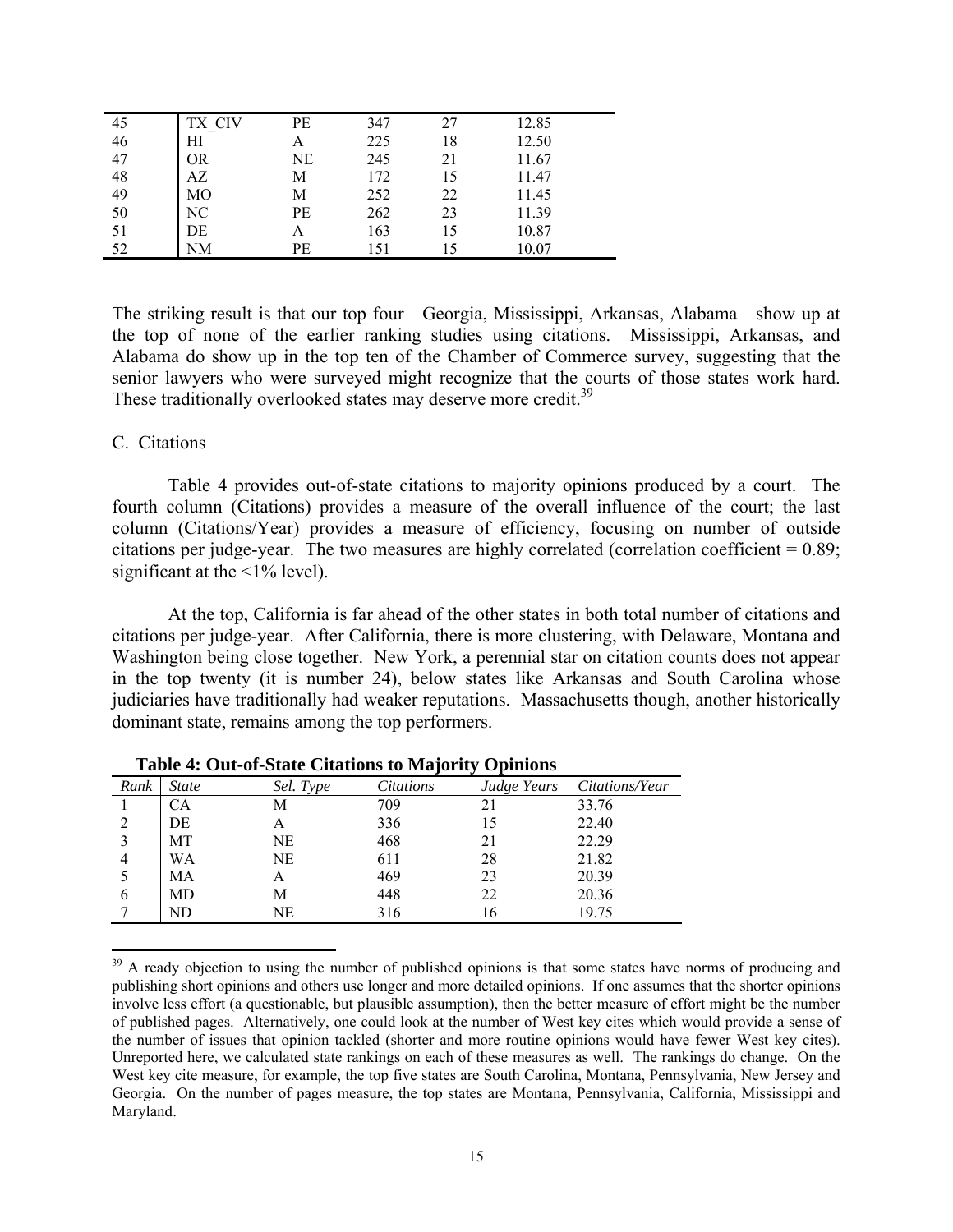| $8\,$  | KS                       | M                         | 388 | 21       | 18.48 |
|--------|--------------------------|---------------------------|-----|----------|-------|
| 9      | <b>CT</b>                | $\boldsymbol{\rm{A}}$     | 405 | 23       | 17.61 |
| 10     | $_{\rm NJ}$              | $\boldsymbol{\mathsf{A}}$ | 474 | 27       | 17.56 |
| 11     | CO                       | M                         | 382 | 23       | 16.61 |
| 12     | IN                       | M                         | 244 | 15       | 16.27 |
| 13     | <b>NE</b>                | M                         | 371 | 23       | 16.13 |
| 14     | $_{\rm IL}$              | PE                        | 354 | 22       | 16.09 |
| 15     | ${\sf AR}$               | PE                        | 337 | 21       | 16.05 |
| 16     | OH                       | NE                        | 337 | 21       | 16.05 |
| 17     | PA                       | PE                        | 336 | 21       | 16.00 |
| 18     | ${\rm SC}$               | $\mathbf{A}$              | 245 | 16       | 15.31 |
| 19     | AK                       | $\mathbf M$               | 273 | 18       | 15.17 |
| $20\,$ | <b>TN</b>                | $\mathbf M$               | 242 | 16       | 15.13 |
| 21     | IA                       | $\mathbf M$               | 403 | 28       | 14.39 |
| 22     | WV                       | PE                        | 206 |          | 13.73 |
| 23     |                          |                           |     | 15<br>15 |       |
|        | VT                       | A                         | 206 |          | 13.73 |
| 24     | NY                       | A                         | 301 | 22       | 13.68 |
| 25     | <b>MN</b>                | NE                        | 321 | 24       | 13.38 |
| 26     | NH                       | $\boldsymbol{A}$          | 225 | 17       | 13.24 |
| 27     | ${\rm SD}$               | $\mathbf M$               | 196 | 15       | 13.07 |
| 28     | GA                       | <b>NE</b>                 | 262 | 21       | 12.48 |
| 29     | AZ                       | M                         | 187 | 15       | 12.47 |
| 30     | <b>VA</b>                | $\boldsymbol{\mathsf{A}}$ | 261 | 21       | 12.43 |
| 31     | WY                       | $\mathbf M$               | 184 | 15       | 12.27 |
| 32     | WI                       | <b>NE</b>                 | 256 | 21       | 12.19 |
| 33     | MS                       | PE                        | 322 | 29       | 11.10 |
| 34     | ME                       | $\boldsymbol{\rm{A}}$     | 284 | 26       | 10.92 |
| 35     | AL                       | PE                        | 325 | 30       | 10.83 |
| 36     | FL                       | $\mathbf M$               | 208 | 21       | 9.90  |
| 37     | NM                       | PE                        | 143 | 15       | 9.53  |
| 38     | ID                       | <b>NE</b>                 | 148 | 16       | 9.25  |
| 39     | TX_CIV                   | PE                        | 243 | 27       | 9.00  |
| 40     | R1                       | $\boldsymbol{\mathsf{A}}$ | 131 | 15       | 8.73  |
| 41     | $\ensuremath{\text{NV}}$ | <b>NE</b>                 | 157 | 18       | 8.72  |
| 42     | MI                       | NE                        | 208 | 24       | 8.67  |
| 43     | H                        | $\boldsymbol{\mathsf{A}}$ | 150 | 18       | 8.33  |
| 44     | UT                       | $\mathbf M$               | 134 | 17       | 7.88  |
| 45     | NC                       | PE                        | 170 | 23       | 7.39  |
| 46     | LA                       | NE                        | 159 | 24       | 6.63  |
| 47     | ΚY                       | NE                        | 145 | 22       | 6.59  |
| 48     | <b>OR</b>                | <b>NE</b>                 | 137 | 21       | 6.52  |
| 49     | OK CIV                   | M                         | 160 | 28       | 5.71  |
| 50     | МO                       | M                         | 115 | 22       | 5.23  |
| 51     | TX CRIM                  | PE                        | 105 | 26       | 4.04  |
| 52     | OK CRIM                  | M                         | 59  | 16       | 3.69  |

Next, we compare our top ten states with those of the roughly contemporary citation studies, and the Chamber of Commerce survey measure of competence.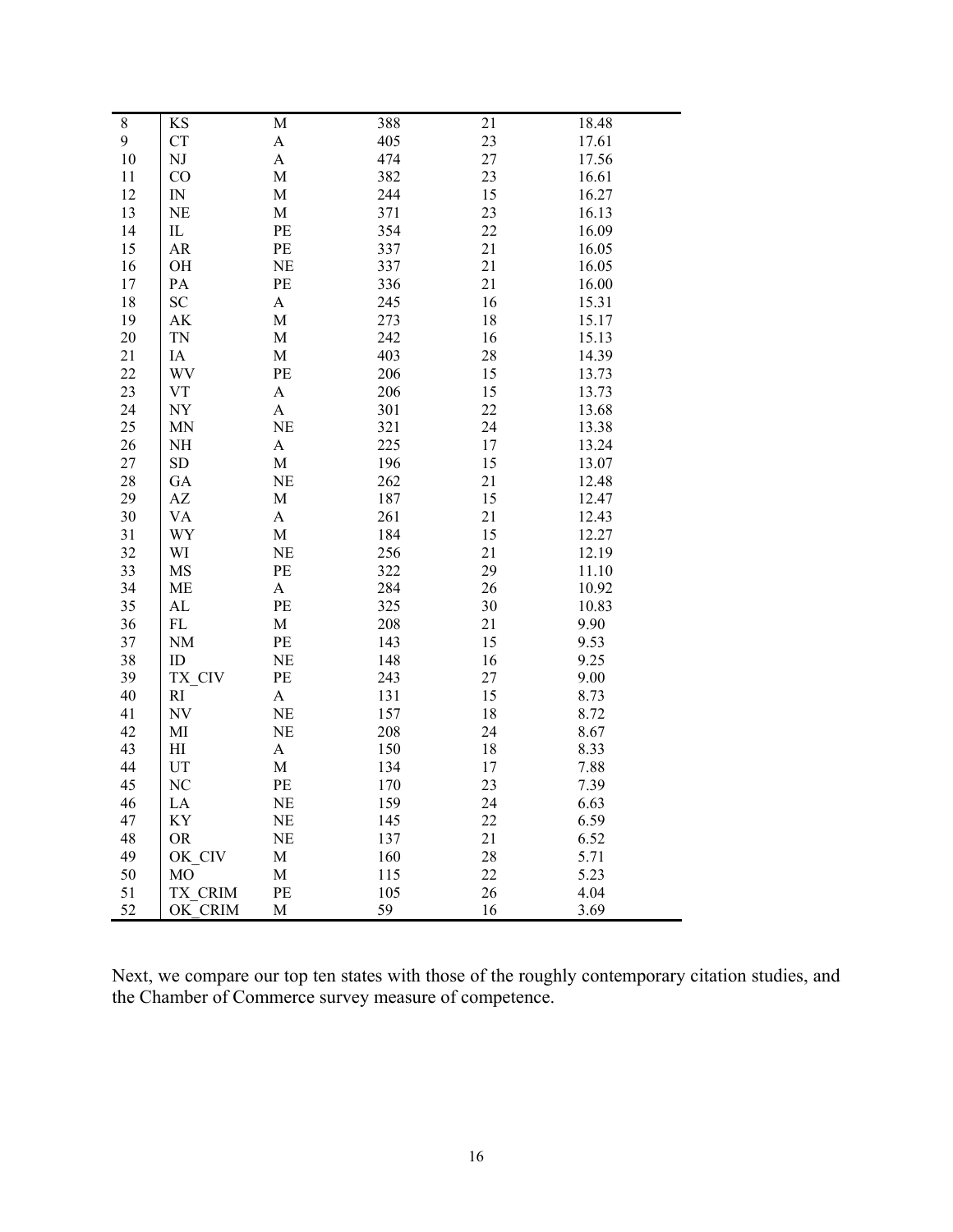| 1 up 1 u 1 et lui mei s                                                                                  |                                                                                    |                         |                    |
|----------------------------------------------------------------------------------------------------------|------------------------------------------------------------------------------------|-------------------------|--------------------|
| <b>Our Citation Results</b>                                                                              | 2000 Comparato citation                                                            | 1998-2000 Dear & Jessen | 2002 Chamber of    |
|                                                                                                          | ranking                                                                            | "followed" citations    | Commerce Survey -  |
|                                                                                                          |                                                                                    |                         | Judges' Competence |
| California                                                                                               | California                                                                         | California              | Delaware           |
| Delaware                                                                                                 | New York                                                                           | Washington              | Washington         |
| Montana                                                                                                  | Minnesota                                                                          | Nebraska                | Virginia           |
| Washington                                                                                               | Pennsylvania                                                                       | Kansas                  | Iowa               |
| Massachusetts                                                                                            | Colorado                                                                           | Massachusetts           | Minnesota          |
| Maryland                                                                                                 | Michigan                                                                           | Connecticut             | Colorado           |
| North Dakota                                                                                             | Washington                                                                         | Montana                 | Arizona            |
| Kansas                                                                                                   | Illinois                                                                           | Iowa                    | Connecticut        |
| Connecticut                                                                                              | New Jersey                                                                         | Maryland                | New York           |
| New Jersey                                                                                               | Wisconsin                                                                          | Texas-Civil             | Wisconsin          |
|                                                                                                          |                                                                                    |                         |                    |
| <b>Bottom 10 Performers</b>                                                                              |                                                                                    |                         |                    |
| <b>Our Citation Results</b>                                                                              | 2000 Comparato citation                                                            | 1998-2000 Dear & Jessen | 2002 Chamber of    |
|                                                                                                          | ranking                                                                            | "followed" citations    | Commerce Survey -  |
|                                                                                                          |                                                                                    |                         | Judges' Competence |
| Hawaii                                                                                                   | Texas                                                                              | Idaho                   | S. Carolina        |
| Utah                                                                                                     | Louisiana                                                                          | Arizona                 | Kentucky           |
| North Carolina                                                                                           | West Virginia                                                                      | Utah                    | Hawaii             |
| Louisiana                                                                                                | Rhode Island                                                                       | Delaware                | Arkansas           |
| Kentucky                                                                                                 | North Dakota                                                                       | Louisiana               | Texas              |
| Oregon                                                                                                   | Tennessee                                                                          | Oregon                  | Montana            |
| Oklahoma Civil                                                                                           | Nevada                                                                             | Kentucky                | W. Virginia        |
| Missouri                                                                                                 | Alaska                                                                             | Hawaii                  | Louisiana          |
| <b>Texas Criminal</b>                                                                                    | Maine                                                                              | New Mexico              | Alabama            |
| Oklahoma Criminal                                                                                        | Vermont                                                                            | Missouri                | Mississippi        |
| Correl. Coeff. between<br>Our Citation Results and<br>the underlying score for<br>each Influence Ranking | 0.388                                                                              | 0.565                   | 0.280              |
| p-value <sup>*</sup>                                                                                     | 0.005                                                                              | 0.000                   | 0.049              |
| Spearman Rank Coeff.<br>between Our Citation<br>Result Ranking and each                                  |                                                                                    |                         |                    |
| <b>Influence Ranking</b>                                                                                 | 0.184                                                                              | 0.555                   | 0.311              |
| p-value <sup>*</sup>                                                                                     | 0.201                                                                              | 0.000                   | 0.028              |
|                                                                                                          | p-value is from a two-sided t-test of the null hypothesis there is no correlation. |                         |                    |

#### **Table 5: Comparison of Influence Rankings Top 10 Performers**

\*\*p-value is from a two-sided test of the null hypothesis that the two rankings in question are independent

Our results overlap with the results of all three studies, more so with the two academic citation studies. The correlation coefficients between our outside citation measure and the underlying scores behind each of the three other rankings in Table 5 are all positive and significant. The Spearman rank coefficient between our citation ranking and the three other rankings, similarly, is positive (although significant only for the Dear & Jessen and Chamber of Commerce rankings). Washington appears on all three lists. Our study and the Chamber of Commerce survey also overlap with Delaware, Washington, and Connecticut. Further, Delaware shows up high on both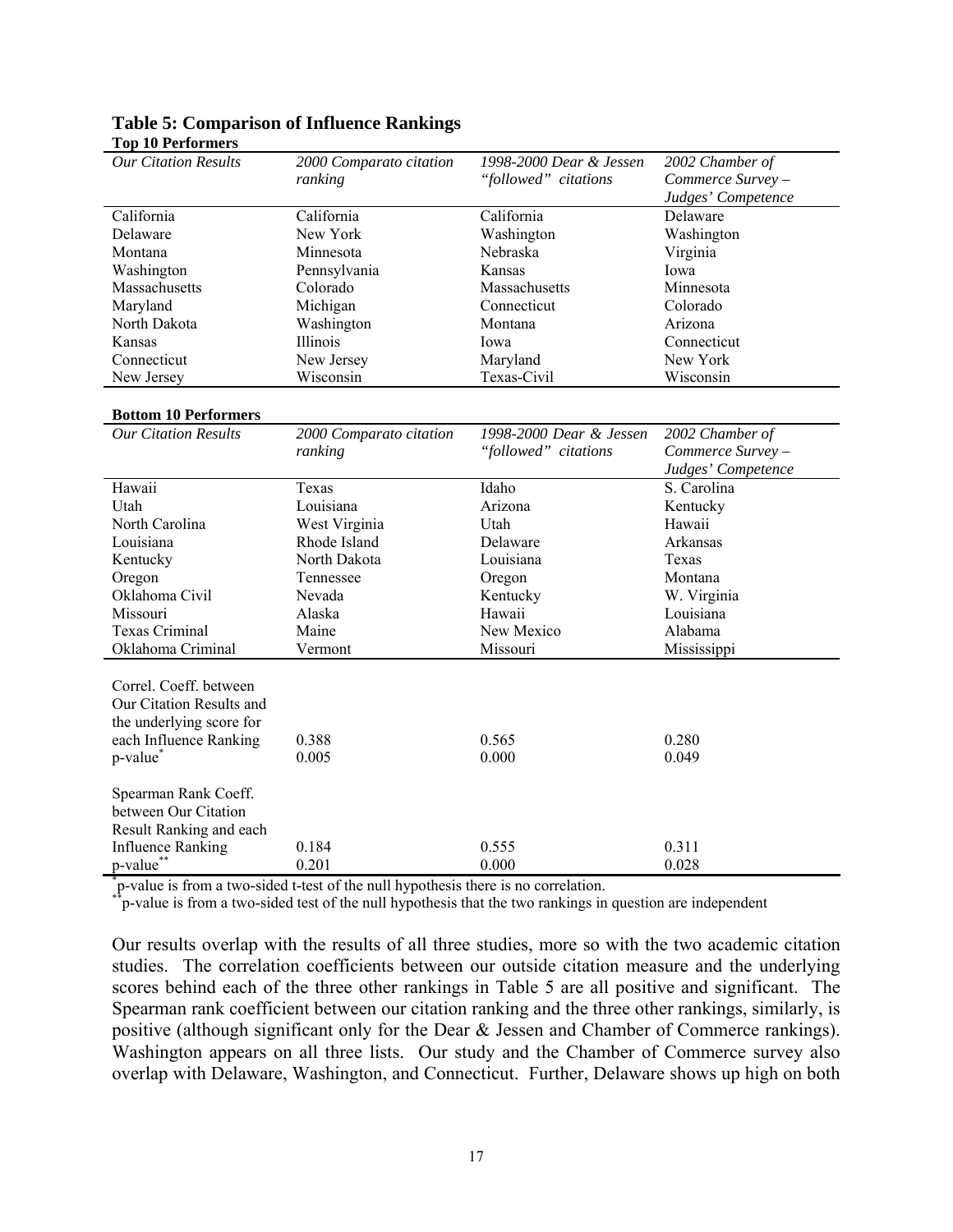our study and the Chamber of Commerce study and not at all in the other lists. And our list and Dear and Jessen's include Montana, Massachusetts, and Connecticut.

Delaware does even better on our citation rankings (moving to a clear first place) when we separate out the common law and commercial law cases (see Appendix A) – the types of cases that business lawyers likely care the most about. That suggests that, at least with respect to Delaware, the business lawyers surveyed by the Chamber of Commerce, might recognize the merits of the Delaware court that are captured in our ranking. That said, California is second in the citation ranking even when we separate out the common law and commercial law cases and that is quite different from the Chamber of Commerce ranking that puts California in the bottom half of states (ranked  $28<sup>th</sup>$  for judicial competence).

At the bottom of the rankings, there is more overlap between our rankings and the Chamber of Commerce study. While the Chamber of Commerce ranks our best performer (California) in the bottom half of their rankings, our two rankings share a number of states at the bottom (including Kentucky, Hawaii, Texas, and Louisiana). There is also a correspondence between our rankings and the two other citation-based measures.

## D. Independence

 Table 6 provides data on the independence of the courts. Note that several courts receive no score because of insufficient data. Rhode Island dominates the rankings. It is a state whose judiciary has not traditionally ranked high on citation counts, perhaps because of its small size and the presence of its dominant neighbor, Massachusetts. But it scores well above the majority of states on the independence measure. New York also scores high along with another state that does not traditionally do well on citation counts, Oregon.

|                                       | rable of the charge independence bedi e |           |              |
|---------------------------------------|-----------------------------------------|-----------|--------------|
| Rank                                  | <b>State</b>                            | Sel. Type | Independence |
| 1                                     | RI                                      | A         | 0.19         |
| $\boldsymbol{2}$                      | NY                                      | A         | 0.15         |
| $\overline{\mathbf{3}}$               | OR.                                     | NE        | 0.13         |
|                                       | UT                                      | M         | 0.10         |
| $\frac{4}{5}$                         | OK CIV                                  | M         | 0.09         |
| 6                                     | NΗ                                      | A         | 0.06         |
| $\sqrt{ }$                            | TX CIV                                  | PE        | 0.04         |
| $\begin{array}{c} 8 \\ 9 \end{array}$ | OH                                      | NE        | 0.03         |
|                                       | MS                                      | PE        | 0.03         |
| 10                                    | IL                                      | PE        | 0.03         |
| 11                                    | AR                                      | <b>PE</b> | 0.03         |
| 12                                    | WV                                      | <b>PE</b> | 0.03         |
| 13                                    | AZ                                      | M         | 0.02         |
| 14                                    | NE                                      | M         | 0.02         |
| 15                                    | TN                                      | M         | 0.01         |
| 16                                    | FL                                      | M         | 0.01         |
| 17                                    | LA                                      | NE        | 0.01         |
| 18                                    | ND                                      | NE        | 0.01         |
| 19                                    | CA                                      | M         | 0.00         |
| 20                                    | <b>SD</b>                               | M         | N/A          |
| 21                                    | NΜ                                      | PЕ        | N/A          |

**Table 6: Average Independence Score**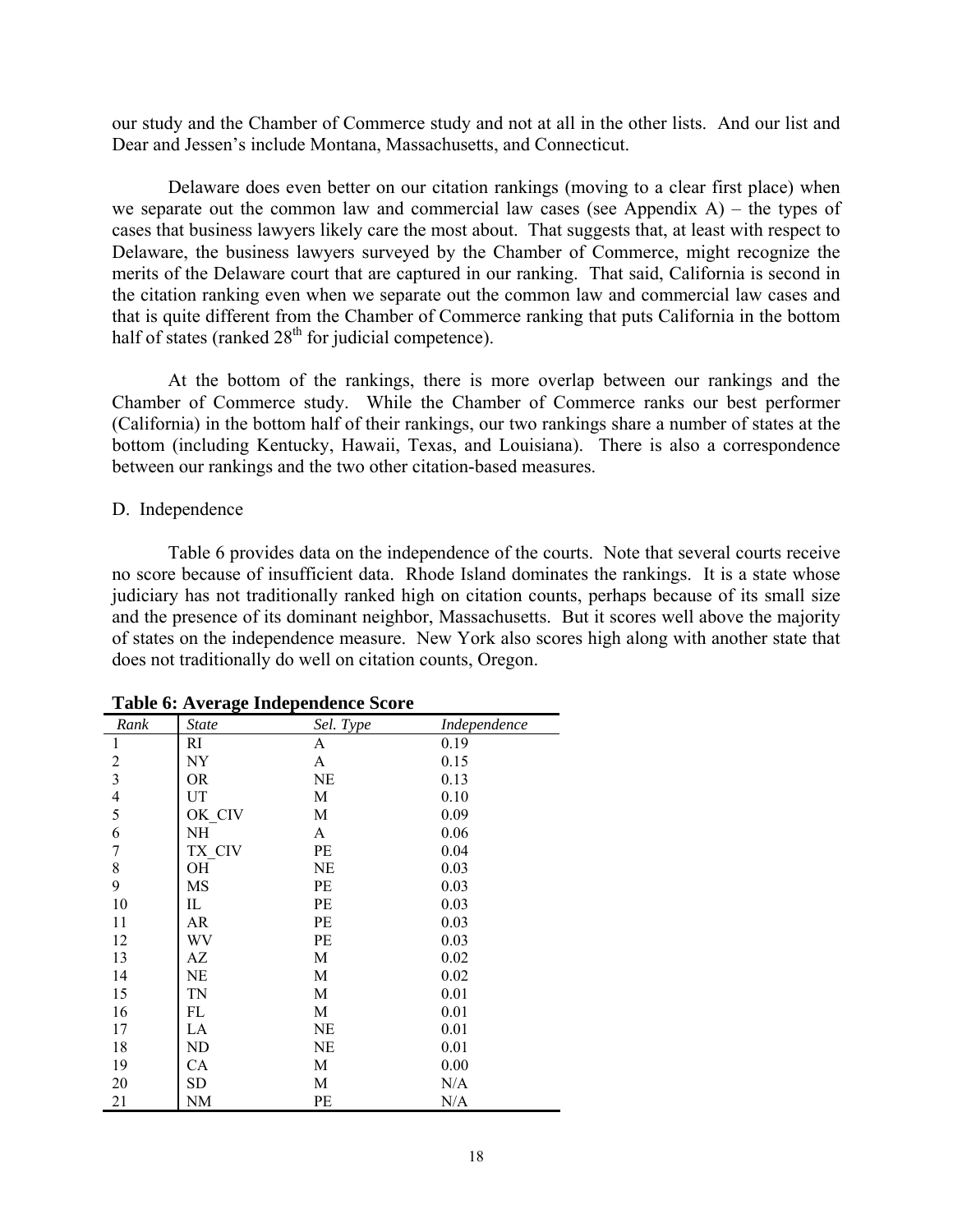| 22     | MD             | M           | N/A     |
|--------|----------------|-------------|---------|
| 23     | GA             | NE          | N/A     |
| 24     | <b>SC</b>      | A           | N/A     |
| 25     | MA             | A           | $-0.00$ |
| 26     | <b>VT</b>      | A           | $-0.00$ |
| 27     | <b>KS</b>      | M           | $-0.01$ |
| $28\,$ | IA             | M           | $-0.02$ |
| 29     | WA             | <b>NE</b>   | $-0.03$ |
| 30     | PA             | PE          | $-0.03$ |
| 31     | TX CRIM        | PE          | $-0.03$ |
| 32     | <b>MN</b>      | <b>NE</b>   | $-0.04$ |
| 33     | NJ             | A           | $-0.04$ |
| 34     | HI             | A           | $-0.04$ |
| 35     | KY             | <b>NE</b>   | $-0.05$ |
| 36     | NV             | NE          | $-0.05$ |
| 37     | MT             | NE          | $-0.06$ |
| 38     | <b>ME</b>      | A           | $-0.07$ |
| 39     | CO             | M           | $-0.07$ |
| 40     | AL             | PE          | $-0.08$ |
| 41     | VA             | A           | $-0.08$ |
| 42     | WY             | M           | $-0.09$ |
| 43     | AK             | $\mathbf M$ | $-0.09$ |
| 44     | DE             | A           | $-0.12$ |
| 45     | NC             | PE          | $-0.13$ |
| 46     | OK CRIM        | M           | $-0.14$ |
| 47     | M <sub>O</sub> | M           | $-0.14$ |
| 48     | ID             | NE          | $-0.15$ |
| 49     | WI             | <b>NE</b>   | $-0.16$ |
| 50     | <b>CT</b>      | A           | $-0.18$ |
| 51     | IN             | M           | $-0.21$ |
| 52     | MI             | NE          | $-0.31$ |

Note: N/A means no score because court lacks partisan diversity.

 Comparing our results to the Chamber of Commerce's 2002 survey of judicial impartiality, we see no correlation between our underlying Independence scores and the Judge Impartiality scores reported in the 2002 Survey (correlation coefficient = -0.1810; not significant).<sup>40</sup> States the Chamber of Commerce ranks high, like Delaware, Colorado, Wisconsin, Virginia, and Connecticut, show up nearer the bottom in our Independence rankings. Table 7 shows our rankings for the top ten of the Chamber of Commerce survey with respect to judicial impartiality.

| <b>Table 7: Comparison of Independence Rankings</b> |  |  |  |  |  |  |
|-----------------------------------------------------|--|--|--|--|--|--|
|-----------------------------------------------------|--|--|--|--|--|--|

 $\overline{a}$ 

| $2002$ Chamber of Commerce Survey – | Our rankings |  |
|-------------------------------------|--------------|--|
| Top 10 for Judges' Impartiality     |              |  |
| Delaware                            | 44           |  |
| Colorado                            | 39           |  |
| Washington                          | 29           |  |
| Iowa                                | 28           |  |
| Wisconsin                           | 49           |  |
| Connecticut                         | 50           |  |
|                                     |              |  |

<sup>&</sup>lt;sup>40</sup> See 2002 U.S. Chamber of Commerce States Liability Systems Ranking Study, supra, at 25. We also calculate the Spearman Rank Correlation Coefficient = -0.1576 (p-value of two-sided test of null hypothesis that the two are independent  $= 0.2745$ ).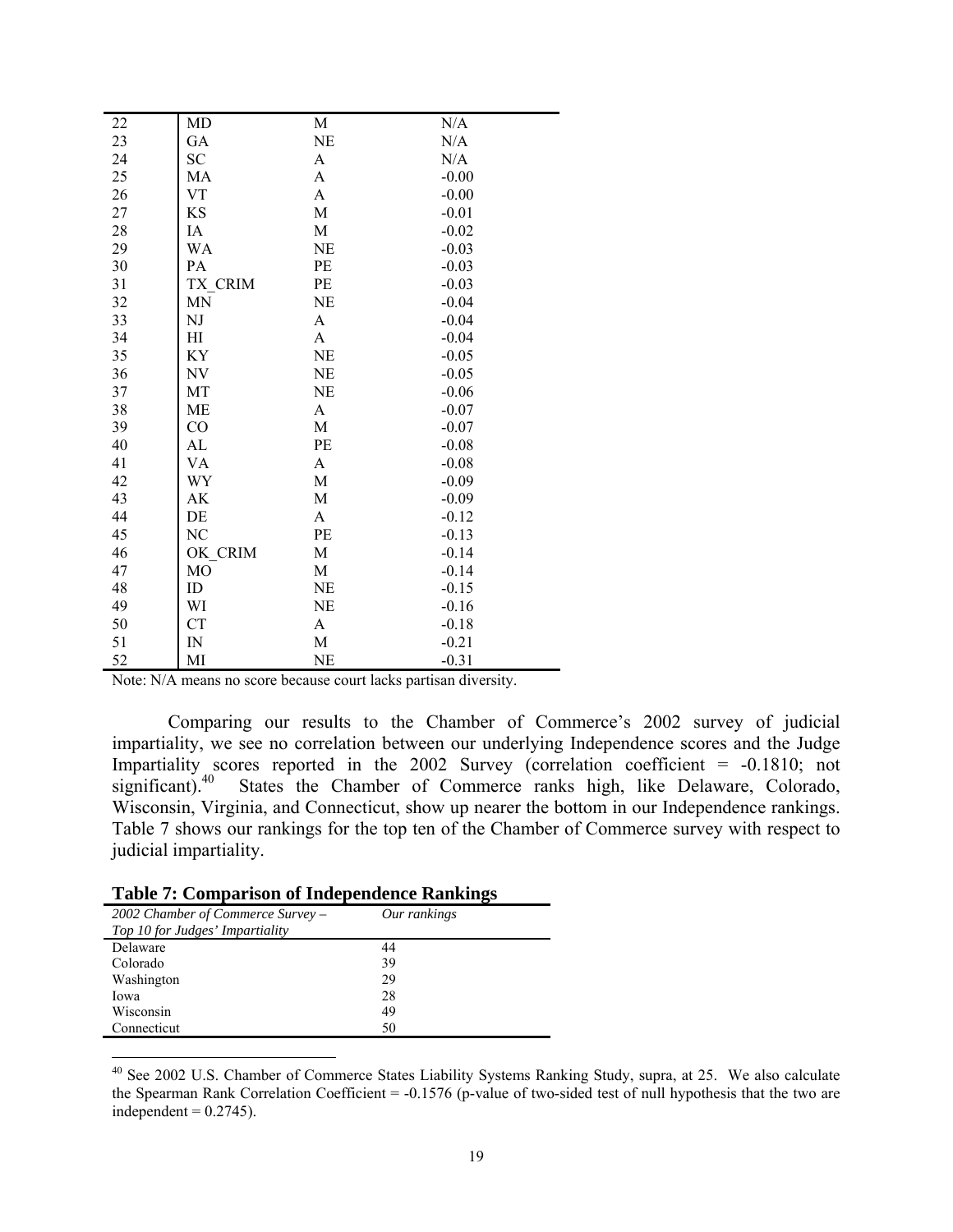| Nebraska  | 14 |
|-----------|----|
| Oregon    |    |
| Virginia  | 41 |
| Minnesota | 32 |

The lack of correlation may reflect the difference in methodologies. The Chamber of Commerce survey reveals whether senior lawyers at wealthy corporations think that the courts are impartial, whereas we examine whether judges are influenced by partisan considerations. Suppose that Republican judges tend to favor business interests and that the lawyers believe that decisions that favor business interests are "impartial." If so, those lawyers would give high grades to courts dominated by Republican judges who vote together, whereas those courts would receive low independence scores because of partisan voting. There are other, more innocent explanations for the lack of correlation. The Chamber of Commerce survey asks for evaluations of the entire judiciary, whereas we examine the high courts. Lawyers face trial judges more than high court judges, and therefore their impartiality rankings might reflect the performance of the former rather than the latter.

## E. Composite Measures

 There are a number of ways of aggregating our measures. We begin with Table 8, which provides a composite measure that gives identical weightings to each of the three measures.

| <b>State</b> | Standard Dev.        | Standard Dev.         | Standard Dev.  | Equal Weight |
|--------------|----------------------|-----------------------|----------------|--------------|
|              | of Total             | of Outside            | of Indep Score | Composite    |
|              | <b>Opinion Score</b> | <b>Citation Score</b> |                | Score        |
| <b>CA</b>    | 0.294                | 3.661                 | 0.389          | 1.448        |
| AR           | 2.006                | 0.500                 | 0.654          | 1.053        |
| ND           | 1.550                | 1.160                 | 0.427          | 1.046        |
| MT           | 1.729                | 1.613                 | $-0.317$       | 1.008        |
| OH           | 1.812                | 0.500                 | 0.697          | 1.003        |
| GA           | 2.746                | $-0.138$              | 0.009          | 0.872        |
| MS           | 2.016                | $-0.383$              | 0.669          | 0.767        |
| PA           | 1.623                | 0.491                 | $-0.005$       | 0.703        |
| MA           | 0.097                | 1.275                 | 0.323          | 0.565        |
| NE           | 0.425                | 0.514                 | 0.593          | 0.511        |
| IL           | 0.325                | 0.507                 | 0.660          | 0.497        |
| NY           | $-0.664$             | 0.077                 | 1.984          | 0.466        |
| WA           | $-0.384$             | 1.530                 | 0.043          | 0.396        |
| MD           | $-0.124$             | 1.270                 | 0.009          | 0.385        |
| RI           | $-0.587$             | $-0.806$              | 2.525          | 0.377        |
| KS           | $-0.188$             | 0.933                 | 0.209          | 0.318        |
| AL           | 1.824                | $-0.431$              | $-0.587$       | 0.269        |
| NH           | $-0.311$             | $-0.002$              | 0.992          | 0.226        |
| TN           | $-0.162$             | 0.335                 | 0.488          | 0.220        |
| FL           | 0.705                | $-0.597$              | 0.456          | 0.188        |
| WV           | $-0.183$             | 0.086                 | 0.652          | 0.185        |
| UT           | $-0.047$             | $-0.958$              | 1.437          | 0.144        |

**Table 8: Equal Weight Composite Ranking (All Subject Matter Areas)**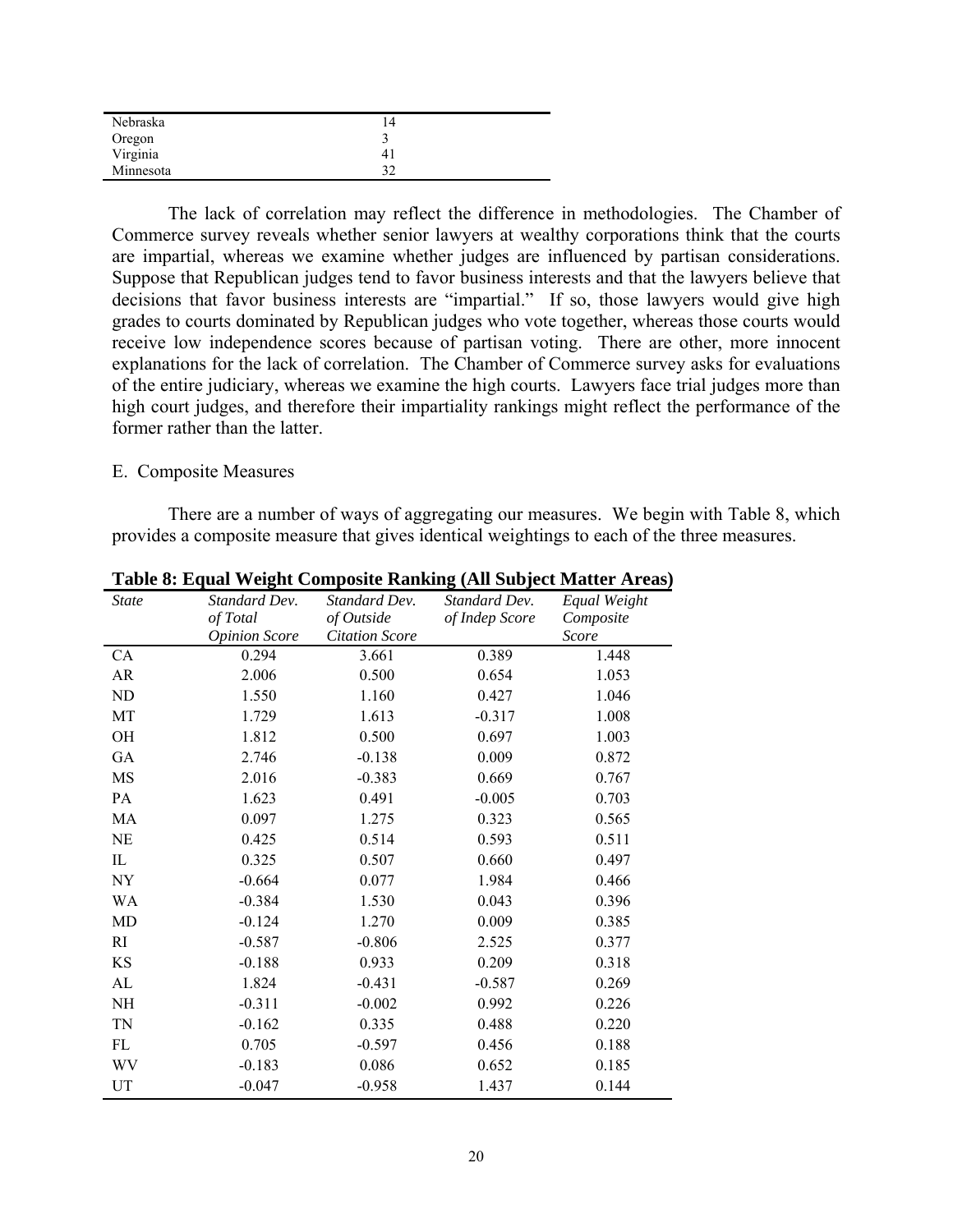| IA             | 0.022    | 0.204    | 0.138    | 0.122    |
|----------------|----------|----------|----------|----------|
| SC             | $-0.090$ | 0.368    | 0.009    | 0.096    |
| WY             | 0.935    | $-0.175$ | $-0.656$ | 0.035    |
| <b>SD</b>      | $-0.072$ | $-0.033$ | 0.009    | $-0.032$ |
| <b>VT</b>      | $-0.581$ | 0.086    | 0.313    | $-0.061$ |
| $\rm{NJ}$      | $-0.942$ | 0.769    | $-0.074$ | $-0.082$ |
| AK             | $-0.041$ | 0.342    | $-0.690$ | $-0.129$ |
| ${\rm IN}$     | 1.074    | 0.539    | $-2.041$ | $-0.143$ |
| <b>CT</b>      | 0.454    | 0.778    | $-1.670$ | $-0.146$ |
| DE             | $-1.196$ | 1.633    | $-0.987$ | $-0.183$ |
| <b>OR</b>      | $-1.129$ | $-1.200$ | 1.757    | $-0.191$ |
| CO             | $-0.705$ | 0.600    | $-0.474$ | $-0.193$ |
| MN             | $-0.534$ | 0.023    | $-0.071$ | $-0.194$ |
| AZ             | $-1.146$ | $-0.140$ | 0.620    | $-0.222$ |
| <b>ME</b>      | 0.195    | $-0.415$ | $-0.465$ | $-0.228$ |
| OK CIV         | $-0.808$ | $-1.345$ | 1.315    | $-0.279$ |
| TX_CIV         | $-1.031$ | $-0.758$ | 0.818    | $-0.324$ |
| LA             | $-0.282$ | $-1.182$ | 0.438    | $-0.342$ |
| VA             | $-0.465$ | $-0.146$ | $-0.600$ | $-0.404$ |
| ID             | 0.377    | $-0.714$ | $-1.346$ | $-0.561$ |
| TX_CRIM        | $-0.236$ | $-1.644$ | $-0.012$ | $-0.631$ |
| <b>NM</b>      | $-1.262$ | $-0.663$ | 0.009    | $-0.639$ |
| ΚY             | $-0.547$ | $-1.188$ | $-0.193$ | $-0.643$ |
| <b>NV</b>      | $-0.903$ | $-0.808$ | $-0.248$ | $-0.653$ |
| H              | $-1.060$ | $-0.877$ | $-0.092$ | $-0.676$ |
| WI             | $-0.572$ | $-0.189$ | $-1.423$ | $-0.728$ |
| NC             | $-1.152$ | $-1.046$ | $-1.139$ | $-1.112$ |
| M <sub>O</sub> | $-1.147$ | $-1.432$ | $-1.226$ | $-1.268$ |
| OK CRIM        | $-0.905$ | $-1.707$ | $-1.223$ | $-1.278$ |
| МI             | $-0.752$ | $-0.818$ | $-3.102$ | $-1.557$ |

Note: For each measure (total opinions per judge year, outside citations per judge year, and independence) we compute the standard deviation from the mean of the sample for each state. For those states without an independence score, we substitute the mean independence score for the other states in computing the standard deviation. We then combine the three standard deviation scores with equal weights to generate the equal weighted composite score.

California comes out at the top, as it has in other academic studies. More surprisingly, Arkansas comes in second.

 However, there is no reason to think that each measure should receive equal weighting. Table 9 provides a triangle chart that varies the weight that is given to each of the three different measures. At each apex, the measure in bracket is given sole weight and the other measures are given zero. Between the apexes, the measures are given the weights in parentheses (in the order of quality, productivity, independence). For example, if you give equal weight to productivity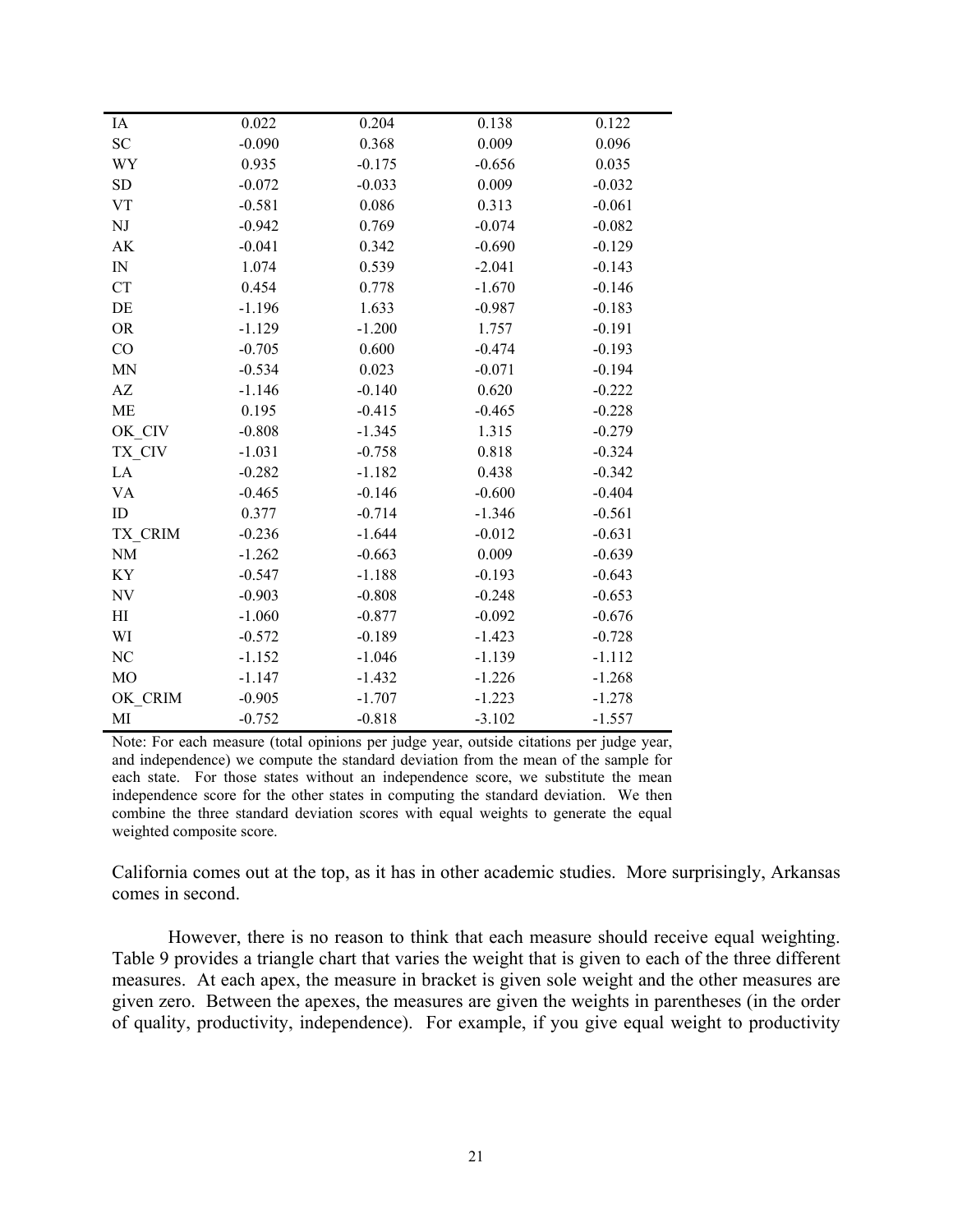and independence, and no weight to quality, then the top five states are Georgia, Mississippi, Arkansas, Ohio, and North Dakota.<sup>41</sup>

 $\overline{a}$ 

<sup>&</sup>lt;sup>41</sup> Weighting choices matter more for the independence measure, which is uncorrelated with quality and productivity; quality and productivity have a correlation coefficient of 0.3.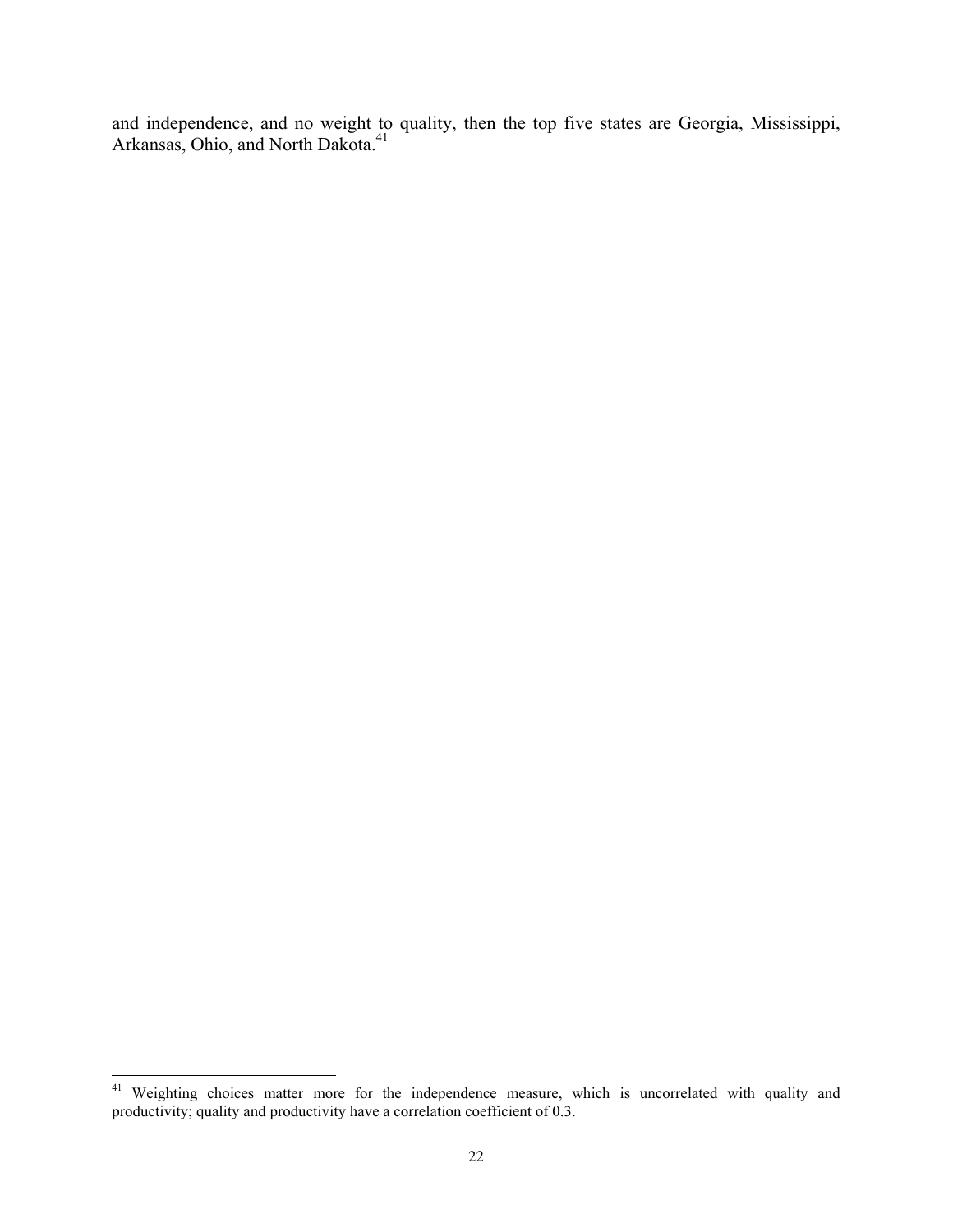## **Table 9: Linear Combinations of Quality, Productivity, and Independence For All Subject Matter Areas (Quality, Productivity, Independence)**

|                                               |                                      |                                          | [Productivity]<br>GA, MS, AR,<br>AL, OH<br>(1,0,0)          |                                      |                                       |                                                       |
|-----------------------------------------------|--------------------------------------|------------------------------------------|-------------------------------------------------------------|--------------------------------------|---------------------------------------|-------------------------------------------------------|
|                                               |                                      | GA, MT, AR,<br>OH, ND<br>(.75, .25, 0)   | $GA$ , AR, OH,                                              | GA, MS, AR,<br>OH, ND<br>(.75,0,.25) |                                       |                                                       |
|                                               | CA, MT, ND,<br>GA, AR<br>(.5,.5,0)   |                                          | MS, MT<br>(.67, .16, .16)                                   |                                      | $GA$ , MS, AR,<br>OH, ND<br>(.5,0,.5) |                                                       |
|                                               |                                      | CA, MT, ND,<br>AR, GA<br>(.42, .42, .16) | CA, AR, ND, (.42, .16, .42)<br>MT, OH                       | AR, GA, OH,<br>MS, ND                |                                       |                                                       |
| CA, MT, ND,<br>WA, MA<br>(.25,.75,0)          |                                      | CA, MT, ND,<br>WA, MA<br>(.16, .67, .16) | (.33, .33, .33)<br>CA, ND, MT,<br>AR, OH<br>(.16, .42, .42) | AR, OH                               | $RI$ , NY, CA,<br>(.16, .16, .67)     | RI, NY, UT,<br>OR, MS<br>(.25,0,.75)                  |
| CA, DE, MT,<br>WA, MA<br>(0,1,0)<br>[Quality] | CA, WA, MT,<br>MA, DE<br>(0, 75, 25) |                                          | CA, NY, RI<br>MA, ND<br>(0, .5, .5)                         |                                      | RI, NY, CA,<br>OR, UT<br>(0, 25, 75)  | RI, NY, OR<br>UT, OK CIV<br>(0,0,1)<br>[Independence] |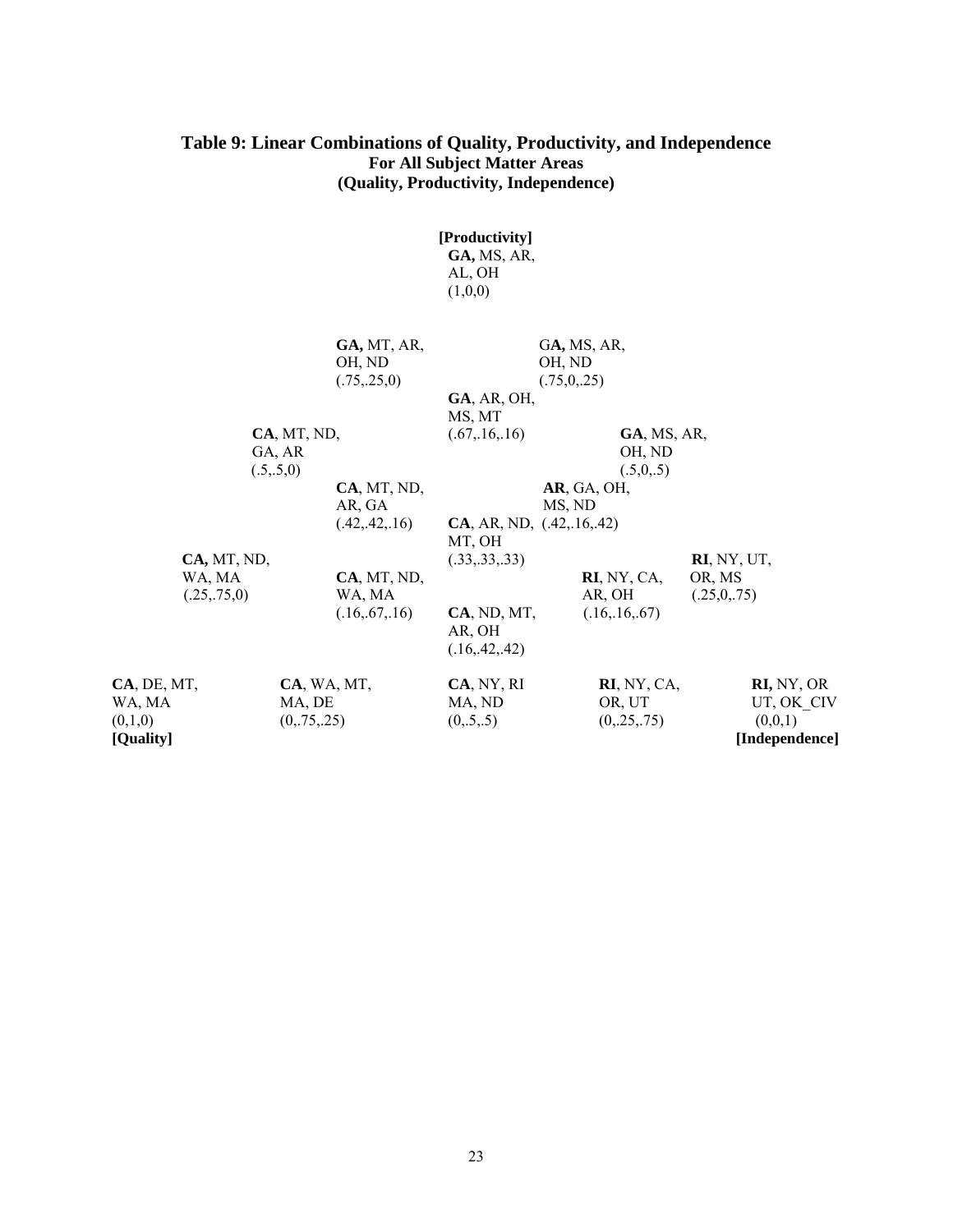| <b>State</b> | Number of #1<br><b>Rankings</b> | Number of #1 to #3<br><b>Rankings</b> | Number of #1 to #5<br><b>Rankings</b> | <b>Common Law</b><br><b>Cases (Number</b><br>of #1 to-#3<br><b>Rankings)</b> |
|--------------|---------------------------------|---------------------------------------|---------------------------------------|------------------------------------------------------------------------------|
| AR           |                                 |                                       | 11                                    |                                                                              |
| CA           |                                 | 11                                    | 11                                    |                                                                              |
| ND           |                                 | h                                     | 11                                    |                                                                              |
| MT           |                                 |                                       | 10                                    |                                                                              |
| <b>OH</b>    |                                 |                                       | 9                                     |                                                                              |
| GA           |                                 |                                       |                                       |                                                                              |
| <b>MS</b>    |                                 |                                       |                                       |                                                                              |
| MA           |                                 |                                       |                                       |                                                                              |
| <b>NY</b>    |                                 |                                       |                                       |                                                                              |
| <b>RI</b>    |                                 |                                       |                                       |                                                                              |
| <b>WA</b>    |                                 |                                       |                                       |                                                                              |
| <b>OR</b>    |                                 |                                       |                                       |                                                                              |
| UT           |                                 |                                       |                                       |                                                                              |
| DE           |                                 |                                       |                                       |                                                                              |
| AL           |                                 |                                       |                                       |                                                                              |
| OK CIV       |                                 |                                       |                                       |                                                                              |
| MD           |                                 |                                       |                                       |                                                                              |

**Table 10: Top Ranking States (From Table 9)** 

 No state emerges as a clear winner, but a strong case can be made that California has the best high court. It has the most #1 rankings on the triangle chart, and the most #1-3 rankings, and is tied for the most #1-5 rankings. (See Table 10.) The top contenders are Arkansas, North Dakota, Montana, and Georgia. If one focuses on common law cases, where arguably statespecific factors should play the smallest role, then Mississippi, New York, Rhode Island, and Alabama emerge as the top states. The strong performance of southern states is a bit of a surprise.

 Compare our overall composite rankings with the three most recent studies, the 2000 Comparato study, the 2007 Dear & Jessen study, and the 2002 Chamber of Commerce survey (overall rankings).

| Dest I entoniners    |                         |                         |                   |
|----------------------|-------------------------|-------------------------|-------------------|
| Our study--composite | 2000 Comparato citation | 1998-2000 Dear & Jessen | 2002 Chamber of   |
|                      | ranking                 | "followed" citations    | Commerce Survey - |
|                      |                         |                         | Overall Score     |
| Arkansas             | California              | California              | Delaware          |
| California           | New York                | Washington              | Virginia          |
| North Dakota         | Minnesota               | Nebraska                | Washington        |
| Montana              | Pennsylvania            | Kansas                  | Kansas            |
| Ohio                 | Colorado                | Massachusetts           | Iowa              |
| Georgia              | Michigan                | Connecticut             | Nebraska          |
| Mississippi          | Washington              | Montana                 | Colorado          |
| Massachusetts        | <b>Illinois</b>         | Iowa                    | Utah              |
| Rhode Island         | New Jersey              | Maryland                | South Dakota      |
| New York             | Wisconsin               | Texas                   | Connecticut       |

**Table 11: Comparison of Rankings of Courts Best Performers**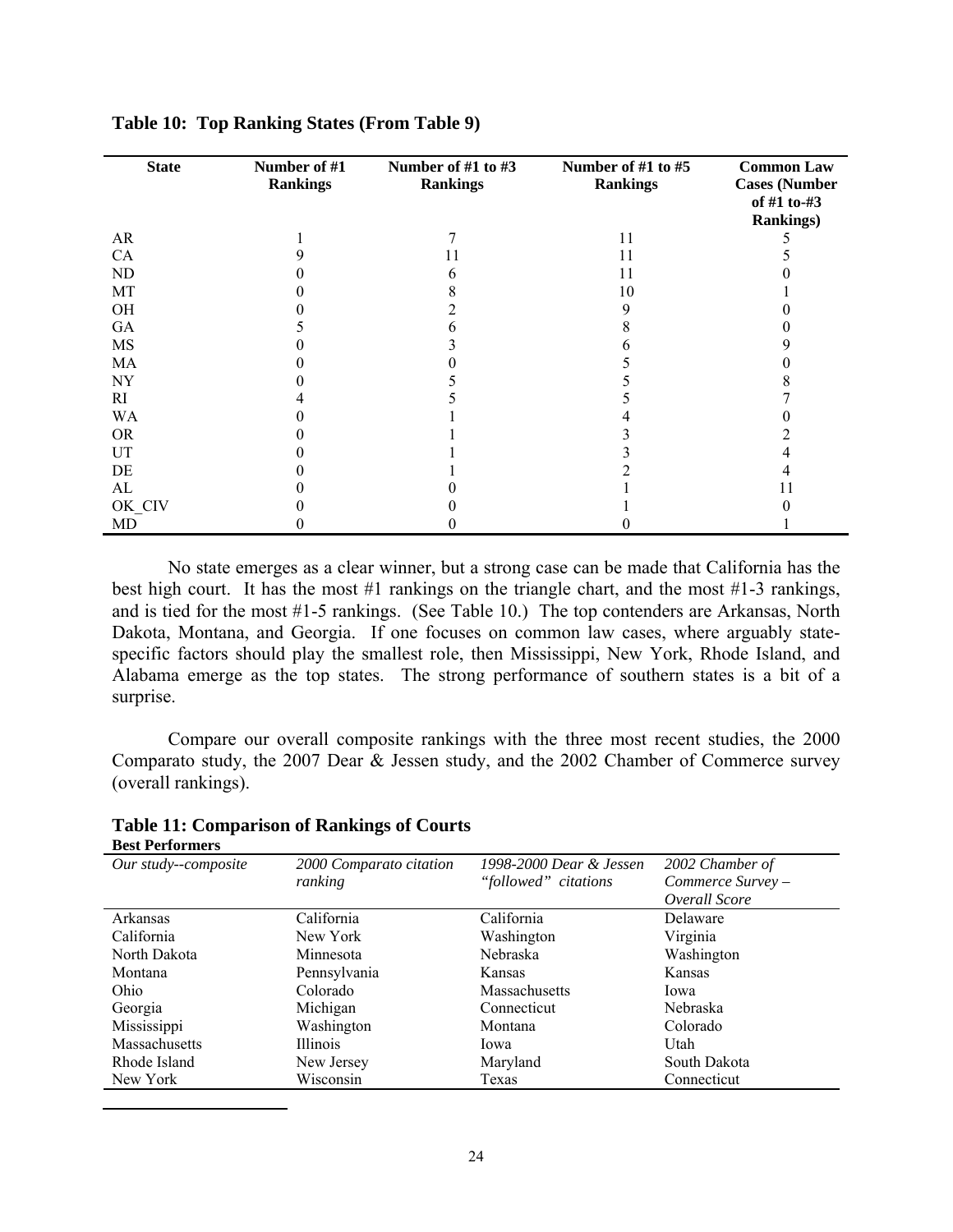| Correl. Coeff. between   |       |       |          |
|--------------------------|-------|-------|----------|
| Our Composite Results    |       |       |          |
| and the underlying score |       |       |          |
| for each Ranking         | 0.139 | 0.673 | $-0.158$ |
| p-value <sup>*</sup>     | 0.335 | 0.000 | 0.275    |
|                          |       |       |          |
| Spearman Rank Coeff.     |       |       |          |
| between Our Composite    |       |       |          |
| Result Ranking and each  |       |       |          |
| Ranking                  | 0.030 | 0.629 | $-0.132$ |
| p-value                  | 0.835 | 0.000 | 0.362    |

 Our equally-weighted composite measure is not correlated with the Comparato or Chamber of Commerce rankings (indeed, if anything, our rankings are negatively correlated with the Chamber of Commerce rankings). Only the Dear & Jessen rankings are positively correlated with our composite measure.

When quality measures are broadened through the use of our composite measure, several southern states—Arkansas, Georgia, and Mississippi—appear on the top ten list. Perhaps, judges sitting on the high courts of these states think of their judicial role more in terms of deciding disputes, and less in terms of crafting high-quality opinions.<sup>42</sup> An alternative view is that cultural differences between southern and non-southern states are great enough that courts do not cite courts from the other region as much as they cite courts from their own region, in which case the greater number of northern states produces a bias in the citation measure. If this is so, then the prior citation studies have undervalued the courts of the southern states.

 As discussed in a prior article, elected judges tend to write more opinions, while appointed judges tend to write more-cited opinions.<sup>43</sup> The influence of the selection system, then, might also explain why southern states—where electoral systems are more common—do well under our composite measure. Different states, as a function of their selection systems, appear to focus on different aspects of the judicial task. Citations capture but an aspect of that, as do surveys of corporate lawyers. Our goal is to improve on the existing rankings by providing a broader set of measures than prior rankings. The broadening of measures enables us to capture more aspects of the job than the prior rankings have.

## **IV. Digging Deeper: Ranking Courts While Controlling for State-Specific Factors**

 One possible objection to our rankings is that we do not control for state-specific factors. Suppose, for example, that the Montana high court is more productive than the California high court (both in the aggregate, and per judge) because cases in Montana are simpler. Montana is a less populous, less commercially complex, more homogenous state, and it is possible that in such states cases can be resolved quickly. Controlling for the complexity of the legal environment, it might turn out that the California court is in fact more productive than the Montana court.

 $\overline{a}$ 

<sup>&</sup>lt;sup>42</sup> Cf. Choi, Gulati, & Posner, Professionals or Politicians, supra.  $^{43}$  Id.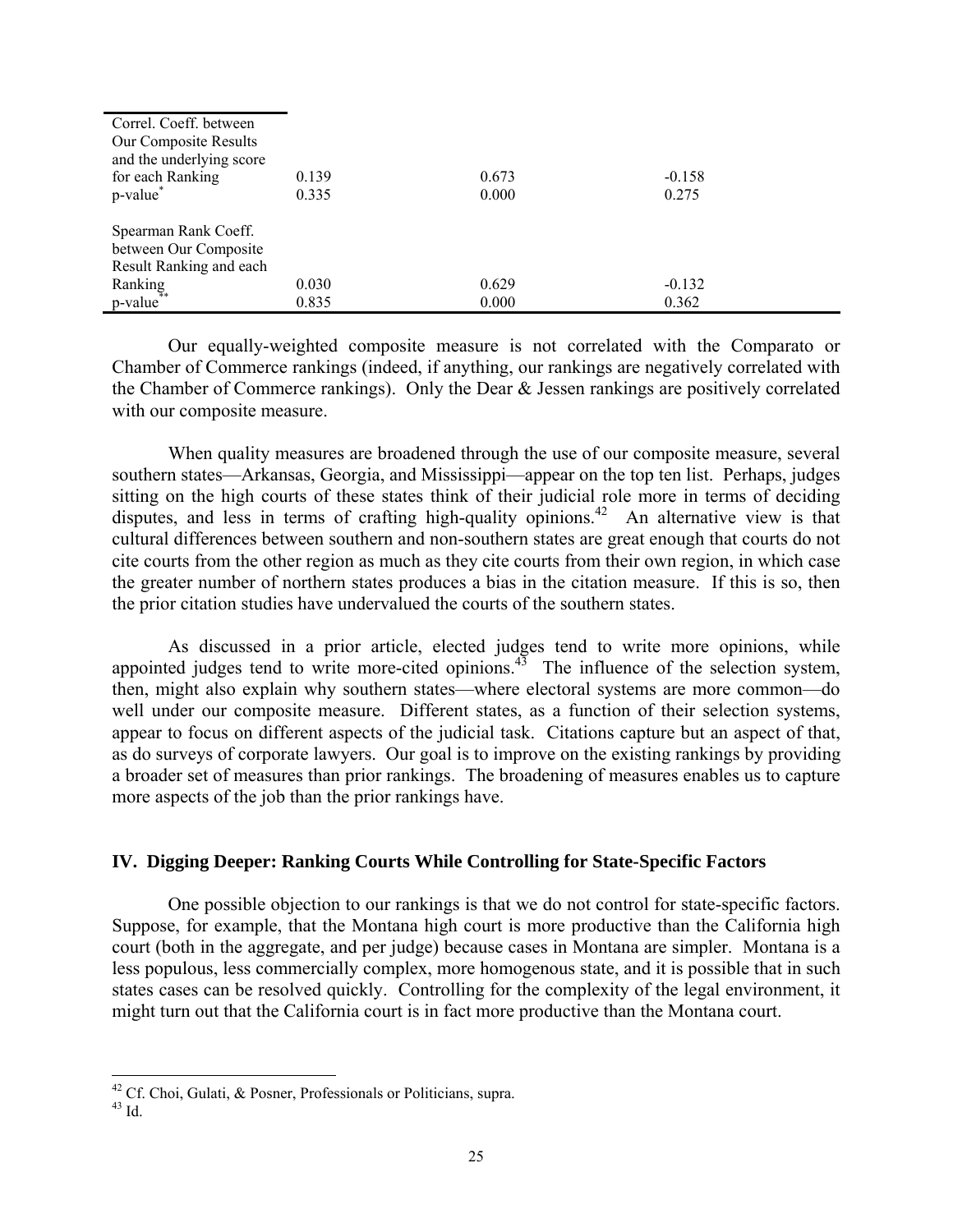To control for state-specific factors, we computed what we call "abnormal" rankings. For each of our three measures of performance, we estimated an ordinary least squares model using the performance measure as the dependent variable, and state-level controls for the age of the state, the log of the population, the log of the aggregate population of neighboring states, crime rate, median age of the population, log of gross state product, and median income level for 1997 (defined in Appendix C). We computed predicted scores for each measure using the model and then calculated the difference between the actual and predicted scores. We term this residual the "abnormal" score for the performance measure per judge-year. The details of our computation method and the abnormal rankings for each of the three performance measures are in Appendix B. Table 12 displays the triangle diagram for our composite measure.

## **Table 12: Linear Combinations of Quality, Productivity, and Independence For All Subject Matter Areas using Abnormal Rankings (Quality, Productivity, Independence)**

 **[Productivity] GA,** OH, AR, PA, MT  $(1,0,0)$ 

|             |             |             | <b>GA, OH, AR,</b><br>MT, PA<br>(.75, .25, 0) |                            | GA, OH, AR,<br>PA, ND<br>(.75, 0, .25) |                    |                 |
|-------------|-------------|-------------|-----------------------------------------------|----------------------------|----------------------------------------|--------------------|-----------------|
|             |             |             |                                               | GA, OH, AR,                |                                        |                    |                 |
|             |             |             |                                               | MT, PA                     |                                        |                    |                 |
|             |             | CA, MT, AR, |                                               | (.67, .16, .16)            |                                        | <b>GA, OH, AR,</b> |                 |
|             |             | GA, OH      |                                               |                            | PA, NE                                 |                    |                 |
|             |             | (.5,.5,0)   |                                               |                            | (.5,0,.5)                              |                    |                 |
|             |             |             | CA, MT, AR,                                   |                            | <b>OH, GA, AR,</b>                     |                    |                 |
|             |             |             | GA, OH                                        |                            | PA, CA                                 |                    |                 |
|             |             |             | (.42, .42, .16)                               | CA, AR, OH, (0.42, 16, 42) |                                        |                    |                 |
|             |             |             |                                               | MT, GA                     |                                        |                    |                 |
|             | CA, MT, AR, |             |                                               | (.33, .33, .33)            |                                        |                    | NY, OK CIV, OR, |
|             | ND, WA      |             | CA, MT, AR,                                   |                            | NY, OK CIV, NH, NH, RI                 |                    |                 |
|             |             |             |                                               |                            | NE, OH                                 |                    |                 |
|             | (.25,.75,0) |             | WA, ND                                        |                            |                                        |                    | (.25,0,.75)     |
|             |             |             | (.16, .67, .16)                               | CA, AR, MT,                | (.16, .16, .67)                        |                    |                 |
|             |             |             |                                               | OH, NE                     |                                        |                    |                 |
|             |             |             |                                               | (.16, .42, .42)            |                                        |                    |                 |
| CA, MT, DE, |             |             |                                               |                            | NY, OK CIV, NH,                        |                    | OK_CIV, NY, NH  |
|             |             | CA, MT, WA, |                                               | CA, KS, NE                 |                                        |                    |                 |
| WA, AR      |             | KS, AR      |                                               | WA, AR                     | CA, NE                                 |                    | RI, OR          |
| (0,1,0)     |             | (0, 75, 25) |                                               | (0, 5, 5)                  | (0, 25, 75)                            |                    | (0,0,1)         |
| [Quality]   |             |             |                                               |                            |                                        |                    | [Independence]  |

 We do not control for state court characteristics (such as judge selection system, number of clerks, and so on) in our abnormal rankings. We treat these variables, unlike the state-specific factors, as part of the choice set available to a state in designing its state court system. The abnormal rankings therefore give a measure of how well a state is doing based on its own court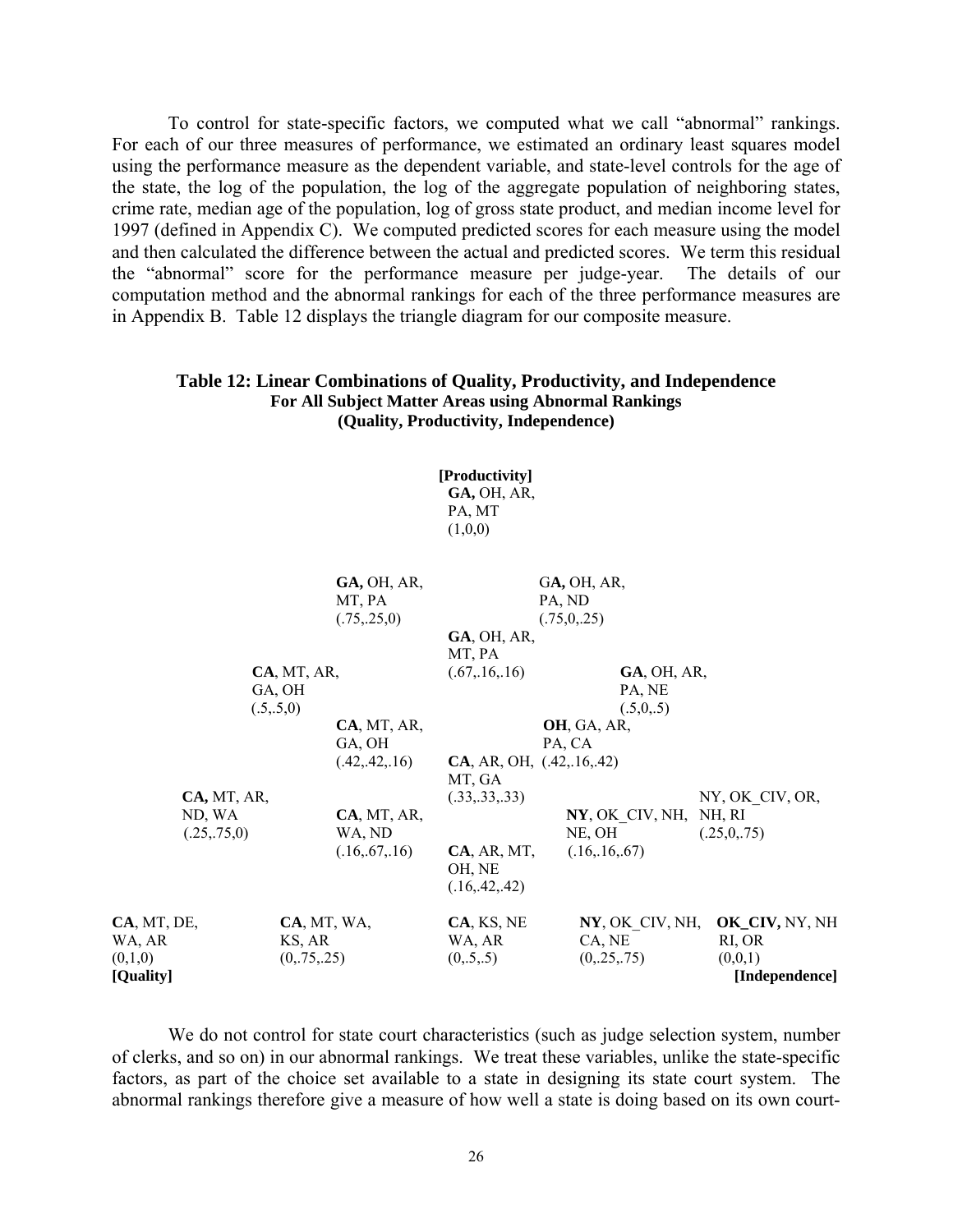system related choices, while controlling for factors out of the control of a state-level decisionmaker (such as state population).

 Visual inspection of Table 12 reveals that the composite results do not differ much from our "normal" rankings, and indeed the correlation coefficients for each of the rankings are very high (correlation coefficient =  $0.8548$ ; significant at the <1% level) (see Appendix B). California has the highest number of number one rankings under both our original composite rankings (see Table 9) and our abnormal composite rankings in Table 12.

## **V. The U.S. Chamber of Commerce Study: Some Observations**

 Last, we return to the U.S. Chamber of Commerce surveys. Why do its results differ so much from ours? The simple answer is that we measure different things. Our study measures productivity, influence/quality, and independence. The Chamber of Commerce surveys senior lawyers at corporations that have annual revenues of at least \$100 million. The obvious problem with the Chamber of Commerce survey is that the attitudes of business lawyers probably tell us more about the value of a judicial system for business than about its overall quality.<sup>44</sup>

To probe these differences, we ran regressions of the Chamber of Commerce 2002 overall scores and rankings on various state and court variables. We use an ordinary least squares model where the dependent variable is the Chamber of Commerce overall score for a state and an ordered logit where the dependent variable is the ordinal overall rank. We include a set of variables to assess the importance of politics in the ranking: Republican Governor (defined to equal 1 if the governor is Republican and 0 otherwise); Legis. Republican (defined to equal 1 if the legislature is controlled by Republicans); and Legis. Democrat (defined to equal 1 if the legislature is controlled by Democrats). We use legislatures with split control between Democrats and Republicans as the base category for Legis. Republican and Legis. Democrat. We also include Common Law, defined as the number of property, torts, and commercial law opinions divided by all opinions for a particular state from 1998 to 2000. The Chamber of Commerce survey may look more favorably on states that focus their attention on private law issues important to the business constituency of the Chamber. For state-level variables, we use the same variables we used in our abnormal performance model discussed above.

We also add a number of court-level variables. We include an indicator variable for whether the state selects high court judges through partisan election, non-partisan election, or merit selection (with appointment states as the base category). We include measures for the average high court associate justice salary (Adjusted Associate Justice Salary) and the average partner salary in the state (Adjusted Partner Salary). The salary variables are adjusted for the cost of living for the metro area in which the high court is located in the state. We include an indicator variable for whether the judges on the high court remained the same throughout our sample time period from 1998 to 2000 (Stable Court) and the size of the bench during the 1998 to 2000 period (Number of Active Judges on Bench). We include an indicator variable for whether the judges in a specific court do not face mandatory retirement (No Mandatory

 $\overline{a}$ 

<sup>&</sup>lt;sup>44</sup> For related criticisms of U.S. Chamber of Commerce studies, see Elizabeth G. Thornburg, Judicial Hellholes, Lawsuit Climates, and Bad Social Science: Lessons from West Virginia, 110 W.Va. L. Rev. 1 (2008).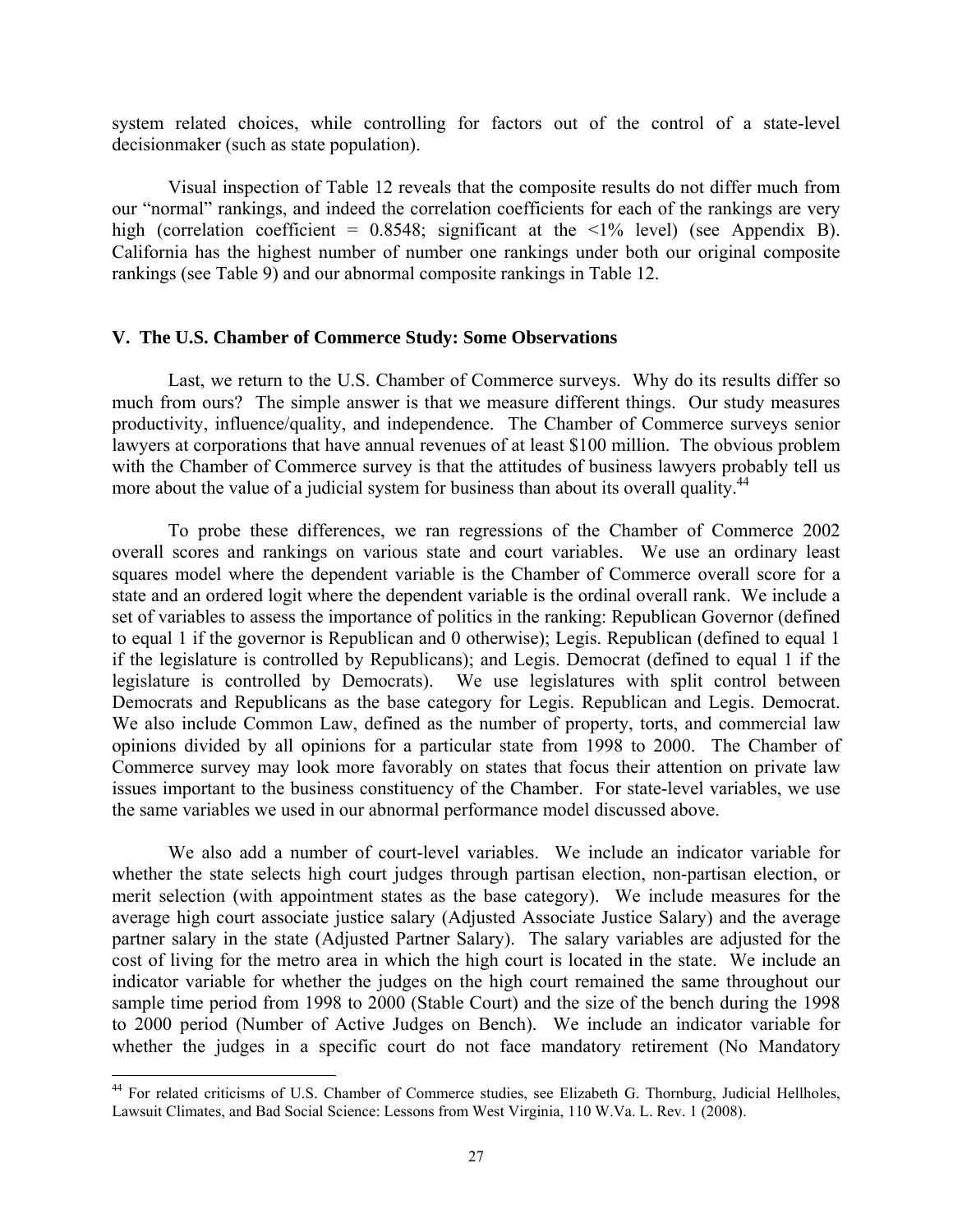Retirement). As a measure of resources available to high court judges, we include the average number of clerks per judge for the 1998 to 2000 period (Number of Clerks Per Judge) and an indicator variable for whether the clerks are tenured for at least one year (Long-Term Clerk). To capture the opportunity cost of being a law clerk, the difference between the average salary of an entering associate at law firm in that state and the law clerk salary is used (Law Clerk Opportunity Cost). We include the log of the number of trial cases in the state measured in 1998 (ln(Number of Trial Cases in the State)) and an indicator variable for the presence of an intermediate appellate court (Intermediate Appellate Court). Specific court rules may affect the workload facing judges, thereby affecting the level of judicial output. We lastly include an indicator variable for whether judges face a mandatory publication rule (Mandatory Publication). (Variable definitions are in Appendix C.) Table 13 provides the results.

|                              | Model 1               | Model 2               | Model 3               | Model 4                |
|------------------------------|-----------------------|-----------------------|-----------------------|------------------------|
|                              | <b>OLS</b>            | <b>OLS</b>            | Ordered               | Ordered                |
|                              |                       |                       | Logit                 | Logit                  |
| <b>Dependent Variable</b>    | <b>CC</b> Score       | <b>CC</b> Score       | <b>CC Rank</b>        | <b>CC Rank</b>         |
| <b>Independent Variables</b> |                       |                       |                       |                        |
| Republican Governor          | 0.005                 | 0.051                 | $-0.223$              | $-0.249$               |
|                              | (0.06)                | (0.33)                | $(-0.36)$             | $(-0.22)$              |
| Legis. Republican            | 0.030                 | $-0.018$              | 0.334                 | $-0.031$               |
|                              | (0.28)                | $(-0.17)$             | (0.45)                | $(-0.03)$              |
| Legis. Democrat              | $-0.216*$             | $-0.037$              | $1.591*$              | 0.345                  |
|                              | $(-2.14)$             | $(-0.24)$             | (2.22)                | (0.27)                 |
| Common Law                   | 0.487                 | $1.164$ **            | $-6.720*$             | $-20.279$ **           |
|                              | (0.89)                | (3.10)                | $(-2.17)$             | $(-4.54)$              |
| State Age                    | $0.004^{+}$           | $0.005*$              | $-0.015$              | $-0.043$ <sup>*</sup>  |
|                              | (1.77)                | (2.54)                | $(-1.26)$             | $(-2.47)$              |
| In(State Population)         | $-0.833$              | $-0.801$ <sup>+</sup> | 5.281                 | $11.941$ <sup>*</sup>  |
|                              | $(-1.68)$             | $(-2.03)$             | (1.61)                | (2.39)                 |
| In(Pop. in Border States)    | 0.075                 | $-0.045$              | $-0.739^{+}$          | $-0.505$               |
|                              | (1.18)                | $(-0.63)$             | $(-1.76)$             | $(-0.74)$              |
| Crime Index                  | $0.000*$              | $0.000*$              | $-0.001$ <sup>+</sup> | $-0.001$ <sup>*</sup>  |
|                              | (2.10)                | (2.16)                | $(-1.94)$             | $(-2.49)$              |
| Median Age of Population     | 0.012                 | 0.026                 | $-0.159$              | $-0.272$               |
|                              | (0.48)                | (1.03)                | $(-0.95)$             | $(-1.15)$              |
| In(Gross State Product)      | 0.754                 | $0.726*$              | $-4.712$              | $-11.435$ <sup>*</sup> |
|                              | (1.53)                | (2.15)                | $(-1.46)$             | $(-2.47)$              |
| <b>State Median Income</b>   | 0.000                 | 0.000                 | 0.000                 | 0.000                  |
|                              | (0.70)                | (1.17)                | $(-1.3)$              | $(-1.58)$              |
| <b>Black Pop. Fraction</b>   | $-2.477$ <sup>*</sup> | $-2.664$ **           | 14.197*               | 34.060**               |
|                              | $(-2.47)$             | $(-3.31)$             | (2.38)                | (3.48)                 |

## **Table 13: Chamber of Commerce Models**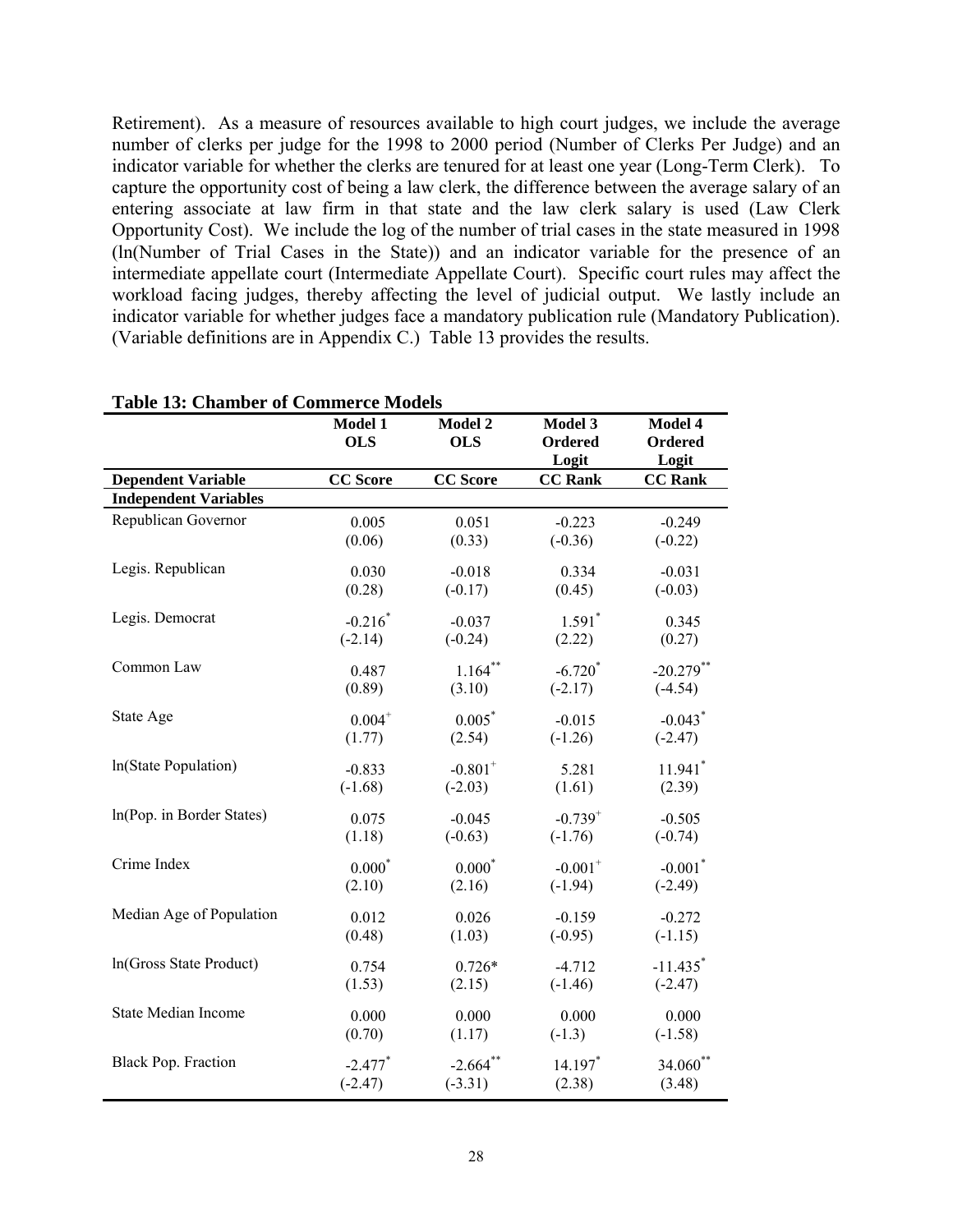| Mandatory Publication          |                       | $-0.002$<br>$(-0.02)$              |                       | $-1.092$<br>$(-0.99)$              |
|--------------------------------|-----------------------|------------------------------------|-----------------------|------------------------------------|
| Intermediate Appellate Court   |                       | 0.094<br>(0.42)                    |                       | $-0.444$<br>$(-0.24)$              |
| In(Trial Cases in the State)   |                       | $0.162*$<br>(2.68)                 |                       | $-2.198$ <sup>*</sup><br>$(-2.52)$ |
| Law Clerk Opportunity Cost     |                       | $-0.004$ <sup>+</sup><br>$(-2.07)$ |                       | $0.068*$<br>(2.56)                 |
| Number of Clerks Per Judge     |                       | $-0.262$ **<br>$(-3.83)$           |                       | $3.764***$<br>(4.51)               |
| Long-Term Clerk                |                       | 0.012<br>(0.14)                    |                       | 0.262<br>(0.34)                    |
| No Mandatory Retirement        |                       | 0.126<br>(1.10)                    |                       | $-1.826$<br>$(-1.41)$              |
| Number of Active Judges        |                       | $-0.083***$<br>$(-2.87)$           |                       | $0.857*$<br>(2.07)                 |
| <b>Stable Court</b>            |                       | $-0.058$<br>$(-0.65)$              |                       | $-1.075$<br>$(-0.99)$              |
| <b>Adjusted Partner Salary</b> |                       | 0.000<br>(1.40)                    |                       | $-0.002+$<br>$(-1.73)$             |
| Adj. Associate Justice Salary  |                       | 0.000<br>$(-0.19)$                 |                       | 0.003<br>(0.67)                    |
| Merit Plan                     |                       | 0.199<br>(1.51)                    |                       | $-3.388$ <sup>*</sup><br>$(-2.40)$ |
| Election Non-Partisan          |                       | $0.238^{+}$<br>(1.79)              |                       | $-1.828$<br>$(-1.21)$              |
| <b>Election Partisan</b>       |                       | 0.098<br>(0.51)                    |                       | $-0.237$<br>$(-0.17)$              |
| Citizen Ideology Score         | $-0.004$<br>$(-0.81)$ | $-0.004$<br>$(-1.02)$              | $0.058^{+}$<br>(1.83) | $0.082^{+}$<br>(1.78)              |

Models 1 and 2 use the raw Chamber of Commerce score (from 0 to 4, best), while Models 3 and 4 use the Chamber of Commerce ranking (from 1, best, to 50). Because high scores are good and low ranks are bad, the coefficients should have opposite signs (and they do). Models 1 and 3 control for state-specific factors only; models 2 and 4 control for court-specific factors as well.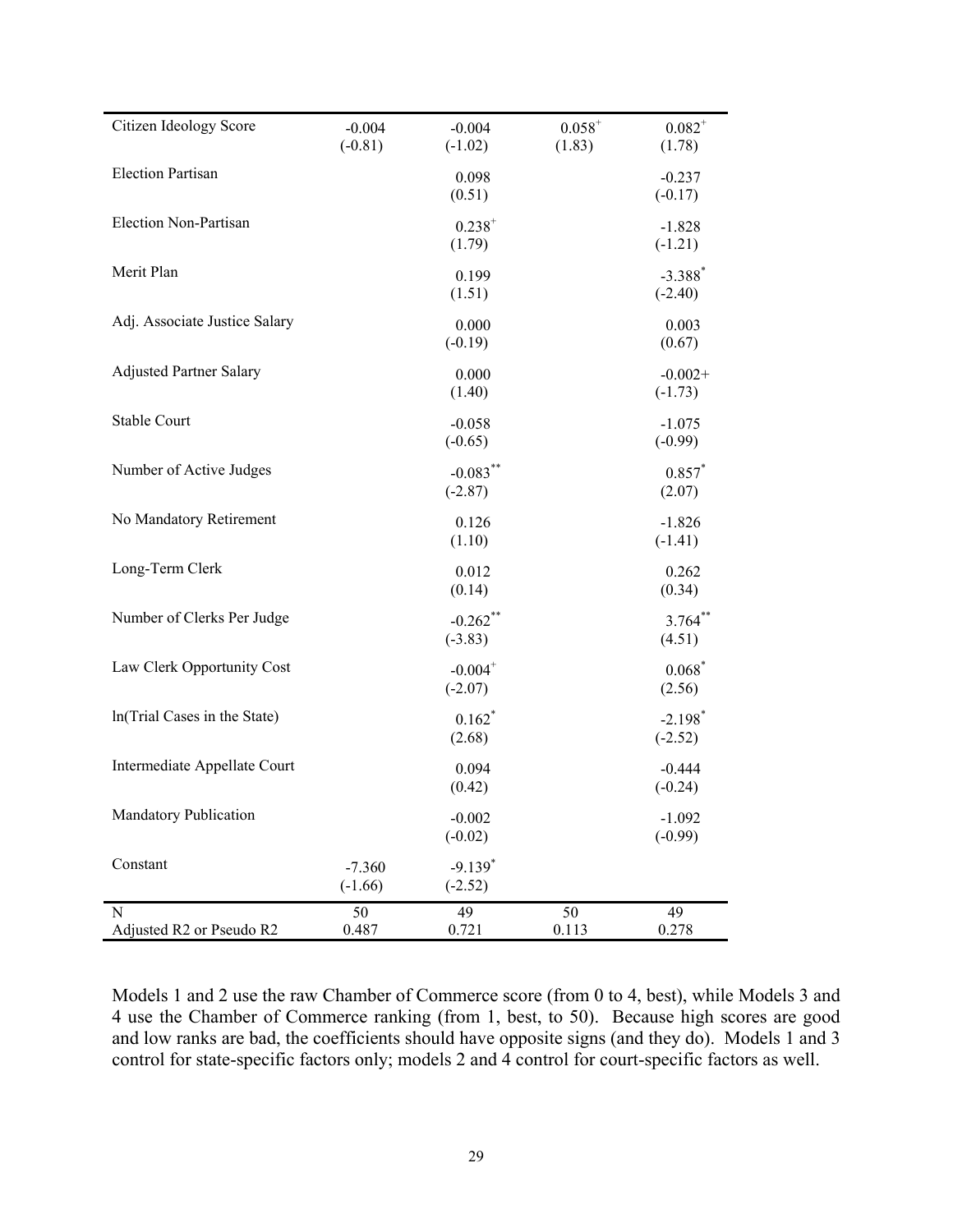The following types of states do worse in Chamber of Commerce surveys: those with Democratic legislatures (in Models 1 and 3);<sup>45</sup> those with fewer common law cases (as a proportion of all cases); younger states; more populous states; poorer states; states with larger African-American populations; and states with more liberal populations (in Models 3 and 4). As for institutional factors, states with more active judges do worse; so do states with more law clerks; and so do states with fewer trials.

 A study by Russell Sobel and Joshua Hall runs a similar regression but finds that states with electoral systems have the lowest Chamber of Commerce ratings.<sup>46</sup> We suspect that the difference is attributable to our inclusion of a large number of control variables that are correlated with the type of selection system (they also used Chamber of Commerce ratings from 2004, whereas we used 2002 ratings). They also found that Republican-controlled state supreme courts during their period had a higher judicial quality rating than Democratic-controlled state supreme courts.

 It is not surprising that business lawyers do not like the judicial systems in more liberal and poorer states. No doubt in such states populist tendencies affect the performance of judges, or result in the appointment or election of judges who place less weight on the interests of large businesses than judges in more conservative, commercial, or wealthier states. But this is not the same thing as saying that states that do poorly on the Chamber of Commerce surveys have bad judicial systems.

 Unlike the Chamber of Commerce rankings, our objective measures provide transparency. Consumers of our ranking are able to determine the constituent components of our rankings (number of opinions per judge year, outside citations per judge year, and independence) and pick and choose among them according to their own preferences (such as in our triangle charts above). The Chamber of Commerce, in contrast, depends on surveys and therefore indirectly incorporates the biases of those being surveyed. The Chamber of Commerce rankings consequently do not provide much transparency; rather, the respondents of the survey are much like a black box. Without transparency, those factors that underlay the Chamber of Commerce rankings may very well not match the preferences of those who utilize state court rankings (such as legislators determining whether to pay the state judges more or an electorate determining whether to vote for judges of a particular state court). The Chamber of Commerce may rank judges with more expertise at common law cases higher than judges with more expertise on public law cases; the users of the rankings, however, may care greatly about how public law cases are determined. Moreover, outside of academic articles (such as ours) the magnitude of this tendency within the Chamber of Commerce rankings may not be readily apparent.

 Our measures also serve an information-forcing function. Our overall composite rankings are different from the Chamber of Commerce overall rankings. Indeed, they are

 $\overline{a}$ 

<sup>&</sup>lt;sup>45</sup> Democratic legislatures do worse compared with the base category of split legislatures in Models 1 and 3. The coefficient on Legis. Democrat loses significance however once state court level controls are added. In addition, the difference between Legis. Democrat and Legis. Republican is significant at the 10% level for Model 1 (although the difference is insignificant in the other models).

<sup>&</sup>lt;sup>46</sup> Sobel & Hall, supra at 75.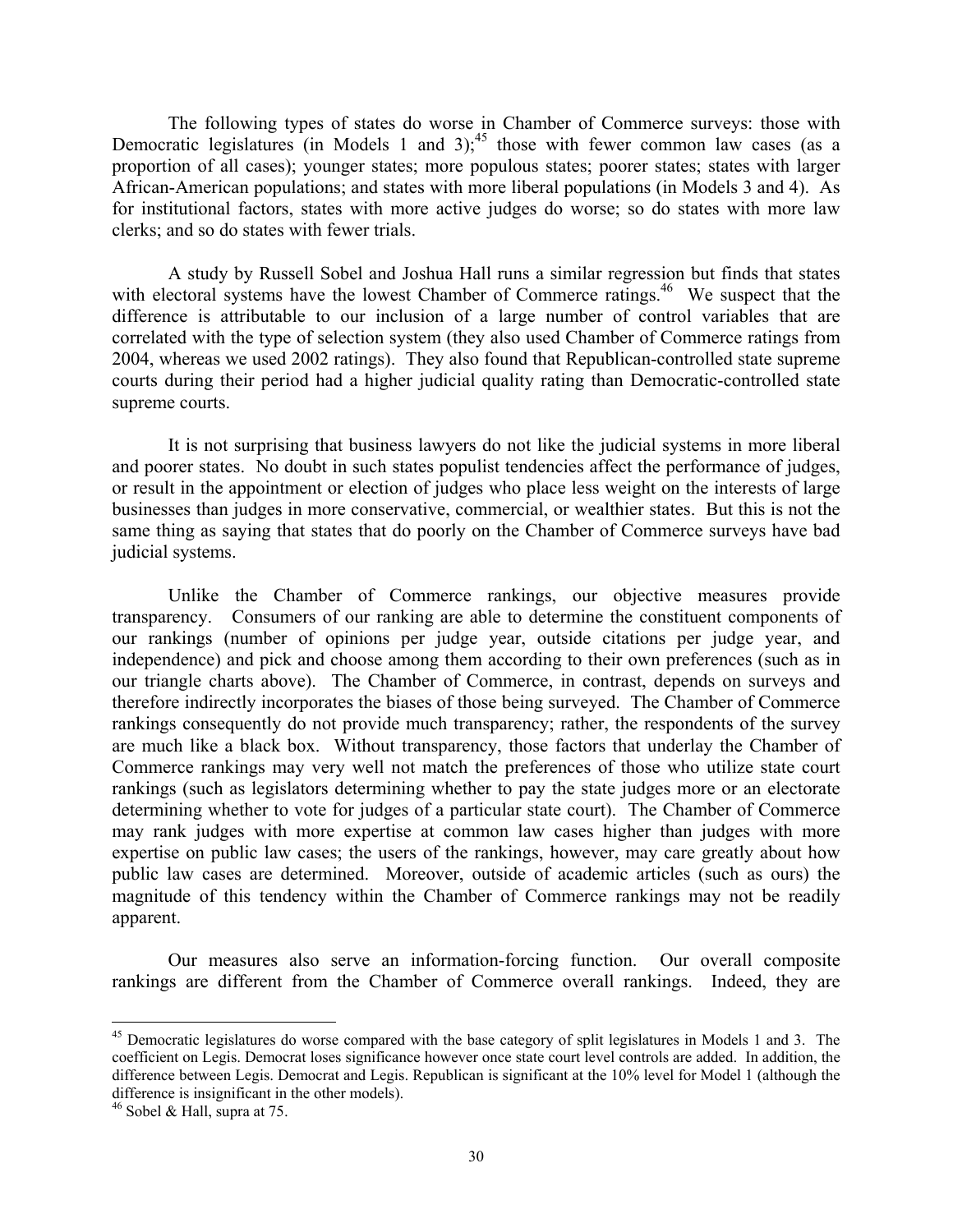negatively correlated. The presence of this discrepancy naturally leads to the question: why the difference? We've attempted an answer in this section, determining the factors that correlate with the Chamber of Commerce rankings. Our hope is that our study will shift the burden to the Chamber of Commerce to explain and justify their rankings more fully. Why is it that California does so well in our rankings (and other academic rankings), but does so poorly in the Chamber of Commerce ranking (with an overall ranking of  $45<sup>th</sup>$  out of 50 states)?

## **Conclusion**

 Many people are uncomfortable with rankings. They argue that rankings unavoidably disregard important aspects of the ranked institution's performance and encourage people to compete with respect to only measurable aspects of performance. Competitions to perform well on rankings then result in a downward spiral as institutions neglect important but hard-tomeasure aspects of their missions in order to improve their rank.

 We agree that rankings can be misused, but as far as state courts are concerned, the genie is out of the bottle. Given the dominance of the U.S. Chamber of Commerce surveys, and significant questions about their usefulness, new rankings should be encouraged rather than shunned. The challenge is to construct performance measures that are useful and accurate. We have built on earlier work, and have no doubt that others will be able to improve on our measures.

 We have presented our rankings cautiously, recognizing that readers will weight aspects of judicial performance differently. We urge readers to treat the rankings as an *informationforcing* device. Assume that a low ranking creates a prima facie case that a state high court is low-quality, but allow its defenders to advance arguments as to why special circumstances may account for the court's performance. If the explanation rings false, then it might be a good idea to urge reform. And courts, other scholars, and other interested parties should feel free to develop their own rankings. Competition to develop rankings should lead to greater information about courts. Concern about neglect for difficult-to-measure aspects of performance should encourage scholars to develop new measurement instruments, such as surveys that are distributed to a more representative sample of the population than those financed by the U.S. Chamber of Commerce. If multiple rankings converge, then the case for reform of states high courts that repeatedly appear at the bottom will be strengthened.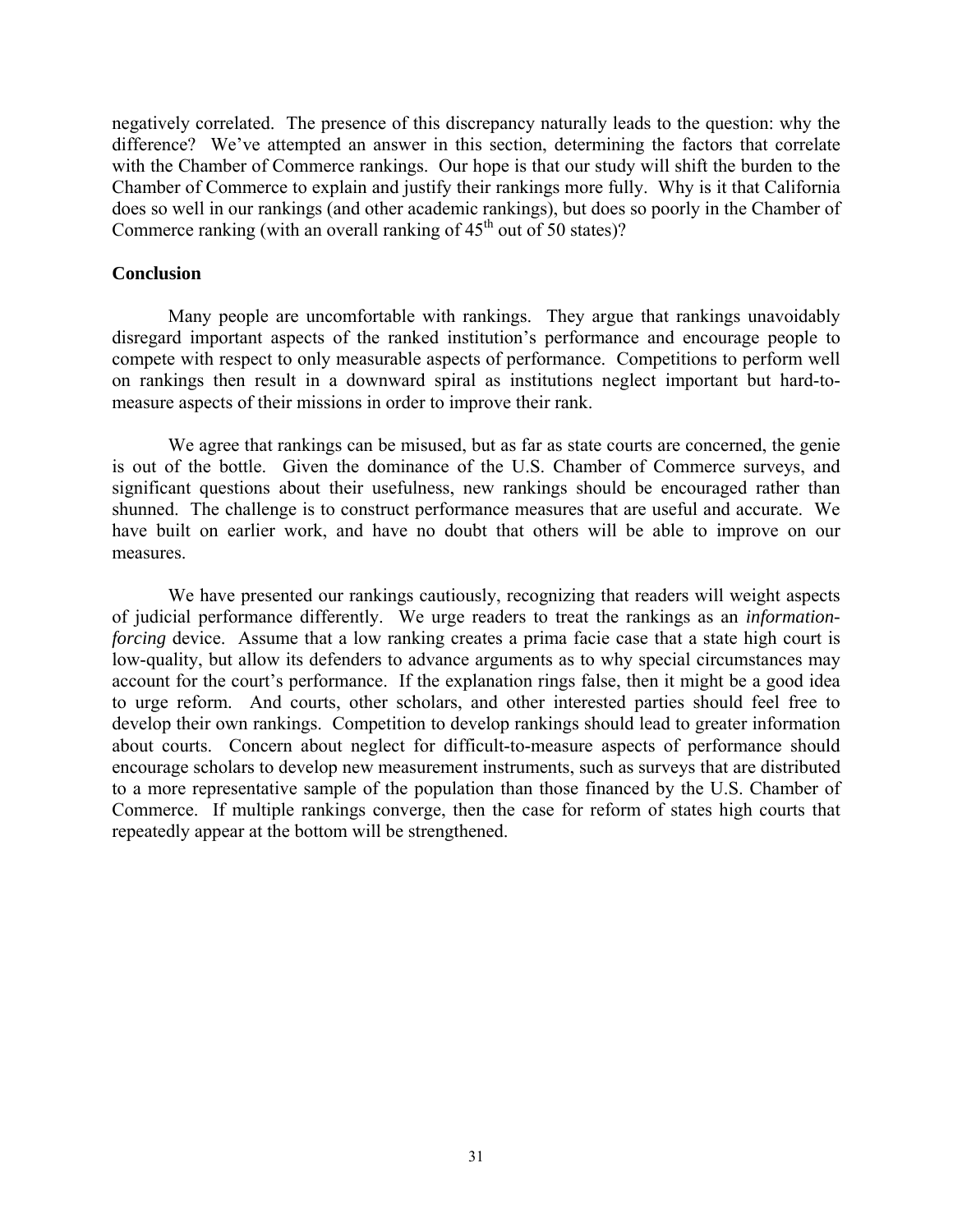# **Appendix A: Common Law Areas Only**

| State                           | Sel. System               | <b>Opinions</b> | Judge Years | Opinions/Year |
|---------------------------------|---------------------------|-----------------|-------------|---------------|
| AL                              | PE                        | 860             | 30          | 28.667        |
| MS                              | PE                        | 502             | 29          | 17.310        |
| AR                              | PE                        | 304             | 21          | 14.476        |
| MT                              | NE                        | 289             | 21          | 13.762        |
| $\mathbf{PA}$                   | $\rm PE$                  | 284             | 21          | 13.524        |
| ${\rm GA}$                      | $\rm NE$                  | 282             | 21          | 13.429        |
| ID                              | NE                        | 214             | 16          | 13.375        |
| OH                              | NE                        | 276             | 21          | 13.143        |
| ME                              | $\boldsymbol{\mathsf{A}}$ | 340             | 26          | 13.077        |
| $\mathop{\rm UT}$               | $\mathbf M$               | 211             | 17          | 12.412        |
| $\rm NE$                        | $\mathbf M$               | 266             | 23          | 11.565        |
| <b>VA</b>                       | $\boldsymbol{\rm{A}}$     | 236             | 21          | 11.238        |
| ND                              | NE                        | 170             | 16          | 10.625        |
| WY                              | $\mathbf M$               | 158             | 15          | 10.533        |
| ${\rm SD}$                      | $\mathbf M$               | 153             | 15          | 10.200        |
| $\mathbf{A}\mathbf{K}$          | $\mathbf M$               | 157             | 18          | 8.722         |
| ${\cal C}{\cal T}$              | A                         | 199             | 23          | 8.652         |
| IA                              | $\mathbf M$               | 232             | 28          | 8.286         |
| TX_CIV                          | PE                        | 211             | 27          | 7.815         |
| LA                              | $\rm NE$                  | 183             | 24          | 7.625         |
| MD                              | $\mathbf M$               | 166             | 22          | 7.545         |
| WI                              | NE                        | 157             | 21          | 7.476         |
| RI                              | A                         | 112             | 15          | 7.467         |
| NY                              | $\boldsymbol{\mathsf{A}}$ | 159             | 22          | 7.227         |
| CA                              | $\mathbf M$               | 150             | 21          | 7.143         |
| $\rm NH$                        | $\boldsymbol{\mathsf{A}}$ | 120             | 17          | 7.059         |
| MI                              | NE                        | 166             | 24          | 6.917         |
| WV                              | PE                        | 102             | 15          | 6.800         |
| $\ensuremath{\text{IN}}\xspace$ | $\mathbf M$               | 99              | 15          | 6.600         |
| $\rm IL$                        | PE                        | 143             | $22\,$      | 6.500         |
| <b>WA</b>                       | NE                        | 180             | 28          | 6.429         |
| <b>VT</b>                       | $\boldsymbol{\rm{A}}$     | 96              | 15          | 6.400         |
| OK_CIV                          | M                         | 179             | 28          | 6.393         |
| KS                              | M                         | 132             | 21          | 6.286         |
| <b>MN</b>                       | $\rm NE$                  | 150             | 24          | 6.250         |
| SC                              | $\mathbf{A}$              | 90              | 16          | 5.625         |
| $\mathop{\rm FL}\nolimits$      | M                         | 112             | 21          | 5.333         |
| KY                              | NE                        | 111             | 22          | 5.045         |
| CO                              | M                         | 115             | 23          | 5.000         |
| MA                              | $\boldsymbol{\mathsf{A}}$ | 114             | 23          | 4.957         |
| <b>MO</b>                       | M                         | 103             | 22          | 4.682         |
| $\mathop{\mathrm{HI}}\nolimits$ | $\boldsymbol{A}$          | 83              | 18          | 4.611         |
| ${\rm NJ}$                      | A                         | 121             | 27          | 4.481         |
| TN                              | $\mathbf M$               | 69              | 16          | 4.313         |

**Number of Opinions (Common Law Areas Only)**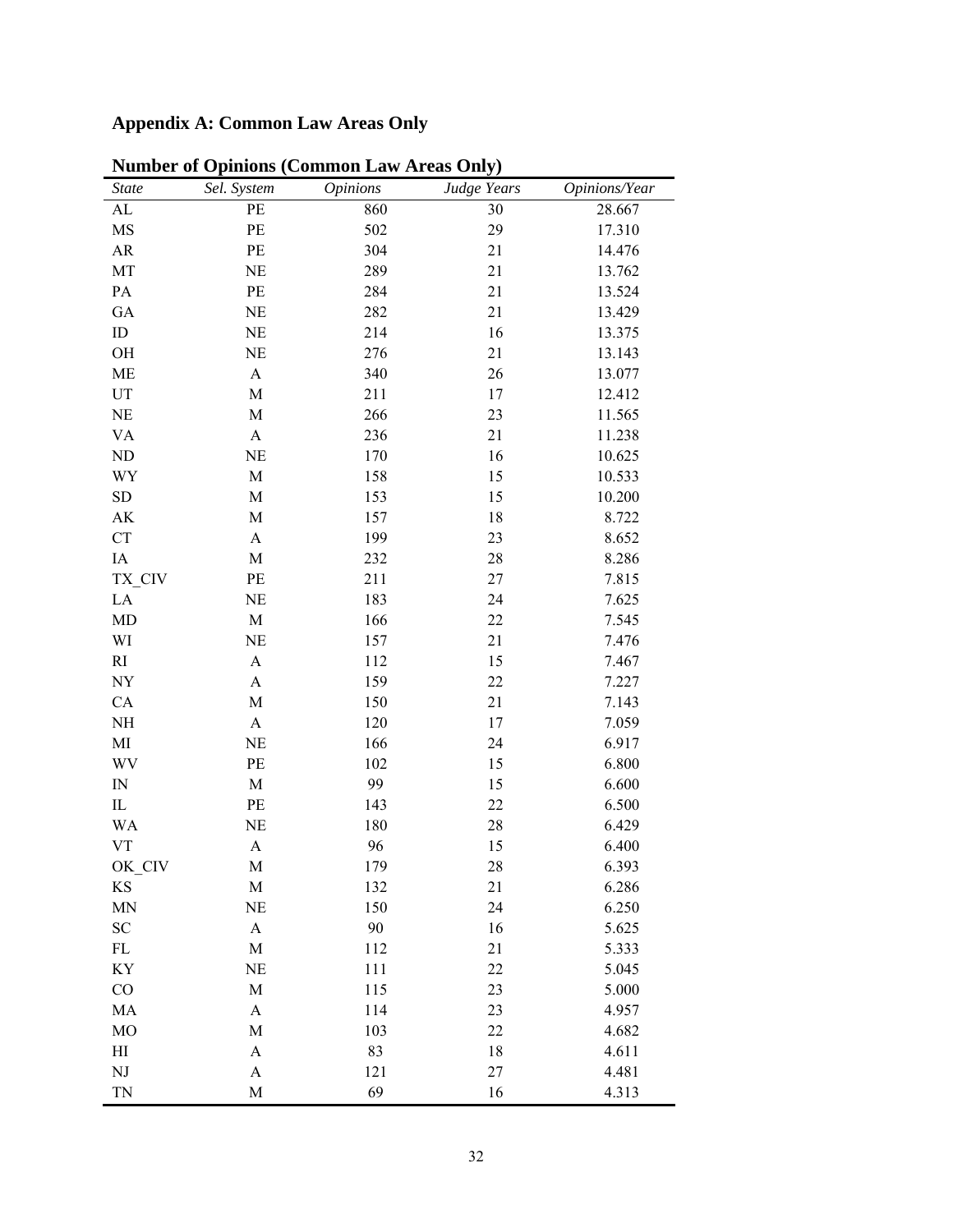| А         | 61 | 15 | 4.067 |
|-----------|----|----|-------|
| NE        | 77 | 21 | 3.667 |
| PE        | 84 | 23 | 3.652 |
| NE        | 59 | 18 | 3.278 |
| <b>PE</b> | 35 | 15 | 2.333 |
| M         | 29 | 15 | 1.933 |
|           |    |    |       |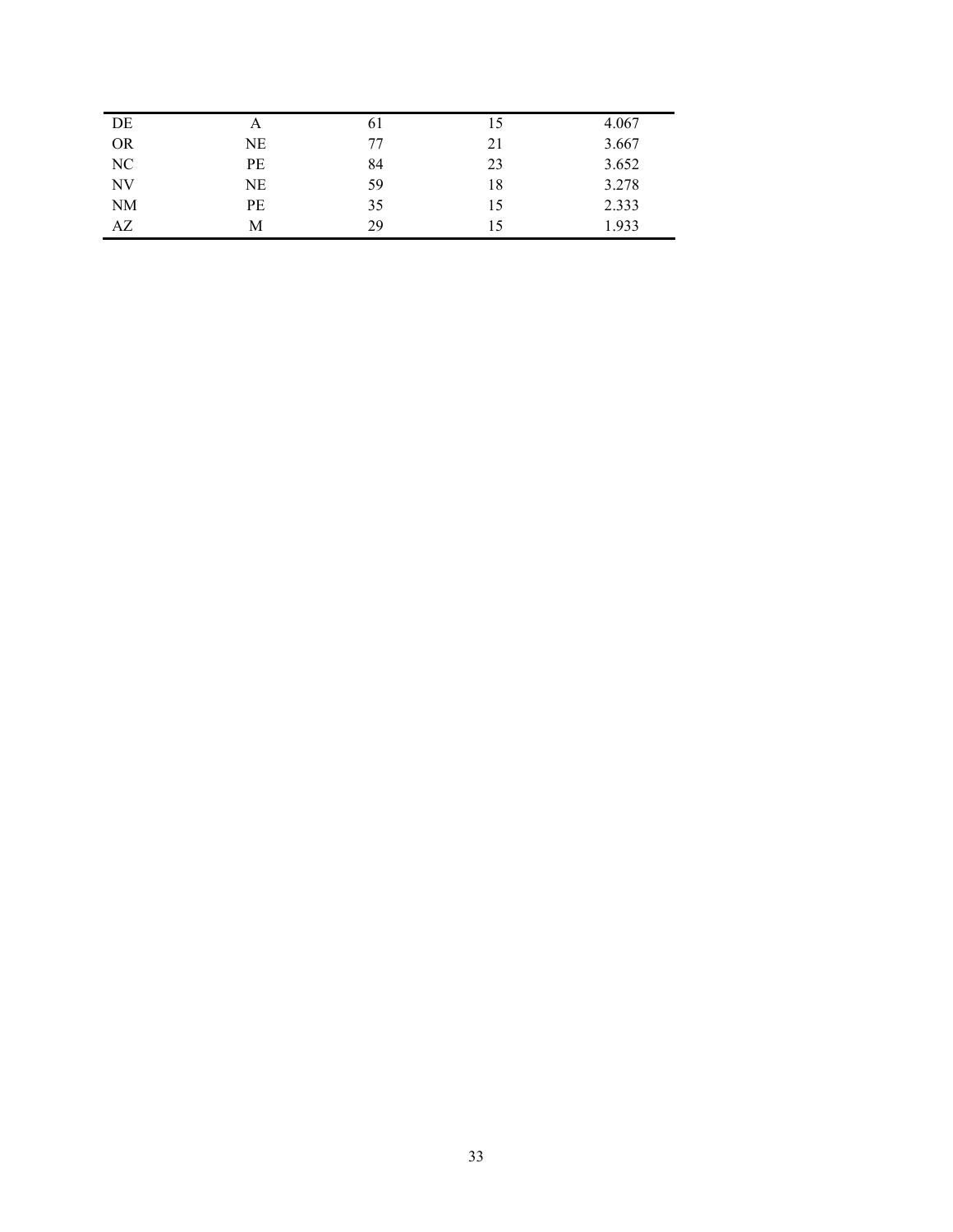| <b>State</b>                    | Sel. System               | <b>Citations</b> | Judge Years | Citations/Year |
|---------------------------------|---------------------------|------------------|-------------|----------------|
| $\rm DE$                        | A                         | 246              | 15          | 16.400         |
| CA                              | M                         | 247              | 21          | 11.762         |
| MD                              | $\mathbf M$               | 205              | 22          | 9.318          |
| <b>WA</b>                       | <b>NE</b>                 | 237              | 28          | 8.464          |
| MT                              | <b>NE</b>                 | 170              | 21          | 8.095          |
| ${\rm NY}$                      | $\boldsymbol{\mathsf{A}}$ | 175              | 22          | 7.955          |
| ${\rm AL}$                      | PE                        | 237              | 30          | 7.900          |
| <b>VA</b>                       | $\boldsymbol{\mathsf{A}}$ | 163              | 21          | 7.762          |
| ${\rm NJ}$                      | $\boldsymbol{A}$          | 205              | 27          | 7.593          |
| <b>ND</b>                       | <b>NE</b>                 | 119              | 16          | 7.438          |
| IA                              | $\mathbf M$               | 188              | 28          | 6.714          |
| CT                              | $\boldsymbol{\mathsf{A}}$ | 153              | 23          | 6.652          |
| CO                              | M                         | 151              | 23          | 6.565          |
| TX_CIV                          | PE                        | 176              | 27          | 6.519          |
| $\mathop{\mathrm{IL}}\nolimits$ | PE                        | 138              | 22          | 6.273          |
| OH                              | NE                        | 130              | 21          | 6.190          |
| WV                              | PE                        | 92               | 15          | 6.133          |
| PA                              | PE                        | 126              | 21          | 6.000          |
| KS                              | M                         | 125              | 21          | 5.952          |
| $\hbox{IN}$                     | M                         | 89               | 15          | 5.933          |
| ${\sf AR}$                      | PE                        | 120              | 21          | 5.714          |
| MA                              | $\boldsymbol{\mathsf{A}}$ | 131              | 23          | 5.696          |
| $\mathbf{A}\mathbf{K}$          | M                         | 101              | 18          | 5.611          |
| <b>SD</b>                       | M                         | 81               | 15          | 5.400          |
| ${\rm SC}$                      | A                         | 84               | 16          | 5.250          |
| $\rm ME$                        | $\boldsymbol{\mathsf{A}}$ | 134              | 26          | 5.154          |
| <b>MN</b>                       | NE                        | 123              | 24          | 5.125          |
| WI                              | NE                        | 104              | 21          | 4.952          |
| <b>TN</b>                       | M                         | 77               | 16          | 4.813          |
| NE                              | M                         | 110              | 23          | 4.783          |
| $\mathbf{FL}$                   | $\mathbf M$               | 98               | 21          | 4.667          |
| WY                              | $\mathbf M$               | 69               | 15          | 4.600          |
| MS                              | PE                        | 131              | 29          | 4.517          |
| UT                              | M                         | 74               | 17          | 4.353          |
| $\rm ID$                        | NE                        | 67               | 16          | 4.188          |
| MI                              | NE                        | 99               | 24          | 4.125          |
| H                               | $\mathbf{A}$              | 74               | 18          | 4.111          |
| RI                              | $\boldsymbol{\rm{A}}$     | 61               | 15          | 4.067          |
| <b>VT</b>                       | $\boldsymbol{\rm{A}}$     | 57               | 15          | 3.800          |
| $\rm NH$                        | $\boldsymbol{\mathsf{A}}$ | 62               | 17          | 3.647          |
| $\mathbf{A}\mathbf{Z}$          | $\mathbf M$               | 52               | 15          | 3.467          |
| <b>NM</b>                       | PE                        | 49               | 15          | 3.267          |
| <b>OR</b>                       | <b>NE</b>                 | 68               | 21          | 3.238          |
| $\ensuremath{\text{NV}}$        | <b>NE</b>                 | 58               | 18          | 3.222          |
| ${\rm GA}$                      | NE                        | 65               | 21          | 3.095          |
| OK CIV                          | $\mathbf M$               | 84               | 28          | 3.000          |

| <b>Out-of-State Citations to Majority Opinions (Common Law Areas Only)</b> |
|----------------------------------------------------------------------------|
|----------------------------------------------------------------------------|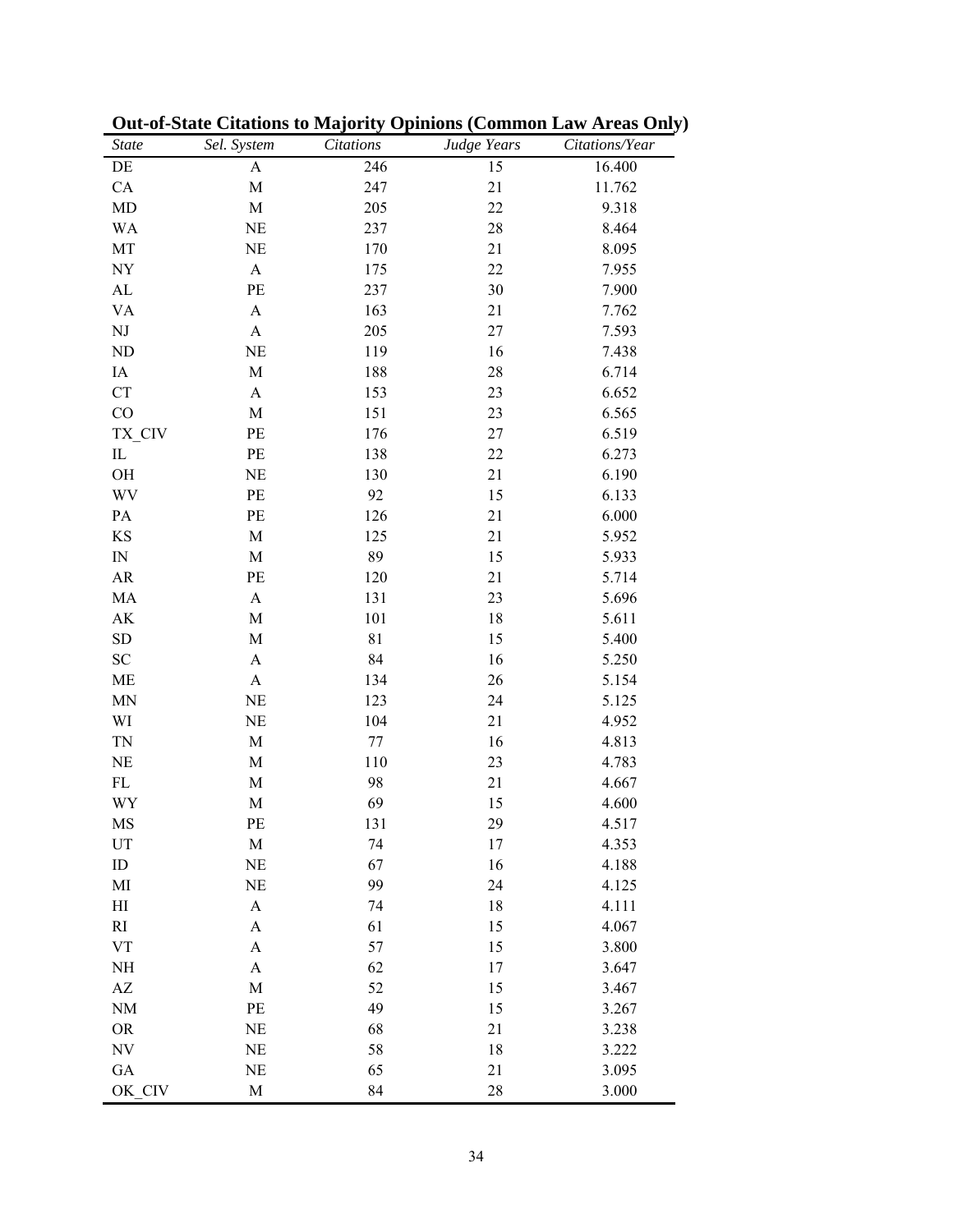| NC | PЕ | 65 | 23       | 2.826 |
|----|----|----|----------|-------|
| LA | NE | 59 | 24       | 2.458 |
| MO | M  | 51 | າາ<br>∠∠ | 2.318 |
| KY | NΕ | 37 | າາ<br>∸  | 1.682 |
|    |    |    |          |       |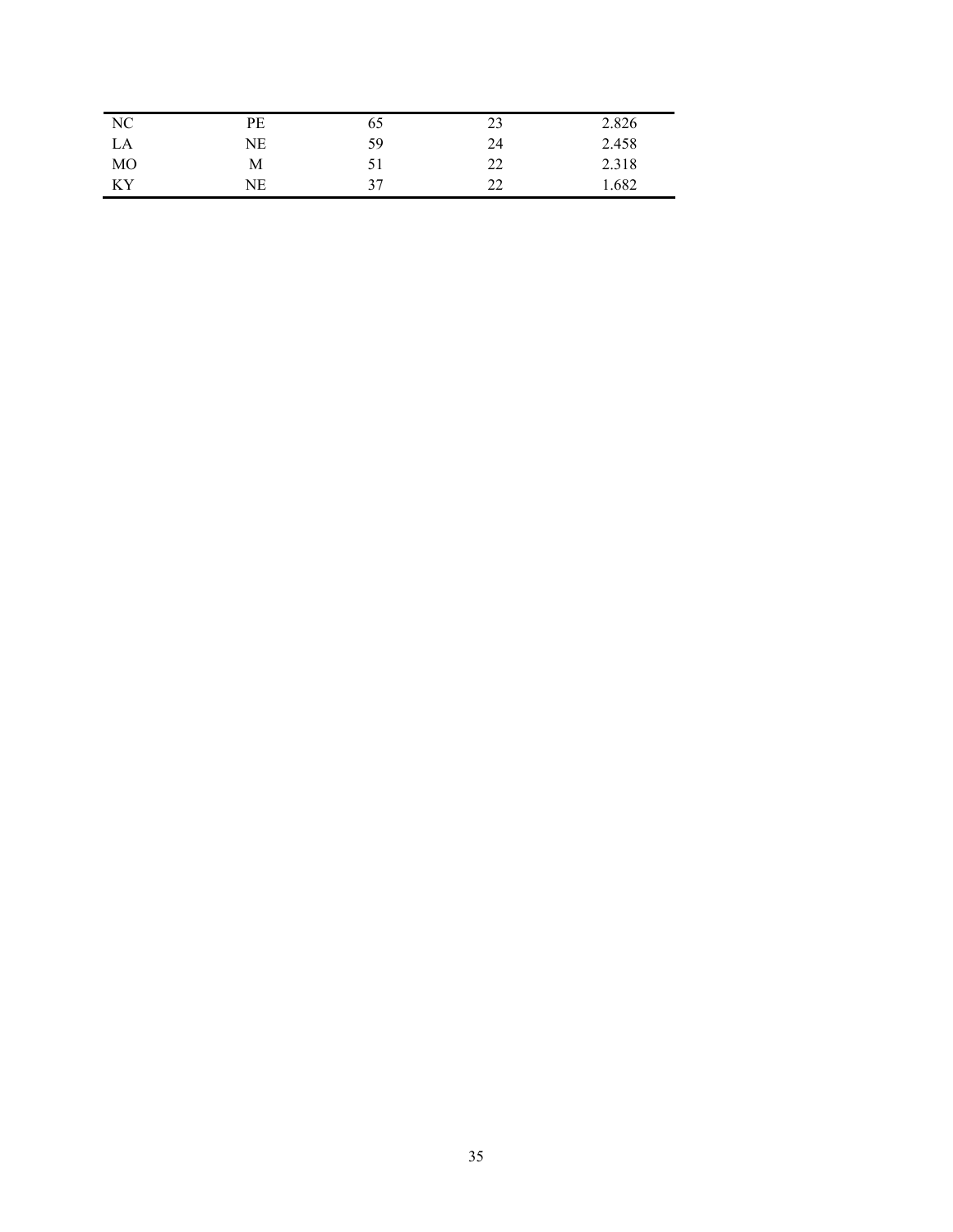| <b>State</b>               | Standard Dev.        | Standard Dev.         | Standard Dev.  | Equal Weight |
|----------------------------|----------------------|-----------------------|----------------|--------------|
|                            | of Total             | of Outside            | of Indep Score | Composite    |
|                            | <b>Opinion Score</b> | <b>Citation Score</b> |                | Score        |
| AL                         | 4.417                | 1.417                 | $-0.608$       | 1.742        |
| MS                         | 1.957                | 0.810                 | 0.641          | 1.136        |
| NY                         | $-0.228$             | 1.427                 | 1.950          | 1.050        |
| UT                         | 0.895                | 0.781                 | 1.406          | 1.027        |
| RI                         | $-0.176$             | 0.730                 | 2.489          | 1.014        |
| AR                         | 1.343                | 1.025                 | 0.626          | 0.998        |
| OH                         | 1.054                | 1.110                 | 0.670          | 0.945        |
| MT                         | 1.188                | 1.452                 | $-0.340$       | 0.766        |
| $\rm ND$                   | 0.508                | 1.334                 | 0.400          | 0.748        |
| CA                         | $-0.246$             | 2.110                 | 0.363          | 0.742        |
| PA                         | 1.136                | 1.076                 | $-0.030$       | 0.728        |
| NE                         | 0.712                | 0.858                 | 0.565          | 0.712        |
| TX CIV                     | $-0.100$             | 1.169                 | 0.789          | 0.619        |
| GA                         | 1.116                | 0.555                 | $-0.016$       | 0.552        |
| MD                         | $-0.159$             | 1.672                 | $-0.016$       | 0.499        |
| ME                         | 1.040                | 0.925                 | $-0.487$       | 0.492        |
| OK CIV                     | $-0.408$             | 0.538                 | 1.284          | 0.471        |
| <b>VA</b>                  | 0.641                | 1.392                 | $-0.622$       | 0.471        |
| WV                         | $-0.320$             | 1.100                 | 0.625          | 0.468        |
| $\mathop{\rm IL}\nolimits$ | $-0.385$             | 1.125                 | 0.632          | 0.457        |
| <b>SD</b>                  | 0.416                | 0.969                 | $-0.016$       | 0.456        |
| NH                         | $-0.264$             | 0.654                 | 0.963          | 0.451        |
| IA                         | 0.002                | 1.204                 | 0.113          | 0.440        |
| <b>OR</b>                  | $-0.999$             | 0.581                 | 1.724          | 0.435        |
| WA                         | $-0.401$             | 1.518                 | 0.018          | 0.379        |
| DE                         | $-0.912$             | 2.942                 | $-1.007$       | 0.341        |
| KS                         | $-0.432$             | 1.068                 | 0.183          | 0.273        |
| LA                         | $-0.141$             | 0.441                 | 0.411          | 0.237        |
| WY                         | 0.489                | 0.825                 | $-0.678$       | 0.212        |
| FL                         | $-0.638$             | 0.837                 | 0.429          | 0.209        |
| MA                         | $-0.720$             | 1.022                 | 0.297          | 0.200        |
| VT                         | $-0.407$             | 0.682                 | 0.287          | 0.187        |
| ID                         | 1.104                | 0.751                 | $-1.364$       | 0.164        |
| <b>TN</b>                  | $-0.859$             | 0.863                 | 0.461          | 0.155        |
| NJ                         | $-0.822$             | 1.362                 | $-0.098$       | 0.147        |
| AK                         | 0.096                | 1.007                 | $-0.711$       | 0.131        |
| MN                         | $-0.439$             | 0.919                 | $-0.095$       | 0.128        |
| <b>SC</b>                  | $-0.575$             | 0.942                 | $-0.016$       | 0.117        |
| CO                         | $-0.710$             | 1.178                 | $-0.497$       | $-0.010$     |
| $\mathbf{A}\mathbf{Z}$     | $-1.374$             | 0.622                 | 0.592          | $-0.053$     |
| H                          | $-0.794$             | 0.737                 | $-0.116$       | $-0.058$     |
| CT                         | 0.081                | 1.193                 | $-1.687$       | $-0.138$     |
| KY                         | $-0.700$             | 0.302                 | $-0.216$       | $-0.205$     |
| <b>NM</b>                  | $-1.288$             | 0.586                 | $-0.016$       | $-0.239$     |
| WI                         | $-0.174$             | 0.888                 | $-1.440$       | $-0.242$     |
|                            |                      |                       |                |              |

**Common Law Only Equal Weight Composite Ranking**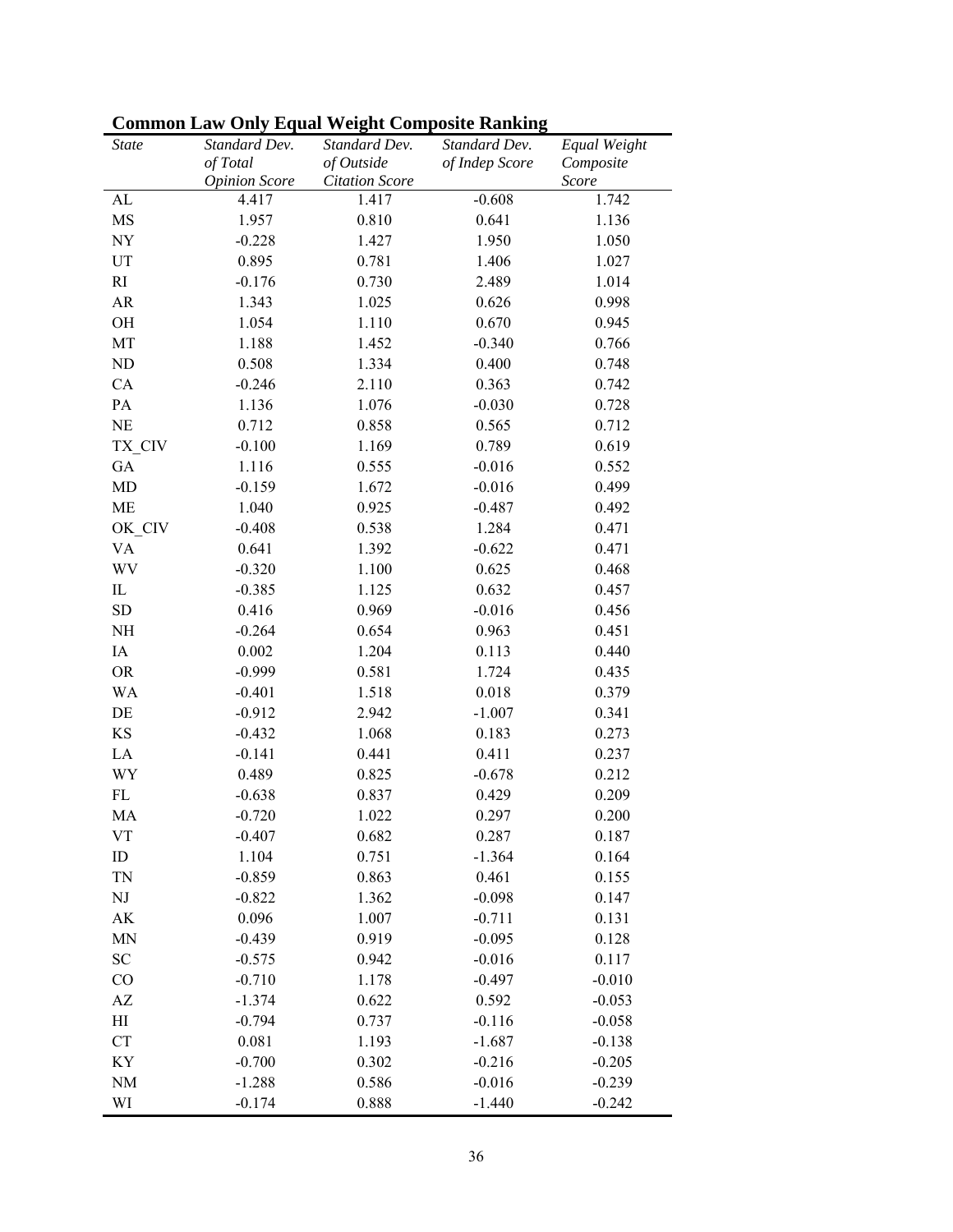| NV | $-1.083$ | 0.578 | $-0.272$ | $-0.259$ |
|----|----------|-------|----------|----------|
| IN | $-0.364$ | 1.064 | $-2.056$ | $-0.452$ |
| MО | $-0.779$ | 0.416 | $-1.245$ | $-0.536$ |
| NC | $-1.002$ | 0.507 | $-1.158$ | $-0.551$ |
| MI | $-0.295$ | 0.740 | $-3.111$ | $-0.889$ |

For each measure (total opinions per judge year, outside citations per judge year, and independence) we compute the standard deviation from the mean of the sample for each state. For those states without an independence score, we substitute the mean independence score for the other states in computing the standard deviation. We then combine the three standard deviation scores with equal weights to generate the equal weighted composite score.

Correlation coefficient between common law composite rankings and composite rankings (all subject matter areas) in Table 9 = 0.754 (t-statistic = 8.811; significant at the  $\langle 1 \rangle$ % level).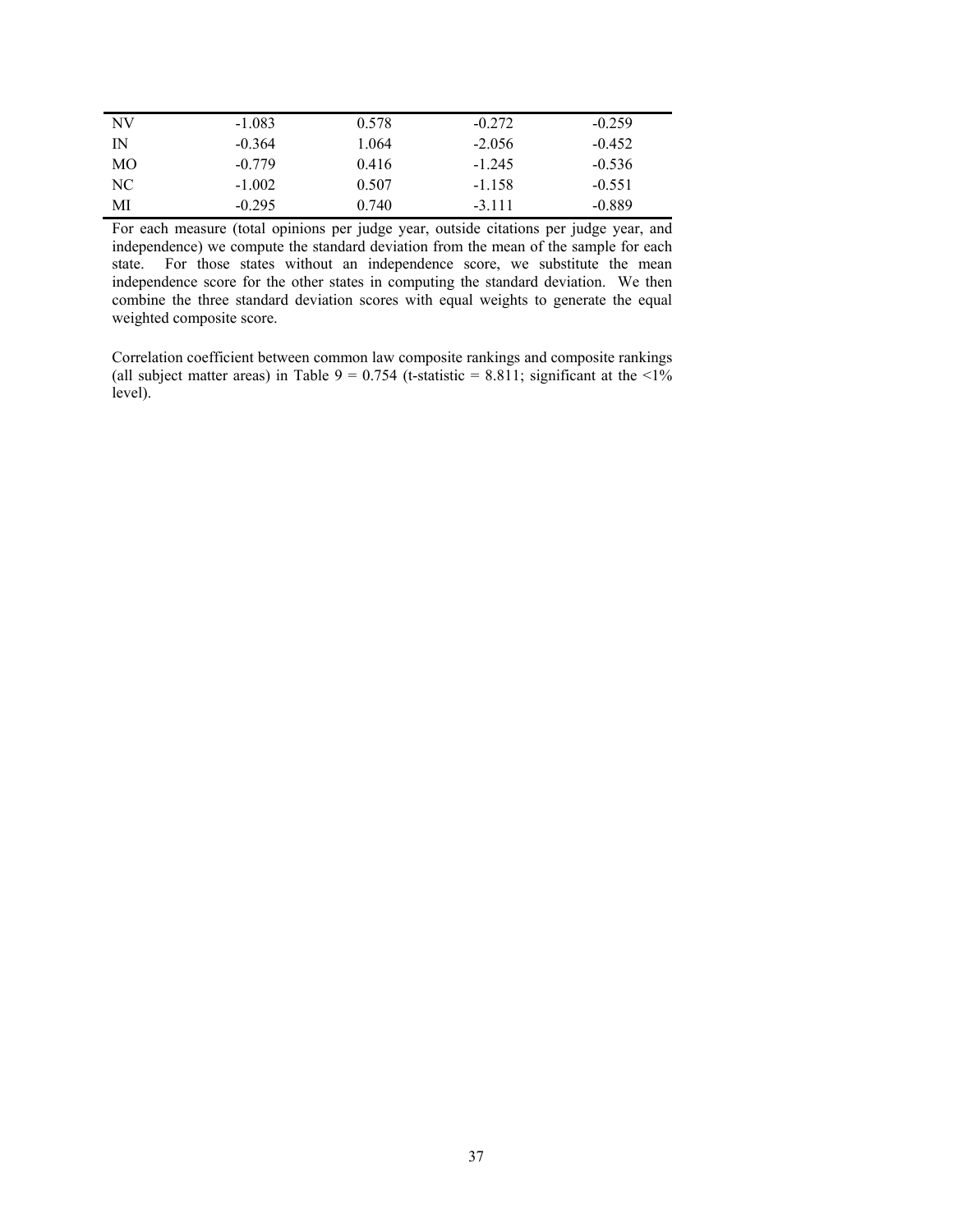# **Appendix B: Abnormal Score Rankings**

| <b>State</b>               | Sel. System | <i>Opinions</i> | Judge Years | Ab. Opinions   |
|----------------------------|-------------|-----------------|-------------|----------------|
|                            |             |                 |             | Per Judge Year |
| GA                         | <b>NE</b>   | 1225            | 21          | 29.712         |
| OH                         | NE          | 989             | 21          | 21.263         |
| AR                         | PE          | 1038            | 21          | 18.589         |
| PA                         | PE          | 941             | 21          | 16.909         |
| MT                         | <b>NE</b>   | 968             | 21          | 15.231         |
| IN                         | M           | 573             | 15          | 13.831         |
| <b>CT</b>                  | AP          | 707             | 23          | 13.418         |
| ND                         | $\rm NE$    | 703             | 16          | 13.145         |
| WY                         | M           | 548             | 15          | 12.623         |
| FL                         | M           | 709             | 21          | 11.214         |
| AL                         | PE          | 1417            | 30          | 10.754         |
| MA                         | AP          | 608             | 23          | 7.800          |
| $\ensuremath{\mathrm{UT}}$ | M           | 420             | 17          | 6.501          |
| $\mathop{\rm IL}\nolimits$ | PE          | 642             | 22          | 6.372          |
| <b>NE</b>                  | M           | 699             | 23          | 5.298          |
| CA                         | M           | 605             | 21          | 4.451          |
| MS                         | PE          | 1437            | 29          | 3.082          |
| $\mathbf{A}\mathbf{K}$     | M           | 446             | 18          | 2.201          |
| NV                         | <b>NE</b>   | 259             | 18          | 2.174          |
| WA                         | <b>NE</b>   | 578             | 28          | 2.096          |
| IA                         | M           | 715             | 28          | 1.076          |
| $\rm ID$                   | <b>NE</b>   | 477             | 16          | $-0.054$       |
| $\mathbf{A}\mathbf{Z}$     | M           | 172             | 15          | $-1.335$       |
| <b>OR</b>                  | <b>NE</b>   | 245             | 21          | $-1.384$       |
| <b>TN</b>                  | $\mathbf M$ | 373             | 16          | $-2.386$       |
| <b>MN</b>                  | <b>NE</b>   | 452             | 24          | $-2.716$       |
| CO                         | M           | 386             | 23          | $-2.792$       |
| MD                         | M           | 523             | 22          | $-3.084$       |
| KS                         | M           | 483             | 21          | $-3.276$       |
| TX_CRIM                    | PE          | 583             | 26          | $-3.396$       |
| <b>SD</b>                  | $\mathbf M$ | 366             | 15          | $-4.101$       |
| ME                         | AP          | 718             | 26          | $-4.741$       |
| <b>NM</b>                  | $\rm PE$    | 151             | 15          | $-5.087$       |
| RI                         | AP          | 273             | 15          | $-6.133$       |
| H                          | AP          | 225             | 18          | $-6.422$       |
| DE                         | AP          | 163             | 15          | $-6.525$       |
| WI                         | NE          | 386             | 21          | $-6.733$       |
| ${\rm VT}$                 | AP          | 274             | 15          | $-6.746$       |
| NH                         | AP          | 366             | 17          | $-6.881$       |
| $\rm{NJ}$                  | AP          | 376             | 27          | $-7.715$       |
| ${\rm SC}$                 | AP          | 387             | 16          | $-8.702$       |
| NY                         | AP          | 380             | 22          | $-8.963$       |
| WV                         | $\rm PE$    | 346             | 15          | $-9.003$       |
| MI                         | $\rm NE$    | 389             | 24          | $-9.120$       |

**Number of Opinions (Abnormal Score)**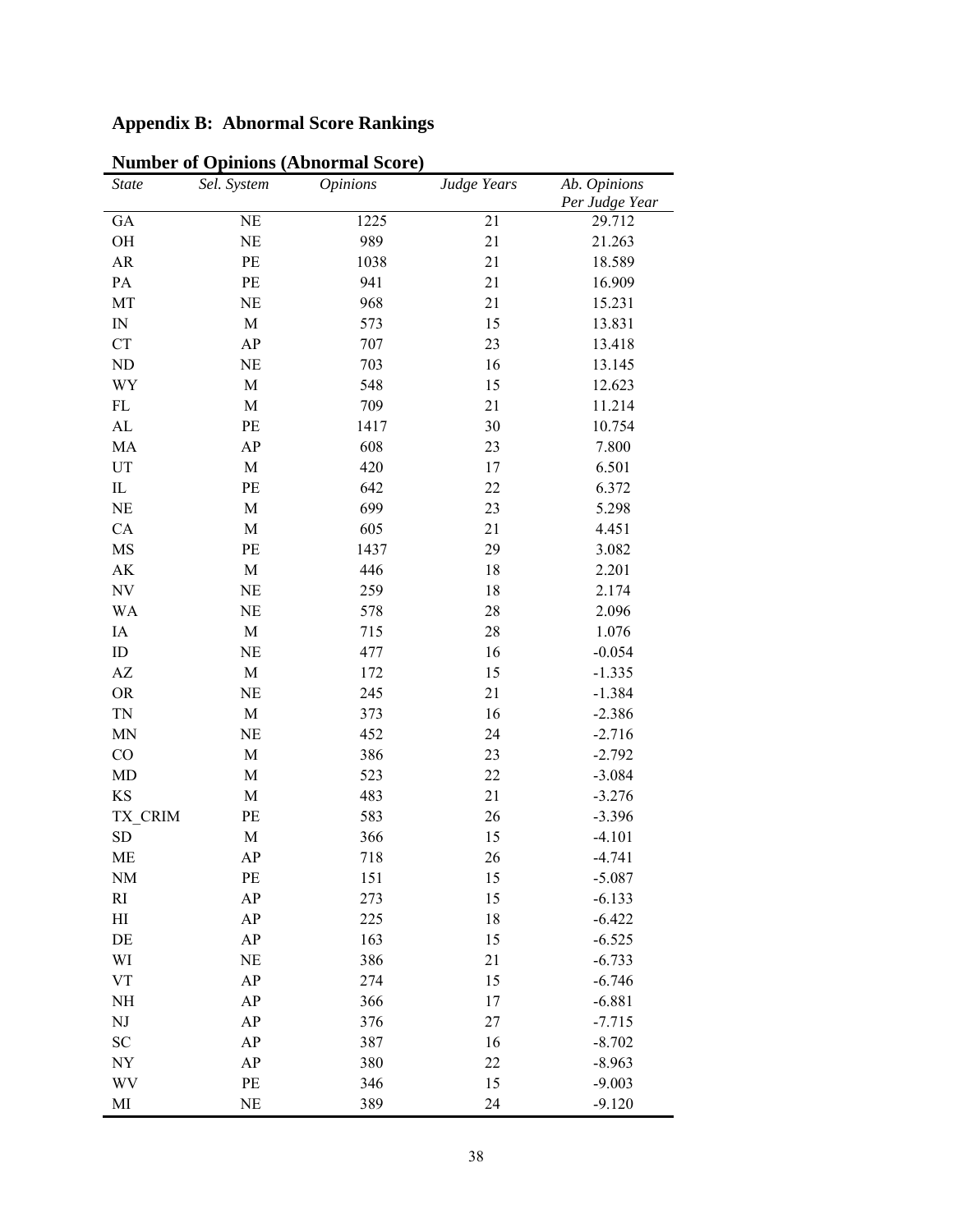| OK CIV  | М  | 435 | 28 | $-10.752$ |
|---------|----|-----|----|-----------|
| LA      | NE | 525 | 24 | $-10.913$ |
| VA      | AP | 413 | 21 | $-11.563$ |
| OK CRIM | M  | 230 | 16 | $-11.912$ |
| KY.     | NE | 411 | 22 | $-12.525$ |
| TX CIV  | PE | 347 | 27 | $-12.967$ |
| МO      | М  | 252 | 22 | $-13.324$ |
| NC      | PE | 262 | 23 | $-16.490$ |
|         |    |     |    |           |

Abnormal total opinions per judge-year is calculated by first estimating a model using total opinions per judge-year as the dependent variable and state-level controls for the age of the state, the log of the population, the log of the aggregate population of neighboring states, crime rate, median age of the population, log of gross state product, and median income level for 1997. We estimate the model using pooled state-level data over the 1998 to 2000 sample period using ordinary least square as follows:

Total opinions per judge-year<sub>i</sub> =  $\alpha + \sum \beta_{ji}$ State Controls<sub>ji</sub> + ε<sub>i</sub>

We second compute predicted scores total opinions per judge-year using the model and then calculate the difference between the actual and predicted scores. We term this residual the "abnormal" score for total opinions per judge-year (e.g., the abnormal total opinions per judge year for a state  $=$  the actual total opinions per judge year minus the predicted total opinions per judge year).

Correlation coefficient between abnormal opinions per judge-year score and opinions per judge year score (all subject matter areas) in Table  $4 = 0.8548$  (t-statistic = 11.64; significant at the  $\leq$ 1% level).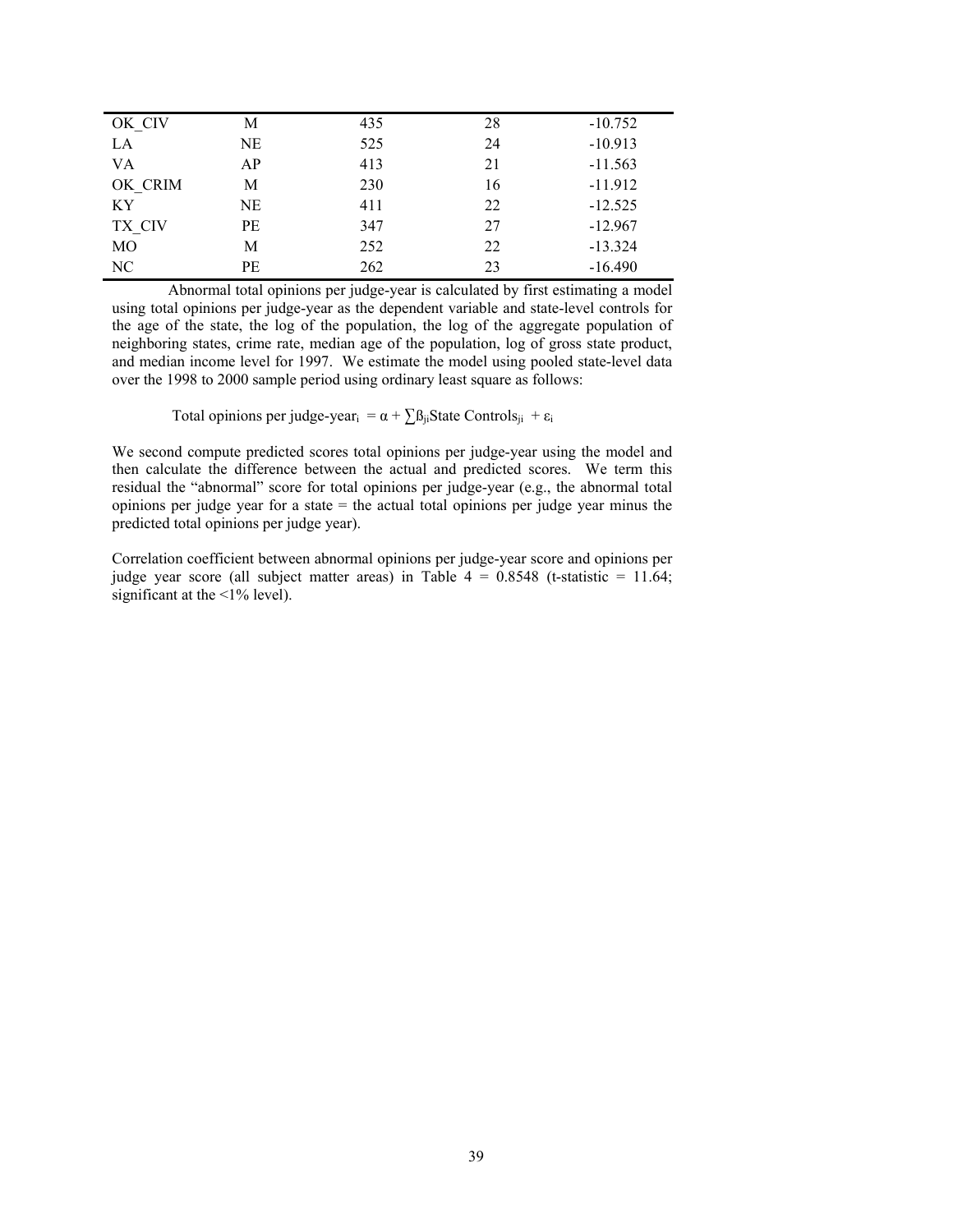| <b>State</b>             | Sel. System | Citations | Judge Years | Ab. Citations  |
|--------------------------|-------------|-----------|-------------|----------------|
|                          |             |           |             | Per Judge Year |
| CA                       | $\mathbf M$ | 709       | 21          | 18.472         |
| MT                       | NE          | 468       | 21          | 10.720         |
| DE                       | AP          | 336       | 15          | 7.309          |
| <b>WA</b>                | NE          | 611       | 28          | 7.047          |
| AR                       | PE          | 337       | 21          | 5.968          |
| KS                       | M           | 388       | 21          | 5.800          |
| ND                       | NE          | 316       | 16          | 5.300          |
| MD                       | M           | 448       | 22          | 4.597          |
| <b>TN</b>                | M           | 242       | 16          | 4.475          |
| SC                       | AP          | 245       | 16          | 4.142          |
| <b>NE</b>                | M           | 371       | 23          | 3.483          |
| AZ                       | M           | 187       | 15          | 3.467          |
| ${\rm IN}$               | M           | 244       | 15          | 3.224          |
| MA                       | AP          | 469       | 23          | 2.811          |
| OH                       | NE          | 337       | 21          | 2.411          |
| <b>NM</b>                | PE          | 143       | 15          | 1.790          |
| CO                       | M           | 382       | 23          | 1.743          |
| IA                       | M           | 403       | 28          | 1.153          |
| $_{\rm IL}$              | PE          | 354       | 22          | 0.970          |
| $\mathbf{PA}$            | PE          | 336       | 21          | 0.631          |
| WV                       | PE          | 206       | 15          | 0.526          |
| MS                       | PE          | 322       | 29          | 0.334          |
| GA                       | NE          | 262       | 21          | 0.269          |
| <b>SD</b>                | M           | 196       | 15          | 0.155          |
| <b>VT</b>                | AP          | 206       | 15          | 0.042          |
| WY                       | M           | 184       | 15          | $-0.001$       |
| AL                       | PE          | 325       | 30          | $-0.523$       |
| ${\cal C}{\cal T}$       | AP          | 405       | 23          | $-0.647$       |
| $\rm{NJ}$                | AP          | 474       | 27          | $-0.708$       |
| AK                       | $\mathbf M$ | 273       | 18          | $-1.021$       |
| UT                       | M           | 134       | 17          | $-1.294$       |
| FL                       | M           | 208       | 21          | $-1.428$       |
| ID                       | NE          | 148       | 16          | $-1.436$       |
| $\ensuremath{\text{NY}}$ | AP          | 301       | 22          | $-2.526$       |
| <b>MN</b>                | NE          | 321       | 24          | $-2.573$       |
| NH                       | AP          | 225       | 17          | $-2.925$       |
| LA                       | NE          | 159       | 24          | $-3.178$       |
| <b>VA</b>                | AP          | 261       | 21          | $-3.310$       |
| $\ensuremath{\text{NV}}$ | NE          | 157       | 18          | $-3.345$       |
| WI                       | NE          | 256       | 21          | $-3.381$       |
| TX_CIV                   | PE          | 243       | 27          | $-3.451$       |
| OK_CIV                   | M           | 160       | 28          | $-3.621$       |
| <b>OR</b>                | NE          | 137       | 21          | $-4.398$       |
| ME                       | AP          | 284       | 26          | $-4.547$       |
| NC                       | PE          | 170       | 23          | $-5.181$       |
| KY                       | NE          | 145       | 22          | $-5.323$       |
|                          |             |           |             |                |

**Out-of-State Citations to Majority Opinions (Abnormal Score)**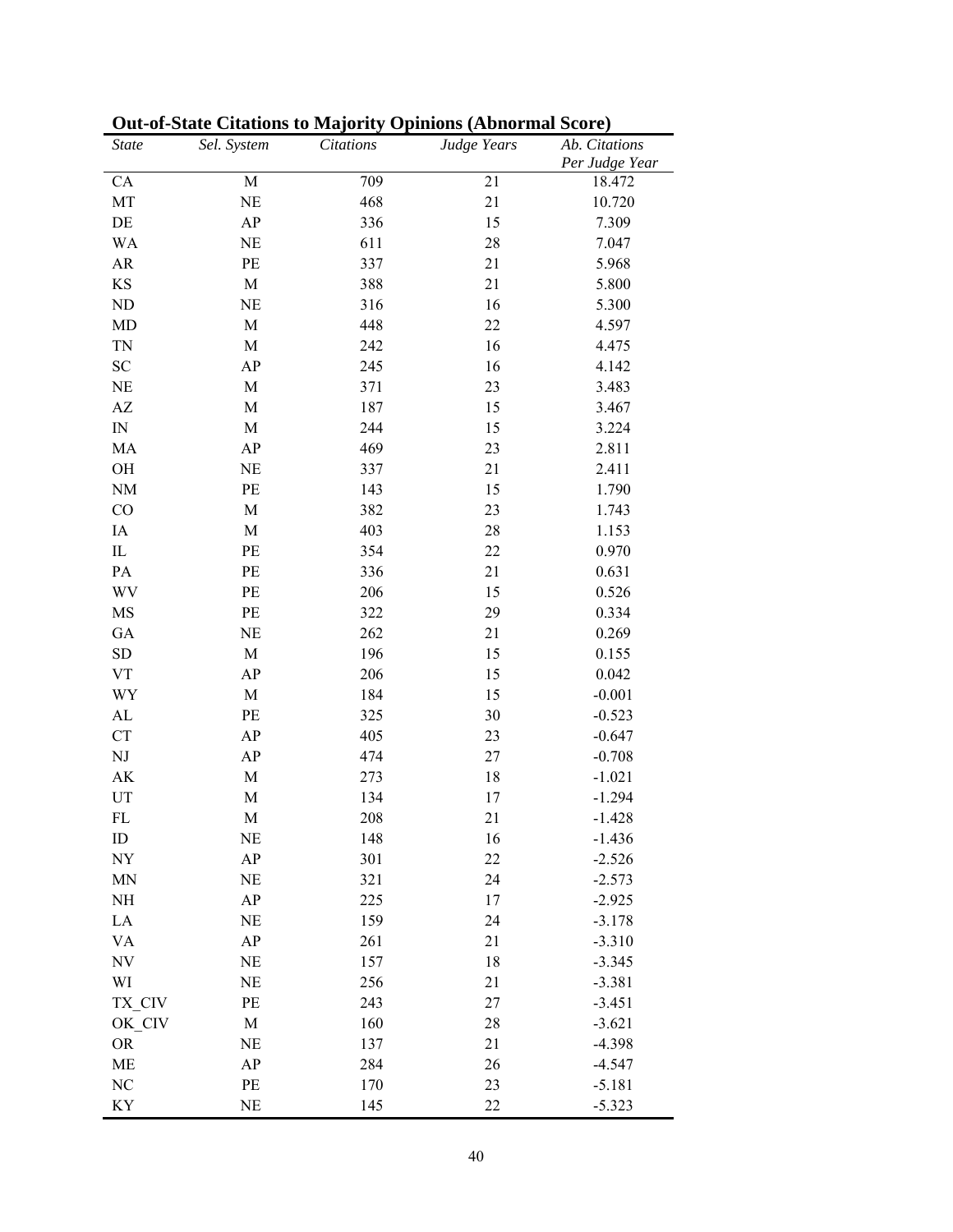| OK CRIM | Μ  | 59  | 16 | $-5.648$ |
|---------|----|-----|----|----------|
| RI      | АP | 131 | 15 | $-5.895$ |
| МI      | NE | 208 | 24 | $-6.027$ |
| MO      | M  | 115 | 22 | $-7.277$ |
| TX CRIM | PЕ | 105 | 26 | $-8.412$ |
| HІ      | АP | 150 | 18 | $-8.763$ |

Abnormal outside state citations per judge-year is calculated by first estimating a model using outside state citations per judge-year as the dependent variable and statelevel controls for the age of the state, the log of the population, the log of the aggregate population of neighboring states, crime rate, median age of the population, log of gross state product, and median income level for 1997. We estimate the model using pooled state-level data for our dependent variables over the 1998 to 2000 sample period using ordinary least square as follows:

Outside citations per judge-year<sub>i</sub> =  $\alpha + \sum \beta_{ji}$ State Controls<sub>ji</sub> + ε<sub>i</sub>

We second compute predicted scores for outside state citations per judge-year using the model and then calculate the difference between the actual and predicted scores. We term this residual the "abnormal" score for the outside state citations per judge-year.

Correlation coefficient between abnormal independence score and independence score (all subject matter areas) in Table  $5 = 0.8905$  (t-statistic = 13.84; significant at the <1% level).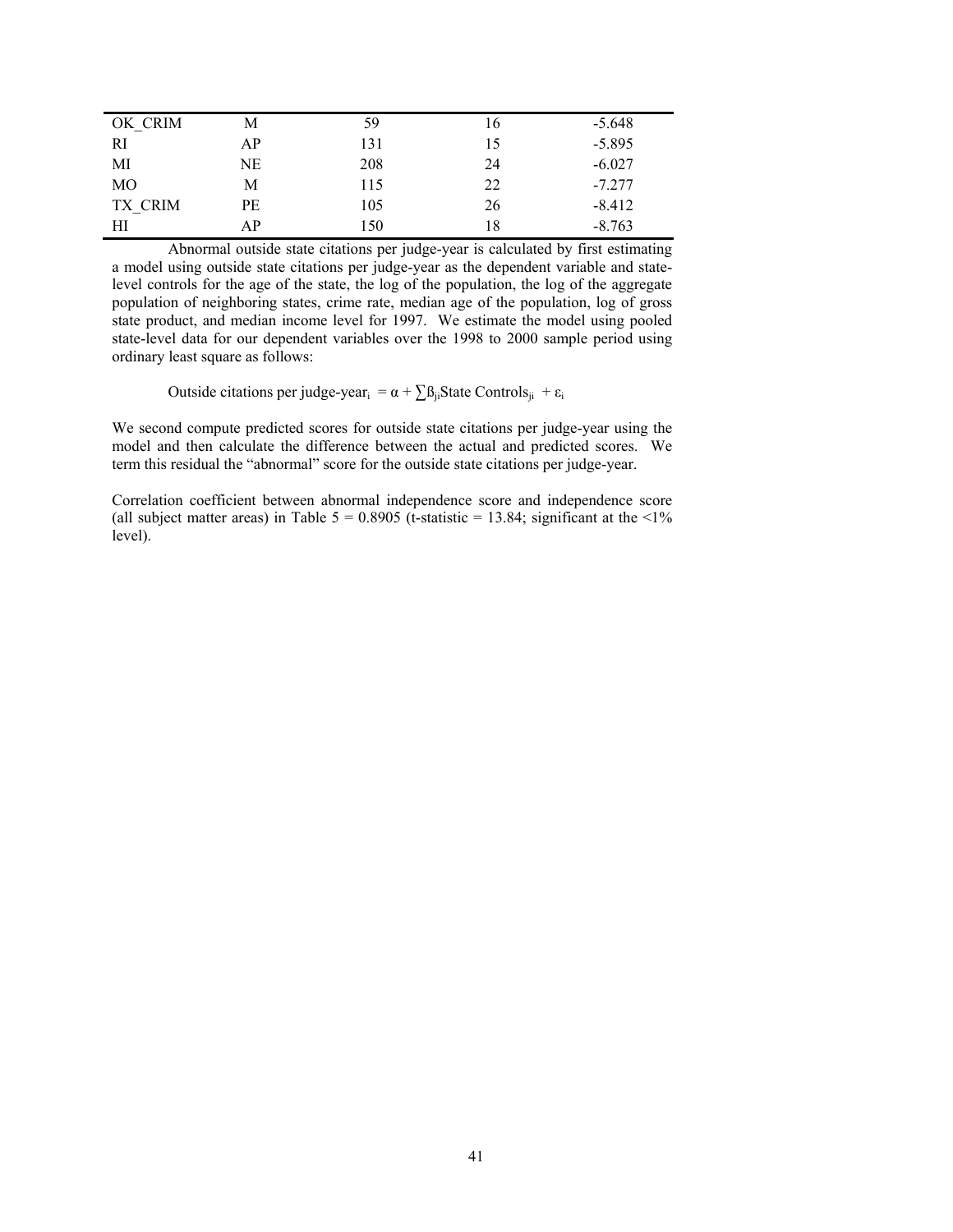|  | <b>Independence (Abnormal Score)</b> |  |  |
|--|--------------------------------------|--|--|
|--|--------------------------------------|--|--|

| <b>State</b>                    | Sel. System | Independence | Judge Years | Ab. Indep. |
|---------------------------------|-------------|--------------|-------------|------------|
| OK CIV                          | $\mathbf M$ | 0.086        | 28          | 0.154      |
| NY                              | AP          | 0.146        | 22          | 0.150      |
| NH                              | AP          | 0.057        | 17          | 0.138      |
| RI                              | AP          | 0.194        | 15          | 0.135      |
| <b>OR</b>                       | NE          | 0.126        | 21          | 0.125      |
| NE                              | $\mathbf M$ | 0.022        | 23          | 0.087      |
| MS                              | PE          | 0.028        | 29          | 0.075      |
| $\rm IL$                        | $\rm PE$    | 0.028        | 22          | 0.065      |
| NJ                              | AP          | $-0.038$     | 27          | 0.061      |
| OH                              | <b>NE</b>   | 0.031        | 21          | 0.059      |
| $\mathbf{KS}$                   | M           | $-0.013$     | 21          | 0.053      |
| WV                              | PE          | 0.027        | 15          | 0.037      |
| MD                              | $\mathbf M$ | $-0.030$     | 22          | 0.037      |
| FL                              | $\mathbf M$ | 0.009        | 21          | 0.036      |
| LA                              | <b>NE</b>   | 0.008        | 24          | 0.033      |
| IA                              | $\mathbf M$ | $-0.019$     | 28          | 0.032      |
| $\mathbf{A}\mathbf{Z}$          | M           | 0.024        | 15          | 0.032      |
| UT                              | $\mathbf M$ | 0.097        | 17          | 0.029      |
| ${\sf AR}$                      | PE          | 0.027        | 21          | 0.028      |
| $\mathbf{A}\mathbf{K}$          | $\mathbf M$ | $-0.093$     | 18          | 0.027      |
| PA                              | PE          | $-0.032$     | 21          | 0.026      |
| <b>WA</b>                       | NE          | $-0.027$     | 28          | 0.026      |
| TX CIV                          | PE          | 0.042        | 27          | 0.025      |
| <b>TN</b>                       | M           | 0.012        | 16          | 0.017      |
| ND                              | NE          | 0.007        | 16          | 0.017      |
| <b>MN</b>                       | NE          | $-0.038$     | 24          | 0.015      |
| CA                              | $\mathbf M$ | 0.003        | 21          | 0.008      |
| <b>VA</b>                       | AP          | $-0.085$     | 21          | 0.006      |
| $\mathop{\mathrm{HI}}\nolimits$ | AP          | $-0.039$     | 18          | 0.000      |
| ${\rm SD}$                      | $\mathbf M$ | $-0.030$     | 15          | $-0.004$   |
| GA                              | NE          | $-0.030$     | 21          | $-0.005$   |
| CO                              | $\mathbf M$ | $-0.074$     | 23          | $-0.009$   |
| KY                              | NE          | $-0.048$     | 22          | $-0.010$   |
| MA                              | AP          | $-0.002$     | 23          | $-0.011$   |
| $\ensuremath{\text{NV}}$        | NE          | $-0.053$     | 18          | $-0.012$   |
| WY                              | M           | $-0.090$     | 15          | $-0.018$   |
| SC                              | AP          | $-0.030$     | 16          | $-0.028$   |
| AL                              | PE          | $-0.084$     | 30          | $-0.037$   |
| <b>VT</b>                       | AP          | $-0.003$     | 15          | $-0.039$   |
| TX CRIM                         | PE          | $-0.032$     | 26          | $-0.049$   |
| MT                              | NE          | $-0.060$     | 21          | $-0.050$   |
| DE                              | AP          | $-0.119$     | 15          | $-0.054$   |
| NM                              | PE          | $-0.030$     | 15          | $-0.064$   |
| OK_CRIM                         | M           | $-0.140$     | 16          | $-0.073$   |
| WI                              | NE          | $-0.158$     | 21          | $-0.088$   |
| ${\cal C}{\cal T}$              | AP          | $-0.180$     | 23          | $-0.101$   |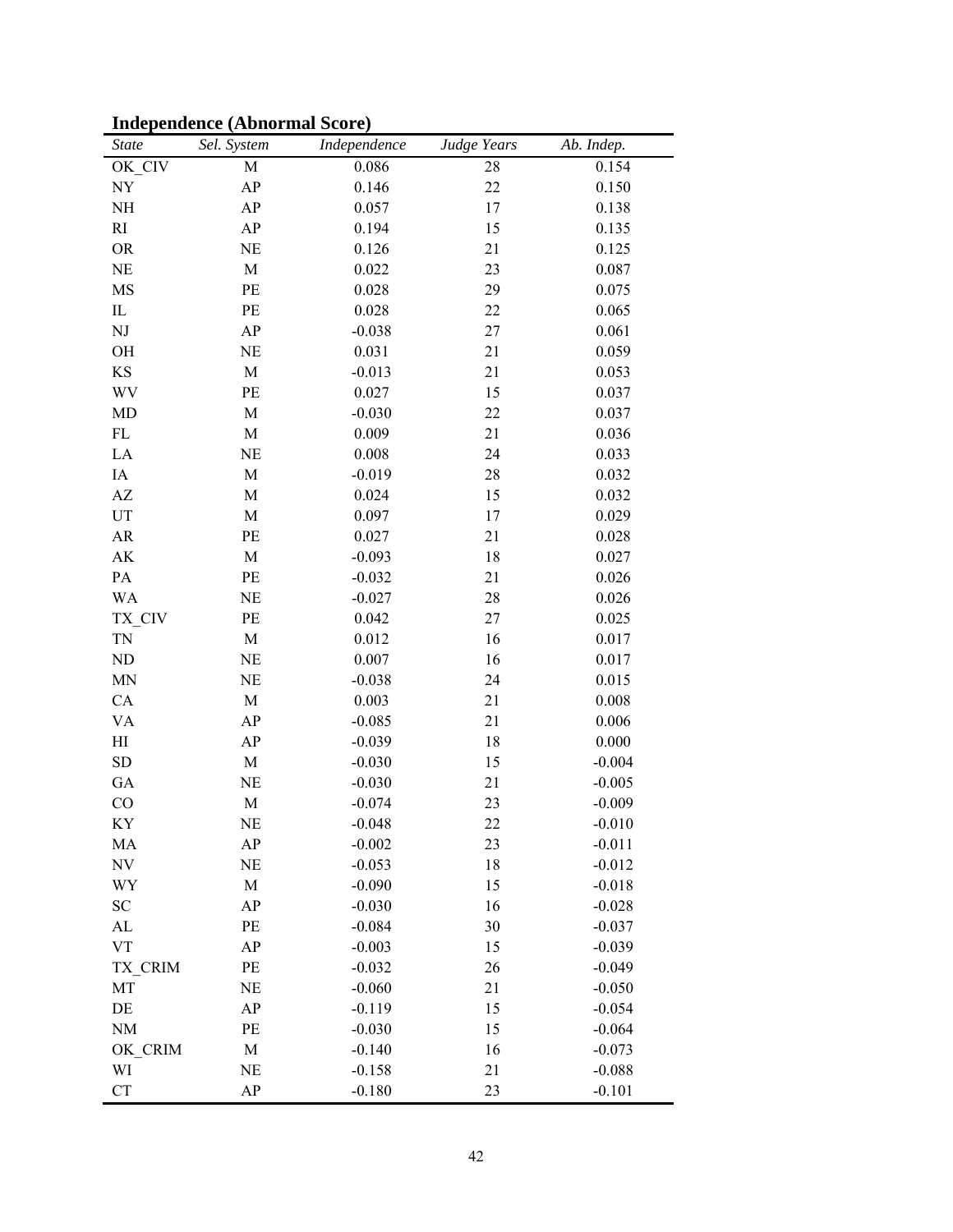| МE          | АP | $-0.073$ | 26 | $-0.108$ |
|-------------|----|----------|----|----------|
| ID          | NE | $-0.151$ | 16 | $-0.110$ |
| NC          | PЕ | $-0.133$ | 23 | $-0.114$ |
| МO          | М  | $-0.141$ | 22 | $-0.115$ |
| $_{\rm IN}$ | М  | $-0.213$ | 15 | $-0.175$ |
| МI          | NE | $-0.308$ | 24 | $-0.259$ |

The abnormal independence score is calculated by first estimating a model using the independence score as the dependent variable and state-level controls for the age of the state, the log of the population, the log of the aggregate population of neighboring states, crime rate, median age of the population, log of gross state product, and median income level for 1997. We estimate the model using pooled state-level data for our dependent variables over the 1998 to 2000 sample period using ordinary least square as follows:

Independence<sub>i</sub> =  $\alpha + \sum_{i}$ ß<sub>ji</sub>State Controls<sub>ji</sub> + ε<sub>i</sub>

We second compute predicted scores for independence using the model and then calculate the difference between the actual and predicted scores. For those states without an independence score, we substitute the mean independence score for the other states as the actual independence score. We term this residual the "abnormal" score for independence.

Correlation coefficient between abnormal independence score and independence score (all subject matter areas) in Table  $8 = 0.905$  (t-statistic = 15.04; significant at the <1% level).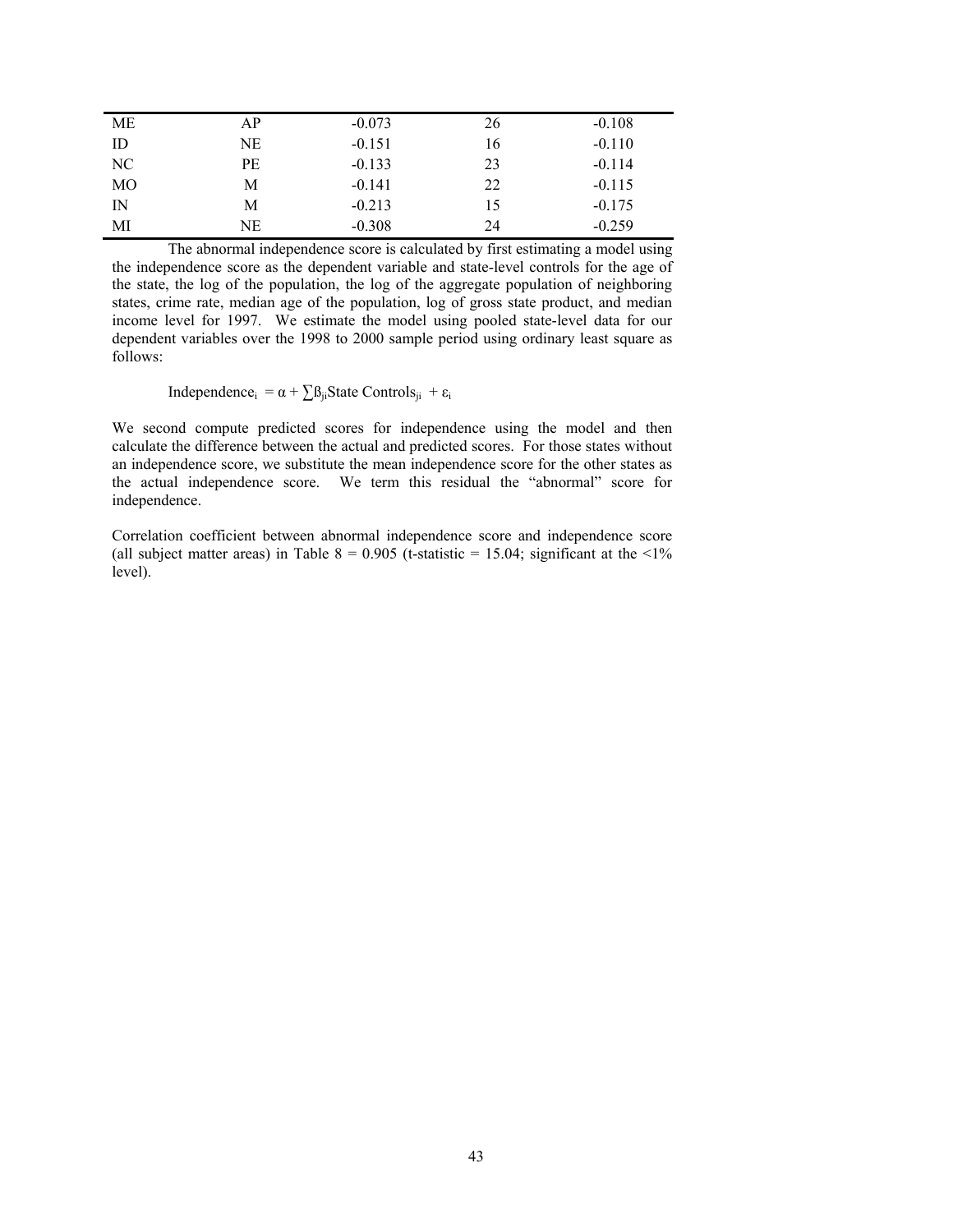| <b>State</b>           | Standard Dev.<br>of Abnormal<br><b>Total Opinion</b> | Standard Dev.<br>of Abnormal<br><b>Outside Citation</b> | Standard Dev.<br>of Abnormal<br><b>Indep Score</b> | Equal Weight<br>Composite<br>Score |
|------------------------|------------------------------------------------------|---------------------------------------------------------|----------------------------------------------------|------------------------------------|
|                        | Score                                                | Score                                                   |                                                    |                                    |
| ${\rm CA}$             | 0.432                                                | 3.702                                                   | 0.102                                              | 1.412                              |
| AR                     | 1.806                                                | 1.196                                                   | 0.355                                              | 1.119                              |
| OH                     | 2.065                                                | 0.483                                                   | 0.742                                              | 1.097                              |
| MT                     | 1.479                                                | 2.149                                                   | $-0.629$                                           | 1.000                              |
| GA                     | 2.886                                                | 0.054                                                   | $-0.060$                                           | 0.960                              |
| ND                     | 1.277                                                | 1.062                                                   | 0.211                                              | 0.850                              |
| <b>NE</b>              | 0.515                                                | 0.698                                                   | 1.092                                              | 0.768                              |
| PA                     | 1.642                                                | 0.127                                                   | 0.329                                              | 0.699                              |
| WA                     | 0.204                                                | 1.412                                                   | 0.322                                              | 0.646                              |
| $\rm IL$               | 0.619                                                | 0.194                                                   | 0.813                                              | 0.542                              |
| KS                     | $-0.318$                                             | 1.163                                                   | 0.662                                              | 0.502                              |
| MS                     | 0.299                                                | 0.067                                                   | 0.937                                              | 0.434                              |
| $\mathbf{FL}$          | 1.089                                                | $-0.286$                                                | 0.448                                              | 0.417                              |
| MA                     | 0.758                                                | 0.563                                                   | $-0.135$                                           | 0.395                              |
| MD                     | $-0.300$                                             | 0.921                                                   | 0.463                                              | 0.361                              |
| WY                     | 1.226                                                | 0.000                                                   | $-0.227$                                           | 0.333                              |
| $\mathbf{A}\mathbf{Z}$ | $-0.130$                                             | 0.695                                                   | 0.395                                              | 0.320                              |
| TN                     | $-0.232$                                             | 0.897                                                   | 0.213                                              | 0.293                              |
| UT                     | 0.631                                                | $-0.259$                                                | 0.364                                              | 0.245                              |
| IA                     | 0.104                                                | 0.231                                                   | 0.397                                              | 0.244                              |
| <b>OR</b>              | $-0.134$                                             | $-0.882$                                                | 1.562                                              | 0.182                              |
| NY                     | $-0.871$                                             | $-0.506$                                                | 1.872                                              | 0.165                              |
| AL                     | 1.045                                                | $-0.105$                                                | $-0.457$                                           | 0.161                              |
| NH                     | $-0.668$                                             | $-0.586$                                                | 1.722                                              | 0.156                              |
| $\mathbf{A}\mathbf{K}$ | 0.214                                                | $-0.205$                                                | 0.337                                              | 0.115                              |
| DE                     | $-0.634$                                             | 1.465                                                   | $-0.677$                                           | 0.052                              |
| OK CIV                 | $-1.044$                                             | $-0.726$                                                | 1.923                                              | 0.051                              |
| CO                     | $-0.271$                                             | 0.349                                                   | $-0.118$                                           | $-0.013$                           |
| RI                     | $-0.596$                                             | $-1.182$                                                | 1.693                                              | $-0.028$                           |
| CT                     | 1.303                                                | $-0.130$                                                | $-1.266$                                           | $-0.031$                           |
| NJ                     | $-0.749$                                             | $-0.142$                                                | 0.757                                              | $-0.045$                           |
| $\mathbb{N}$           | 1.343                                                | 0.646                                                   | $-2.184$                                           | $-0.065$                           |
| WV                     | $-0.874$                                             | 0.105                                                   | 0.467                                              | $-0.101$                           |
| SC                     | $-0.845$                                             | 0.830                                                   | $-0.349$                                           | $-0.121$                           |
| ${\rm SD}$             | $-0.398$                                             | 0.031                                                   | $-0.046$                                           | $-0.138$                           |
| MN                     | $-0.264$                                             | $-0.516$                                                | 0.186                                              | $-0.198$                           |
| NV                     | 0.211                                                | $-0.670$                                                | $-0.146$                                           | $-0.202$                           |
| NM                     | $-0.494$                                             | 0.359                                                   | $-0.794$                                           | $-0.310$                           |
| <b>VT</b>              | $-0.655$                                             | 0.008                                                   | $-0.482$                                           | $-0.376$                           |
| LA                     | $-1.060$                                             | $-0.637$                                                | 0.414                                              | $-0.428$                           |
| TX CIV                 | $-1.260$                                             | $-0.692$                                                | 0.307                                              | $-0.548$                           |
| ID                     | $-0.005$                                             | $-0.288$                                                | $-1.378$                                           | $-0.557$                           |
| <b>VA</b>              | $-1.123$                                             | $-0.663$                                                | 0.071                                              | $-0.572$                           |
| H                      | $-0.624$                                             | $-1.756$                                                | 0.003                                              | $-0.792$                           |

# **Abnormal Equal Weight Composite Ranking**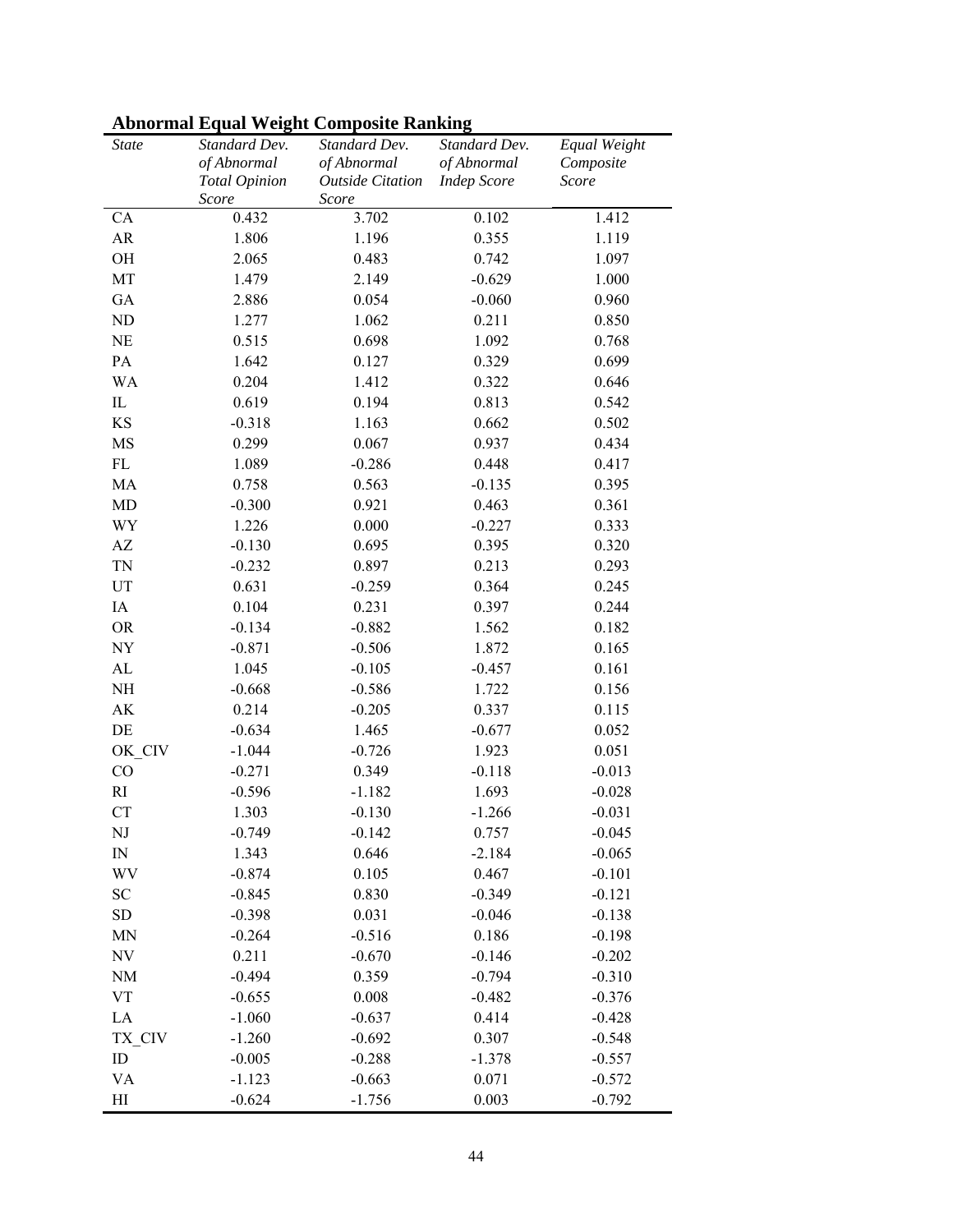| KY      | $-1.217$ | $-1.067$ | $-0.126$ | $-0.803$ |
|---------|----------|----------|----------|----------|
| WI      | $-0.654$ | $-0.678$ | $-1.100$ | $-0.811$ |
| TX CRIM | $-0.330$ | $-1.686$ | $-0.618$ | $-0.878$ |
| МE      | $-0.461$ | $-0.911$ | $-1.350$ | $-0.907$ |
| OK CRIM | $-1.157$ | $-1.132$ | $-0.909$ | $-1.066$ |
| NC.     | $-1.602$ | $-1.038$ | $-1.431$ | $-1.357$ |
| MO      | $-1.294$ | $-1.459$ | $-1.434$ | $-1.396$ |
| MI      | $-0.886$ | $-1.208$ | $-3.241$ | $-1.778$ |

For each measure (abnormal total opinions per judge year, abnormal outside citations per judge year, and abnormal independence) we compute the standard deviation from the mean of the sample for each state. We then combine the three standard deviation scores with equal weights to generate the equal weighted composite score.

Correlation coefficient between abnormal composite rankings and composite rankings (all subject matter areas) in Table 9 = 0.936 (t-statistic = 18.84; significant at the  $\langle 1 \rangle$ level).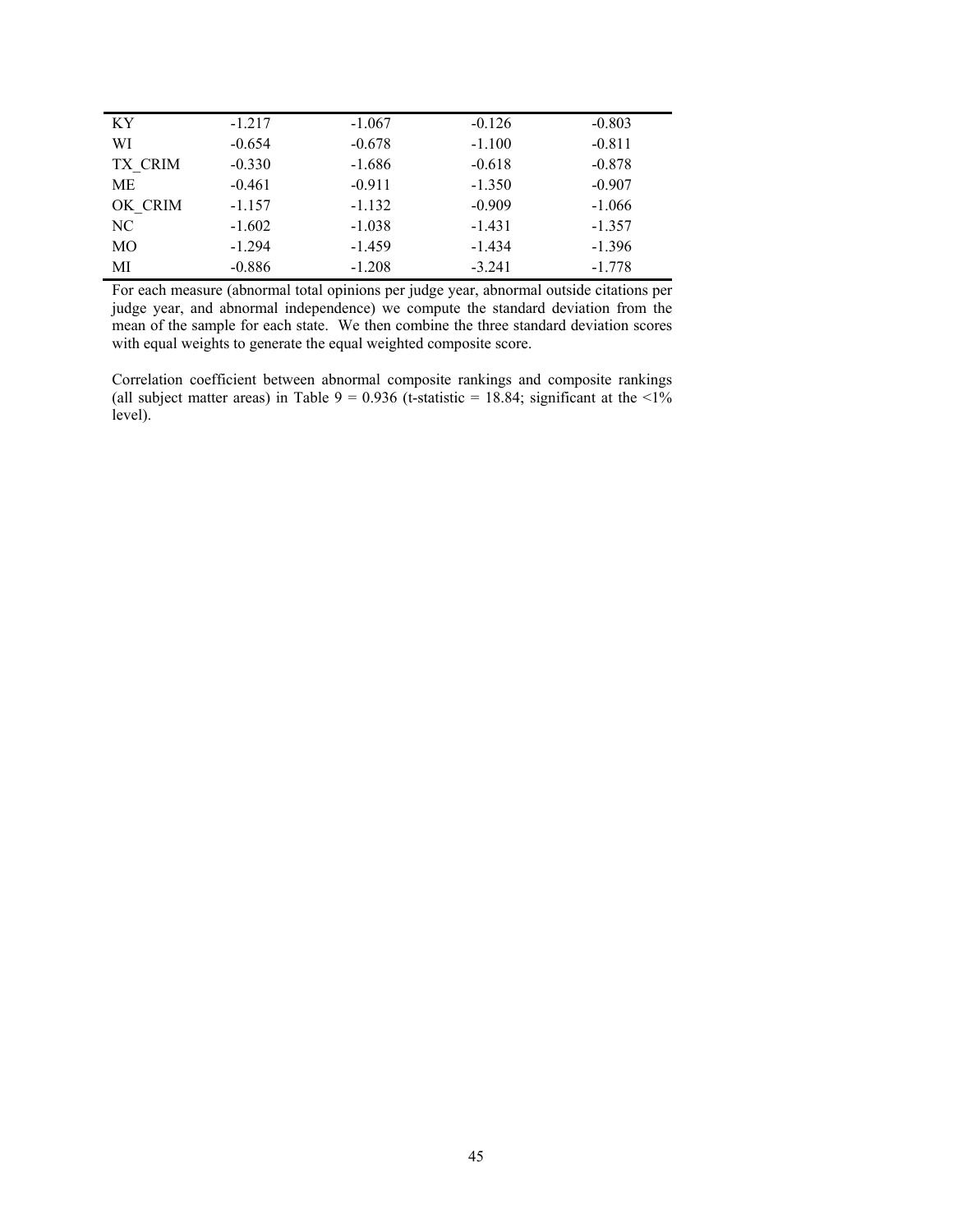# **Appendix C: Variable Definitions**

| Variable                                 | Definition                                                                                                                                                                                                                                                                                                                                                                                                                                       |  |
|------------------------------------------|--------------------------------------------------------------------------------------------------------------------------------------------------------------------------------------------------------------------------------------------------------------------------------------------------------------------------------------------------------------------------------------------------------------------------------------------------|--|
| <b>Adjusted Associate Justice Salary</b> | The associate justice salary reported in 1997 divided by the cost of<br>living adjustment for 1998 (in thousands of dollars)                                                                                                                                                                                                                                                                                                                     |  |
| <b>Adjusted Partner Salary</b>           | The average partner salary in 1998 divided by the cost of living<br>adjustment for 1998 (in thousands of dollars)                                                                                                                                                                                                                                                                                                                                |  |
| <b>Stable Court</b>                      | Indicator variable equal to 1 if the state high court justices stayed the<br>same from 1998 to 2000 and 0 otherwise.                                                                                                                                                                                                                                                                                                                             |  |
| Number of Active Judges on Bench         | Number of judges who were active at any time from 1998 to 2000 for<br>the state in question.                                                                                                                                                                                                                                                                                                                                                     |  |
| No Mandatory Retirement                  | Indicator variable equal to 1 if the judges on the state high court do<br>not face mandatory retirement and 0 otherwise.                                                                                                                                                                                                                                                                                                                         |  |
| Long-Term Clerk                          | Indicator variable equal to 1 if state clerks are tenured for more than<br>one year and 0 if tenure is 1 year or less.                                                                                                                                                                                                                                                                                                                           |  |
| Number of Clerks Per Judge               | Average number of clerks per judge in the 1998 to 2000 time period.                                                                                                                                                                                                                                                                                                                                                                              |  |
| Law Clerk Opportunity Cost               | The difference between the average salary of an entering associate at<br>law firm in that state and the law clerk salary (in thousands of<br>dollars).                                                                                                                                                                                                                                                                                           |  |
| Number of Trial Cases in the State       | Number of trial cases in the entire state in 1998 (in thousands).                                                                                                                                                                                                                                                                                                                                                                                |  |
| Intermediate Appellate Court             | Indicator variable equal to 1 if the opinion is in opposition to the<br>opinion of another judge in the same case and 0 otherwise. In the<br>case of a dissenting opinion written by the judge in question, the<br>opinion is treated as in active opposition to the majority opinion. In<br>the case of a majority opinion by the judge in question, active<br>opposition exists if the majority opinion is opposed by a dissenting<br>opinion. |  |
| <b>Mandatory Publication</b>             | Indicator variable equal to 1 if judges on the state high court face a<br>mandatory publication rule and 0 otherwise.                                                                                                                                                                                                                                                                                                                            |  |

# **Court-Level Variable Definitions**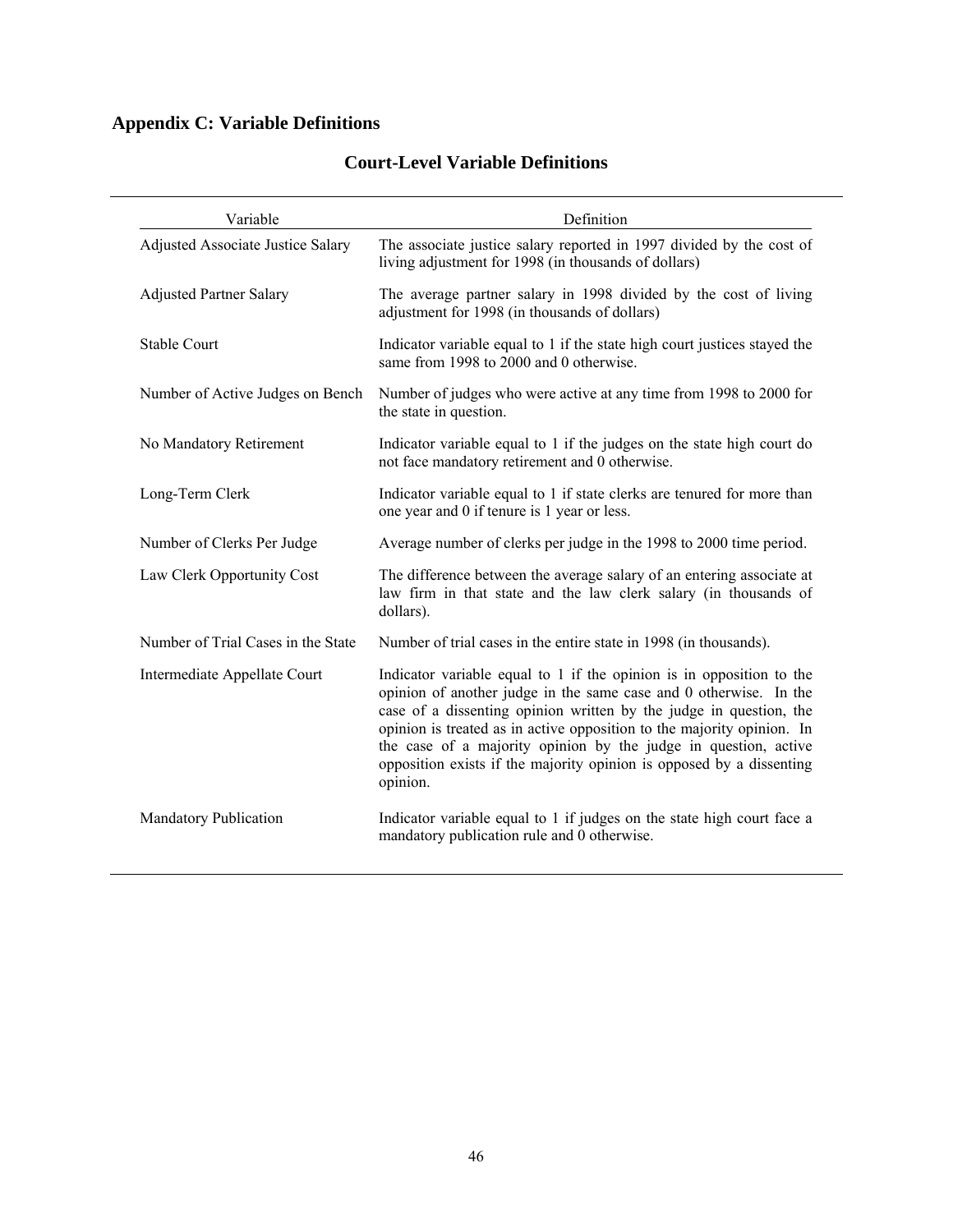| Variable                         | Definition                                                                                                                                                                                                                                                     |  |
|----------------------------------|----------------------------------------------------------------------------------------------------------------------------------------------------------------------------------------------------------------------------------------------------------------|--|
| State Age                        | Age of the state in 1997. For year-level data this is defined as the<br>difference between the year in question and the year of admission of<br>the state into the United States.                                                                              |  |
| <b>State Population</b>          | The population of the state in millions measured in 1997.                                                                                                                                                                                                      |  |
| <b>Border Population</b>         | Total population of all bordering states of the state in question<br>(measured as of 1997 in millions).                                                                                                                                                        |  |
| Crime Index                      | Overall crime rate for the state (including property and violent crime)<br>per 100,000 people from the FBI Crime Report for 1997.                                                                                                                              |  |
| Gross State Product              | Gross State Product (measured as of 1998 in billion of dollars).                                                                                                                                                                                               |  |
| Median Age of Population         | Median age of state population (2000 U.S. Census)                                                                                                                                                                                                              |  |
| State Median Income              | Median per capita income of the state population (2000 U.S. Census<br>in thousands of dollars)                                                                                                                                                                 |  |
| <b>Black Population Fraction</b> | Fraction of the population comprised of blacks as obtained from the<br>2000 Census.                                                                                                                                                                            |  |
| Citizen Ideology Score           | Measure of citizen ideology based on election results in each district,<br>which are then used to compute a statewide average (ultimately based<br>on interest group ratings of a given state's federal congressional<br>delegation) (from Berry et al. 1998). |  |

# **State-Level Variable Definitions**

Readers with comments should address them to:

Professor Eric A. Posner University of Chicago Law School 1111 East 60th Street Chicago, IL 60637 eric\_posner@uclaw.uchicago.edu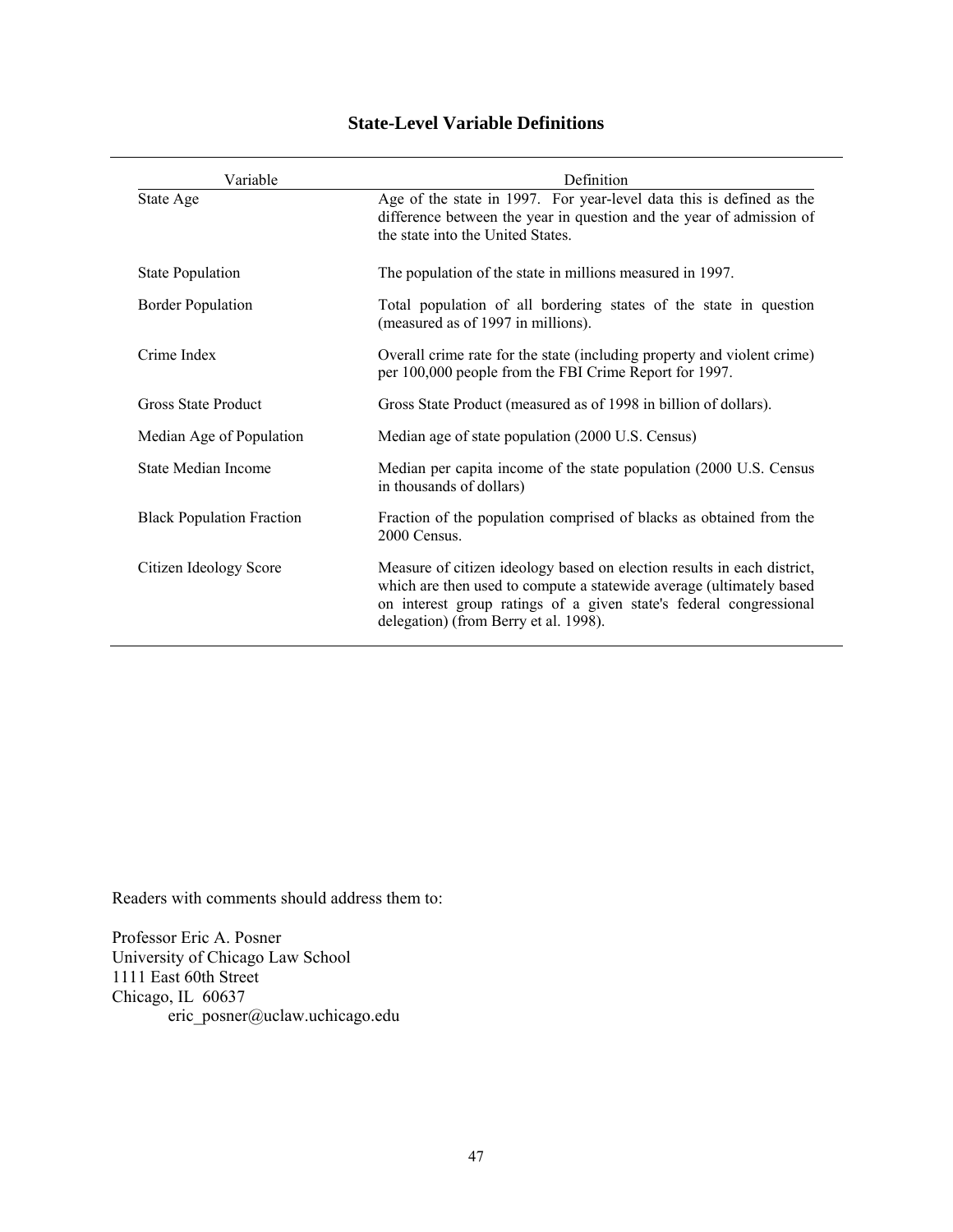## Chicago Working Papers in Law and Economics (Second Series)

For a listing of papers 1–299 please go to Working Papers at http://www.law.uchicago.edu/Lawecon/index.html

- 300. Adam B. Cox, The Temporal Dimension of Voting Rights (July 2006)
- 301. Adam B. Cox, Designing Redistricting Institutions (July 2006)
- 302. Cass R. Sunstein, Montreal vs. Kyoto: A Tale of Two Protocols (August 2006)
- 303. Kenneth W. Dam, Legal Institutions, Legal Origins, and Governance (August 2006)
- 304. Anup Malani and Eric A. Posner, The Case for For-Profit Charities (September 2006)
- 305. Douglas Lichtman, Irreparable Benefits (September 2006)
- 306. M. Todd Henderson, Paying CEOs in Bankruptcy: Executive Compensation when Agency Costs Are Low (September 2006)
- 307. Michael Abramowicz and M. Todd Henderson, Prediction Markets for Corporate Governance (September 2006)
- 308. Randal C. Picker, Who Should Regulate Entry into IPTV and Municipal Wireless? (September 2006)
- 309. Eric A. Posner and Adrian Vermeule, The Credible Executive (September 2006)
- 310. David Gilo and Ariel Porat, The Unconventional Uses of Transaction Costs (October 2006)
- 311. Randal C. Picker, Review of Hovenkamp, The Antitrust Enterprise: Principle and Execution (October 2006)
- 312. Dennis W. Carlton and Randal C. Picker, Antitrust and Regulation (October 2006)
- 313. Robert Cooter and Ariel Porat, Liability Externalities and Mandatory Choices: Should Doctors Pay Less? (November 2006)
- 314. Adam B. Cox and Eric A. Posner, The Second-Order Structure of Immigration Law (November 2006)
- 315. Lior J. Strahilevitz, Wealth without Markets? (November 2006)
- 316. Ariel Porat, Offsetting Risks (November 2006)
- 317. Bernard E. Harcourt and Jens Ludwig, Reefer Madness: Broken Windows Policing and Misdemeanor Marijuana Arrests in New York City, 1989–2000 (December 2006)
- 318. Bernard E. Harcourt, Embracing Chance: Post-Modern Meditations on Punishment (December 2006)
- 319. Cass R. Sunstein, Second-Order Perfectionism (December 2006)
- 320. William M. Landes and Richard A. Posner, The Economics of Presidential Pardons and Commutations (January 2007)
- 321. Cass R. Sunstein, Deliberating Groups versus Prediction Markets (or Hayek's Challenge to Habermas) (January 2007)
- 322. Cass R. Sunstein, Completely Theorized Agreements in Constitutional Law (January 2007)
- 323. Albert H. Choi and Eric A. Posner, A Critique of the Odious Debt Doctrine (January 2007)
- 324. Wayne Hsiung and Cass R. Sunstein, Climate Change and Animals (January 2007)
- 325. Cass. R. Sunstein, Cost-Benefit Analysis without Analyzing Costs or Benefits: Reasonable Accommodation, Balancing and Stigmatic Harms (January 2007)
- 326. Cass R. Sunstein, Willingness to Pay versus Welfare (January 2007)
- 327. David A. Weisbach, The Irreducible Complexity of Firm-Level Income Taxes: Theory and Doctrine in the Corporate Tax (January 2007)
- 328. Randal C. Picker, Of Pirates and Puffy Shirts: A Comments on "The Piracy Paradox: Innovation and Intellectual Property in Fashion Design" (January 2007)
- 329. Eric A. Posner, Climate Change and International Human Rights Litigation: A Critical Appraisal (January 2007)
- 330. Randal C. Picker, Pulling a Rabbi Out of His Hat: The Bankruptcy Magic of Dick Posner (February 2007)
- 331. Bernard E. Harcourt, Judge Richard Posner on Civil Liberties: Pragmatic (Libertarian) Authoritarian (February 2007)
- 332. Cass R. Sunstein, If People Would Be Outraged by Their Rulings, Should Judges Care? (February 2007)
- 333. Eugene Kontorovich, What Standing Is Good For (March 2007)
- 334. Eugene Kontorovich, Inefficient Customs in International Law (March 2007)
- 335. Bernard E. Harcourt, From the Asylum to the Prison: Rethinking the Incarceration Revolution. Part II: State Level Analysis (March 2007)
- 336. Cass R. Sunstein, Due Process Traditionalism (March 2007)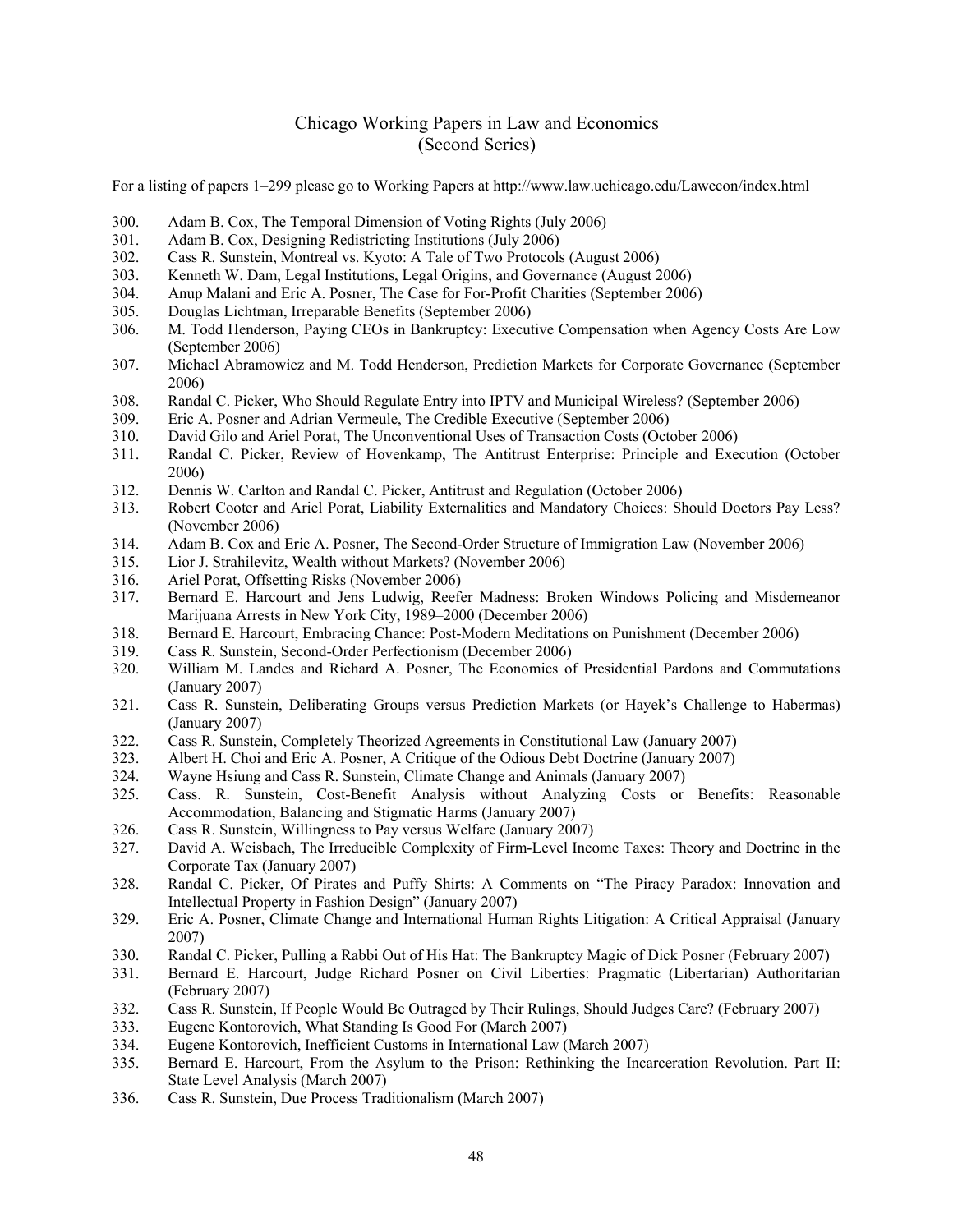- 337. Adam B. Cox and Thomas J. Miles, Judging the Voting Rights Act (March 2007)
- 338. M. Todd Henderson, Deconstructing Duff & Phelps (March 2007)
- 339. Douglas G. Baird and Robert K. Rasmussen, The Prime Directive (April 2007)
- 340. Cass R. Sunstein, Illusory Losses (May 2007)
- 341. Anup Malani, Valuing Laws as Local Amenities (June 2007)
- 342. David A. Weisbach, What Does Happiness Research Tell Us about Taxation? (June 2007)
- 343. David S. Abrams and Chris Rohlfs, Optimal Bail and the Value of Freedom: Evidence from the Philadelphia Bail Experiment (June 2007)
- 344. Christopher R. Berry and Jacob E. Gersen, The Fiscal Consequences of Electoral Institutions (June 2007)
- 345. Matthew Adler and Eric A. Posners, Happiness Research and Cost-Benefit Analysis (July 2007)
- 346. Daniel Kahneman and Cass R. Sunstein, Indignation: Psychology, Politics, Law (July 2007)
- 347. Jacob E. Gersen and Eric A. Posner, Timing Rules and Legal Institutions (July 2007)
- 348. Eric A. Posner and Adrian Vermeule, Constitutional Showdowns (July 2007)
- 349. Lior Jacob Strahilevitz, Privacy versus Antidiscrimination (July 2007)
- 350. Bernard E. Harcourt, A Reader's Companion to Against Prediction: A Reply to Ariela Gross, Yoram Margalioth, and Yoav Sapir on Economic Modeling, Selective Incapacitation, Governmentality, and Race (July 2007)
- 351. Lior Jacob Strahilevitz, "Don't Try This at Home": Posner as Political Economist (July 2007)
- 352. Cass R. Sunstein, The Complex Climate Change Incentives of China and the United States (August 2007)
- 353. David S. Abrams and Marianne Bertrand, Do Judges Vary in Their Treatment of Race? (August 2007)
- 354. Eric A. Posner and Cass R. Sunstein, Climate Change Justice (August 2007)
- 355. David A. Weisbach, A Welfarist Approach to Disabilities (August 2007)
- 356. David S. Abrams, More Time, Less Crime? Estimating the Deterrent Effect of Incarceration using Sentencing Enhancements (August 2007)
- 357. Stephen J. Choi, G. Mitu Gulati and Eric A. Posner, Professionals or Politicians: The Uncertain Empirical Case for an Elected Rather than Appointed Judiciary (August 2007)
- 358. Joseph Bankman and David A. Weisbach, Consumption Taxation Is Still Superior to Income Taxation (September 2007)
- 359. Douglas G. Baird and M. Todd Henderson, Other People's Money (September 2007)
- 360. William Meadow and Cass R. Sunstein, Causation in Tort: General Populations vs. Individual Cases (September 2007)
- 361. Richard McAdams and Janice Nadler, Coordinating in the Shadow of the Law: Two Contextualized Tests of the Focal Point Theory of Legal Compliance (September 2007)
- 362. Richard McAdams, Reforming Entrapment Doctrine in *United States v. Hollingsworth* (September 2007)
- 363. M. Todd Henderson, From *Seriatim* to Consensus and Back Again: A Theory of Dissent (October 2007)
- 364. Timur Kuran and Cass R. Sunstein, Availability Cascades and Risk Regulation (October 2007)
- 365. David A. Weisbach, The Taxation of Carried Interests in Private Equity (October 2007)
- 366. Lee Anne Fennell, Homeownership 2.0 (October 2007)
- 367. Jonathan R. Nash and Rafael I. Pardo, An Empirical Investigation into Appellate Structure and the Perceived Quality of Appellate Review (October 2007)
- 368. Thomas J. Miles and Cass R. Sunstein, The Real World of Arbitrariness Review (November 2007)
- 369. Anup Malani, Maciej F. Boni, Abraham Wickelgren, and Ramanan Laxminarayan, Controlling Avian Influenza in Chickens (November 2007)
- 370. Richard H. McAdams, The Economic Costs of Inequality (November 2007)
- 371. Lior Jacob Strahilevitz, Reputation Nation: Law in an Era of Ubiquitous Personal Information (November 2007)
- 372. Thomas J. Miles and Cass R. Sunstein, The New Legal Realism (December 2007)
- 373. M. Todd Henderson, Everything Old Is New Again: Lessons from *Dodge V. Ford Motor Company* (December 2007)
- 374. Jonathan Remy Nash, Economic Efficiency versus Public Choice: The Case of Property Rights in Road Traffic (December 2007)
- 375. Edward L. Glaeser and Cass R. Sunstein, Extremism and Social Learning (December 2007)
- 376. Stephen J. Choi, G. Mitu Gulati, and Eric A. Posner, Are Judges Overpaid?: A Skeptical Response to the Judicial Salary Debate (December 2007)
- 377. Eric A. Posner, Does Political Bias in the Judiciary Matter?: Implications of Judicial Bias Studies for Legal and Constitutional Reform (January 2008)